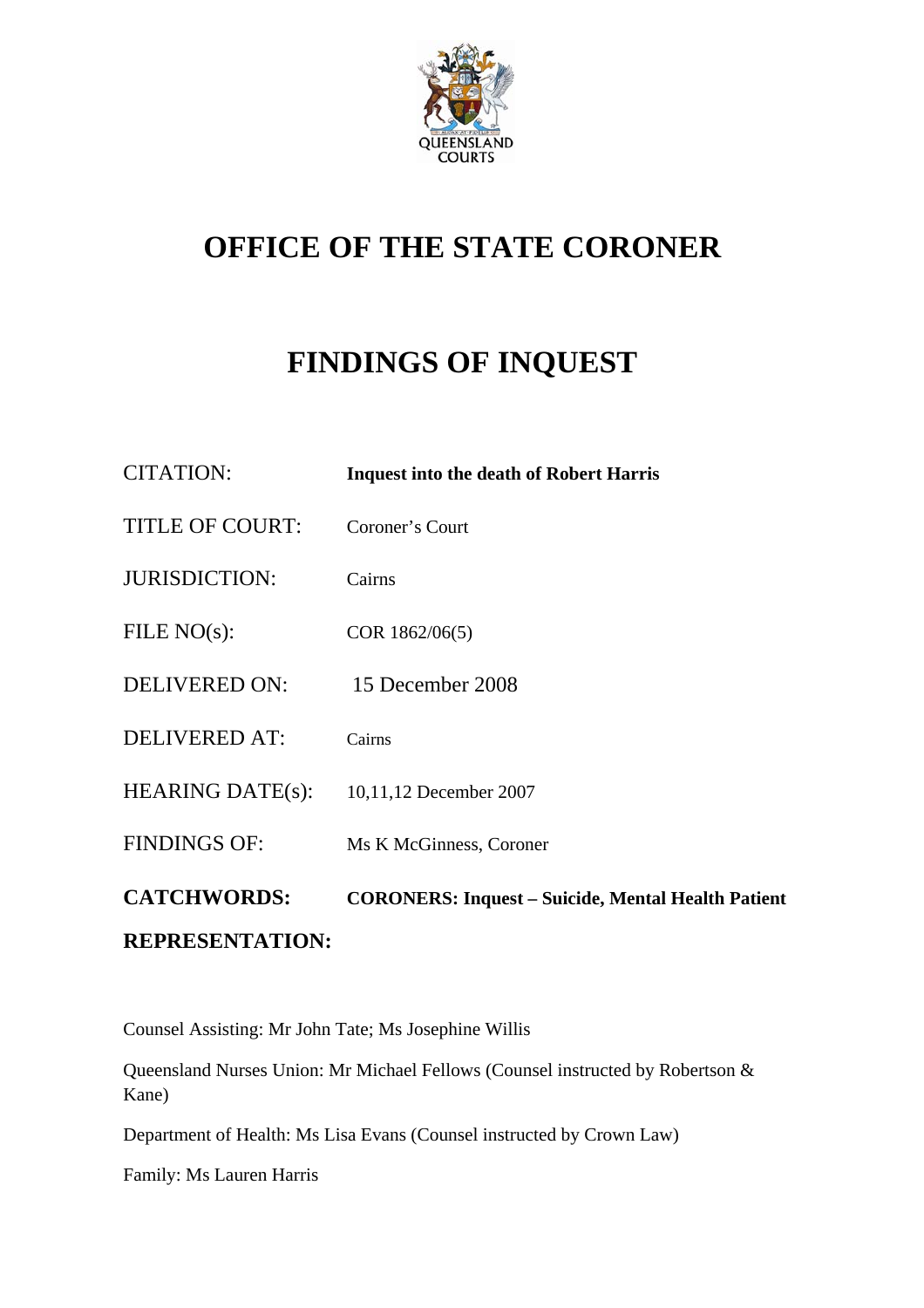## **Introduction**

[1] These are my findings in relation to the death of Robert Harris ("Robert"). These findings seek to explain how his death occurred and consider whether any changes to policies or practices could reduce the likelihood of deaths occurring in similar circumstances in the future. The *Coroners Act* 2003 provides that when an inquest is held into a death, the coroner's written findings must be given to the family of the person who died and to each of the persons or organizations granted leave to appear at the inquest. These findings will be distributed in accordance with the requirements of the Act and also placed on the website of the Office of the State Coroner.

## **The Coroner's jurisdiction**

### **The scope of a Coroner's inquiry and findings**

- [2] A coroner has jurisdiction to inquire into the cause and the circumstances of a reportable death. If possible he/she is required to find:-
	- whether a death in fact happened;
	- the identity of the deceased;
	- when, where and how the death occurred; and
	- what caused the person to die.
- [3] There has been considerable litigation concerning the extent of a coroner's jurisdiction to inquire into the circumstances of a death. The authorities clearly establish that the scope of an inquest goes beyond merely establishing the medical cause of death but as that issue was not contentious in this case I need not seek to examine those authorities here. I will say something about the general nature of inquests however.
- [4] An inquest is not a trial between opposing parties but an inquiry into the death. In a leading English case it was described in this way:-

*It is an inquisitorial process, a process of investigation quite unlike a criminal trial where the prosecutor accuses and the accused defends… The*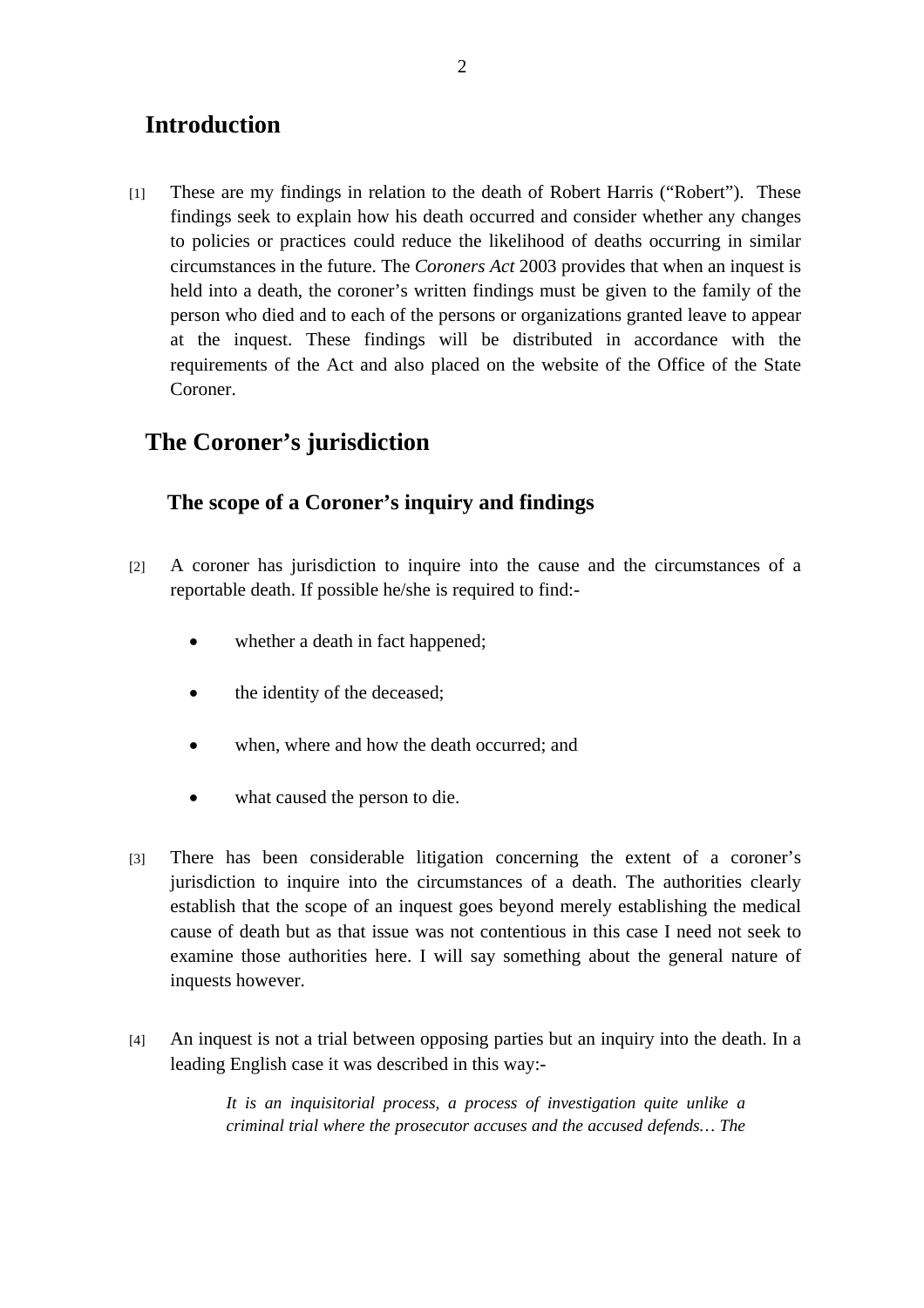*function of an inquest is to seek out and record as many of the facts concerning the death as the public interest requires.[1](#page-2-0)*

- [5] The focus is on discovering what happened, not on ascribing guilt, attributing blame or apportioning liability. The purpose is to inform the family and the public of how the death occurred with a view to reducing the likelihood of similar deaths. As a result, the Act authorises a coroner to make preventive recommendations concerning public health or safety, the administration of justice or ways to prevent deaths from happening in similar circumstances in future.**[2](#page-2-1)**
- [6] A coroner must not include in the findings or any comments or recommendations or statements that a person is or may be guilty of an offence or civilly liable for something.<sup>[3](#page-2-2)</sup> However, if, as a result of considering the information gathered during an inquest, a coroner reasonably suspects that a person may be guilty of a criminal offence; the coroner must refer the information to the appropriate prosecuting authority.**[4](#page-2-3)**

### **The admissibility of evidence and the standard of proof**

- [7] Proceedings in a coroner's court are not bound by the rules of evidence because s37 of the Act provides that the court "may inform itself in any way it considers appropriate." That doesn't mean that any and every piece of information however unreliable will be admitted into evidence and acted upon. However, it does give a coroner greater scope to receive information that may not be admissible in other proceedings and to have regard to its provenance when determining what weight should be given to the information.
- [8] This flexibility has been explained as a consequence of an inquest being a factfinding exercise rather than a means of apportioning guilt: an inquiry rather than a trial.[5](#page-2-4)
- [9] A coroner should apply the civil standard of proof, namely the balance of probabilities, but the approach referred to as the Briginshaw sliding scale is

<span id="page-2-3"></span>4 s48

<span id="page-2-0"></span>*<sup>1</sup> R v South London Coroner; ex parte Thompson* (1982) 126 S.J. 625

<span id="page-2-1"></span><sup>2</sup> s46

<span id="page-2-2"></span><sup>3</sup> s45(5) and 46(3)

<span id="page-2-4"></span><sup>5</sup> *R v South London Coroner; ex parte Thompson* per Lord Lane CJ, (1982) 126 S.J. 625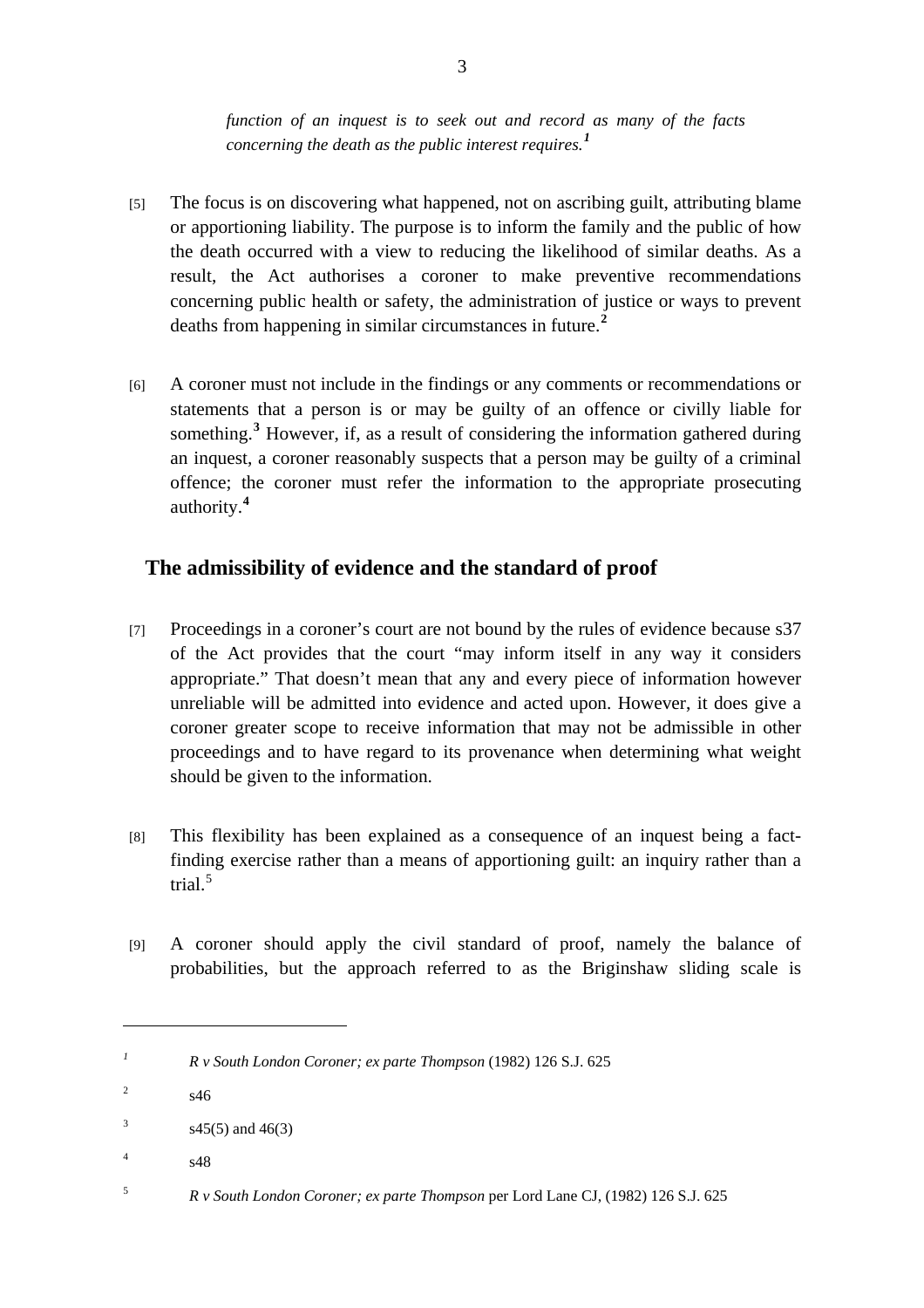applicable. $<sup>6</sup>$  $<sup>6</sup>$  $<sup>6</sup>$  This means that the more significant the issue to be determined, the</sup> more serious an allegation or the more inherently unlikely an occurrence, the clearer and more persuasive the evidence needed for the trial of fact to be sufficiently satisfied that it has been proven to the civil standard.<sup>[7](#page-3-1)</sup>

[10] It is also clear that a coroner is obliged to comply with the rules of natural justice and to act judicially. $8$  This means that no findings adverse to the interest of any party may be made without that party first being given a right to be heard in opposition to that finding. As *Annetts v McCann*<sup>[9](#page-3-3)</sup> makes clear, that includes being given an opportunity to make submissions against findings that might be damaging to the reputation of any individual or organisation.

## **The evidence**

[11] I turn now to the evidence. I have considered all of the evidence given during this three day Inquest. I will not attempt to summarise the evidence in full however I will refer to the evidence which I consider is appropriate to record in these reasons and the evidence I believe is necessary to understand the findings I have made.

## **Social Background**

- [12] Robert was born on 10 June 1946 and was 60 years old at the time of his death. Robert was married to his wife Beverly Harris for 30 years. Robert and Beverly had two children during their marriage, Lauren and Gavin, both adults at the time of their father's death.
- [13] Robert worked for some 19 years with Ansett Airlines and, according to his wife, he enjoyed his time with Ansett. Unfortunately, like many others, Robert lost his long term employment when the airline collapsed. He then worked for a period at Virgin airlines. Robert finally settled into working in retail hardware which is where he was working at the time of his death.
- [14] Beverly, together with her adult children, participated in the Inquest.When giving her evidence Beverly described Robert as "*a very good man, very good father and*

<span id="page-3-0"></span><sup>6</sup> *Anderson v Blashki* [1993] 2 VR 89 at 96 per Gobbo J

<span id="page-3-1"></span><sup>7</sup> *Briginshaw v Briginshaw* (1938) 60 CLR 336 at 361 per Sir Owen Dixon J

<span id="page-3-2"></span><sup>8</sup> *Harmsworth v State Coroner* [1989] VR 989 at 994 and see a useful discussion of the issue in Freckelton I., "Inquest Law" in *The inquest handbook,* Selby H., Federation Press, 1998 at 13

<span id="page-3-3"></span><sup>9</sup> (1991) 65 ALJR 167 at 168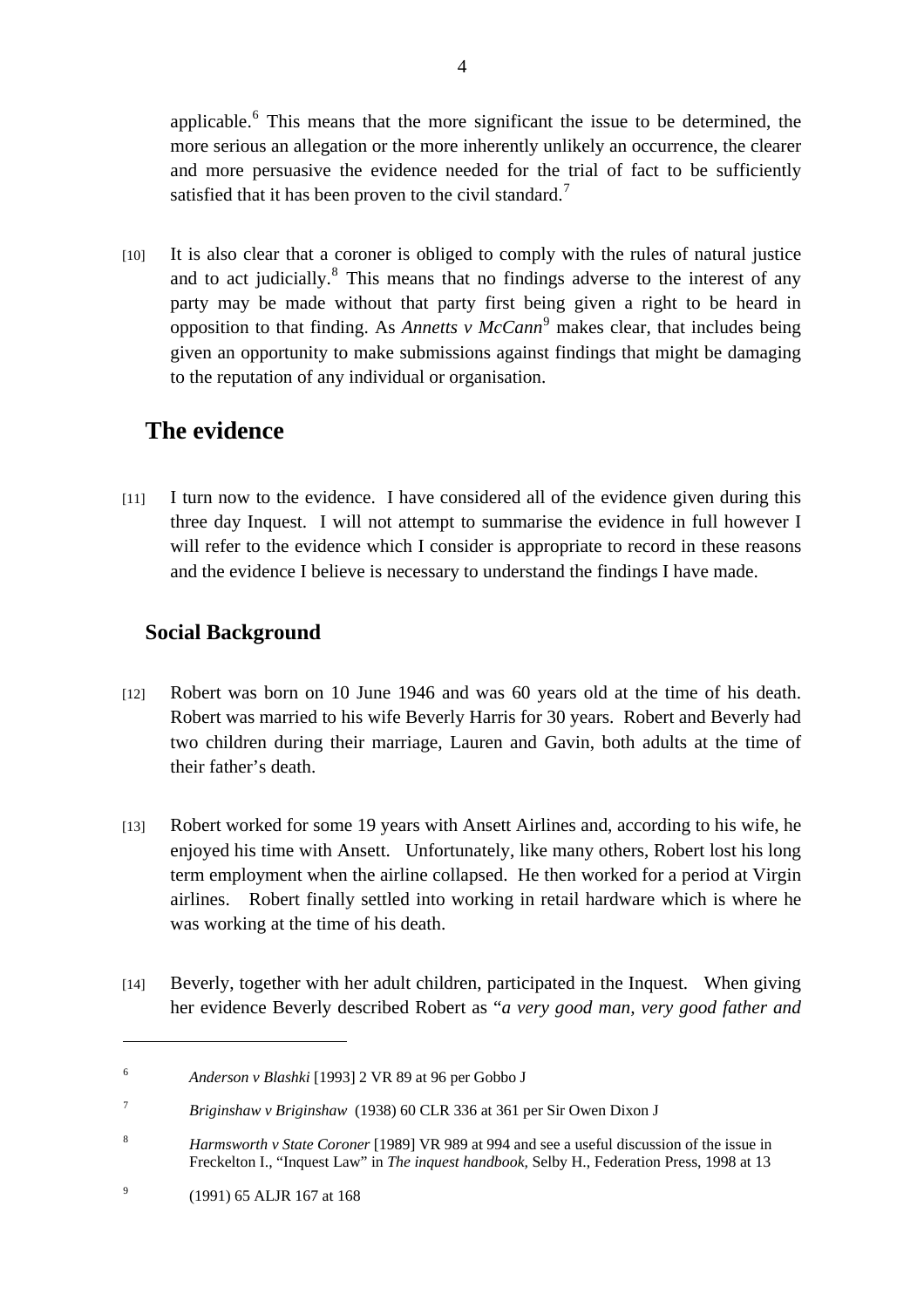*very good husband. He loved everybody and everybody loved him. He was very friendly. Enjoyed travelling and enjoyed his work. We enjoyed barbeques and we had a lot of friends. He really enjoyed his 19 years at Ansett. We loved where we were living. He was a quiet man – didn't talk a lot, have a lot to say. Everybody that saw him, he treated the same. He was always happy go lucky. He was a people's person.* We enjoyed going out, enjoyed country music and we went out *nearly every week"[10](#page-4-0)*

- [15] I wish to place on record my thanks to Beverly, Lauren and Gavin Harris for having the courage to engage in the process of this Inquest. It was clear to me throughout the Inquest that Robert was much loved by his family. Scattered throughout Robert's medical records were various references by Robert to the great comfort he took from his loving wife, children and his happy home life. I am sure this has been a most painful process for the Harris family and I wish to acknowledge their assistance in providing invaluable background and assisting me with some most insightful observations and written submissions.
- [16] The medical staff and professionals whose paths crossed with Robert's have unfailingly described Robert as a warm and engaging man who was always cooperative with treating staff and thankful for their assistance.

#### **Mental Health History**

[17] Robert was first diagnosed with depression in 2001, after he had left the airline industry. He was prescribed with an anti-depressant known as Fluvoxamine. He stopped taking the medication and started on it again in 2004.

### **First suicide attempt on 15 May 2006.**

[18] On 15 May 2006 at around 2 pm Robert was found by his wife slumped on the kitchen floor, unable to be aroused, having taken an overdose of various substances. Robert was taken by ambulance to the Emergency Department Triage at Cairns Base Hospital. Robert later informed staff that he had consumed 4 x fourex gold beers, taken about 24 Panadeine tablets and Promethazine. Beverly advised that she had found a ladder and rope/noose in the garage. This was later confirmed by Robert.**[11](#page-4-1)**

<span id="page-4-0"></span><sup>&</sup>lt;sup>10</sup> Transcript  $10/12/07$  page 49

<span id="page-4-1"></span><sup>&</sup>lt;sup>11</sup> Ex 5 Medical Records CBH 15/5/06 and  $16/5/06$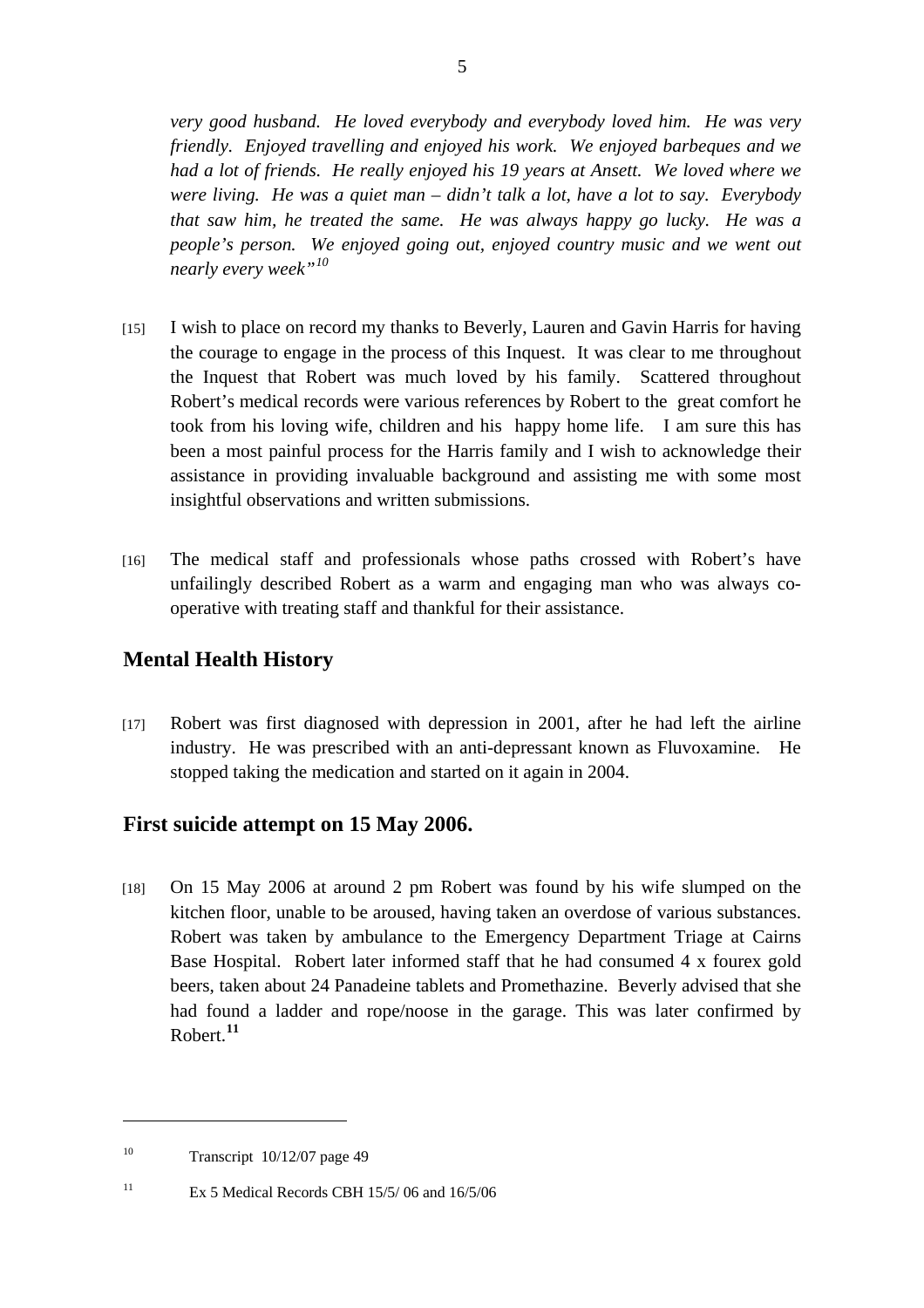- [19] Following his admission to the medical ward the medical records note that Robert had felt well until the morning of the  $15<sup>th</sup>$  May but after he had gone to work at 7 am he became agitated, clearing out his locker and stating he "had an appointment with an undertaker".
- [20] In an interview with Dr. Underhill the following day on 16 May 2006, Robert stated that he felt he had let everyone down, said he was feeling OK and denied problems at work or home. Dr. Underhill noted his impression that this was a significant suicide attempt and requested, as part of a treatment plan, that Robert be given psychiatric input.
- [21] On 17 May 2006 Dr. da Silva a Psychiatric Registrar at Cairns Base Hospital, completed a thorough assessment interview with Robert. His notes record that Robert had said that things had just become too much to cope with. Robert cited having to do jury duty, which he found stressful, and issues to do with a work colleague as being two stressors. Robert said he did not want to kill himself, he just wanted some time off to get away from it all. During the Mental state examination Robert denied any current suicidal thought or plans and was willing to engage with Mental Health Service. Dr. da Silva noted that his impression was that Robert was a 59 year old man who had impulsively overdosed on the background of a situational crisis. He noted that Robert had a history of depression.
- [22] Dr. Underhill conducted a further review on 18 May 2006. He noted the psychiatric input, noted that Robert felt well and that the psychiatric team were happy for discharge. Robert was discharged home with his wife and son with an appointment card to attend the psychiatric registrar on 25 May 2006 at 10 am.

## **Further contact with Cairns Base Hospital and Community Mental Health.**

- [23] The Cairns Base Hospital records stamped "psychiatry" and dated 25 May 2006 record the details of a mental state examination undertaken by Dr. da Silva. The thorough assessment retraced Robert's history and current presentation. The notes concluded that Robert was willing to contact the service as the need arose, that he was to continue with his anti-depressant medication and that he had an open appointment and mental health contact details.**[12](#page-5-0)**
- [24] On 1 June 2006 Robert was again seen by Dr. da Silva who noted that Robert reported things were going along pretty well. Dr. da Silva's impression was that

<span id="page-5-0"></span><sup>&</sup>lt;sup>12</sup> Exhibit 5, Cairns Base Hospital medical records  $-25/5/06$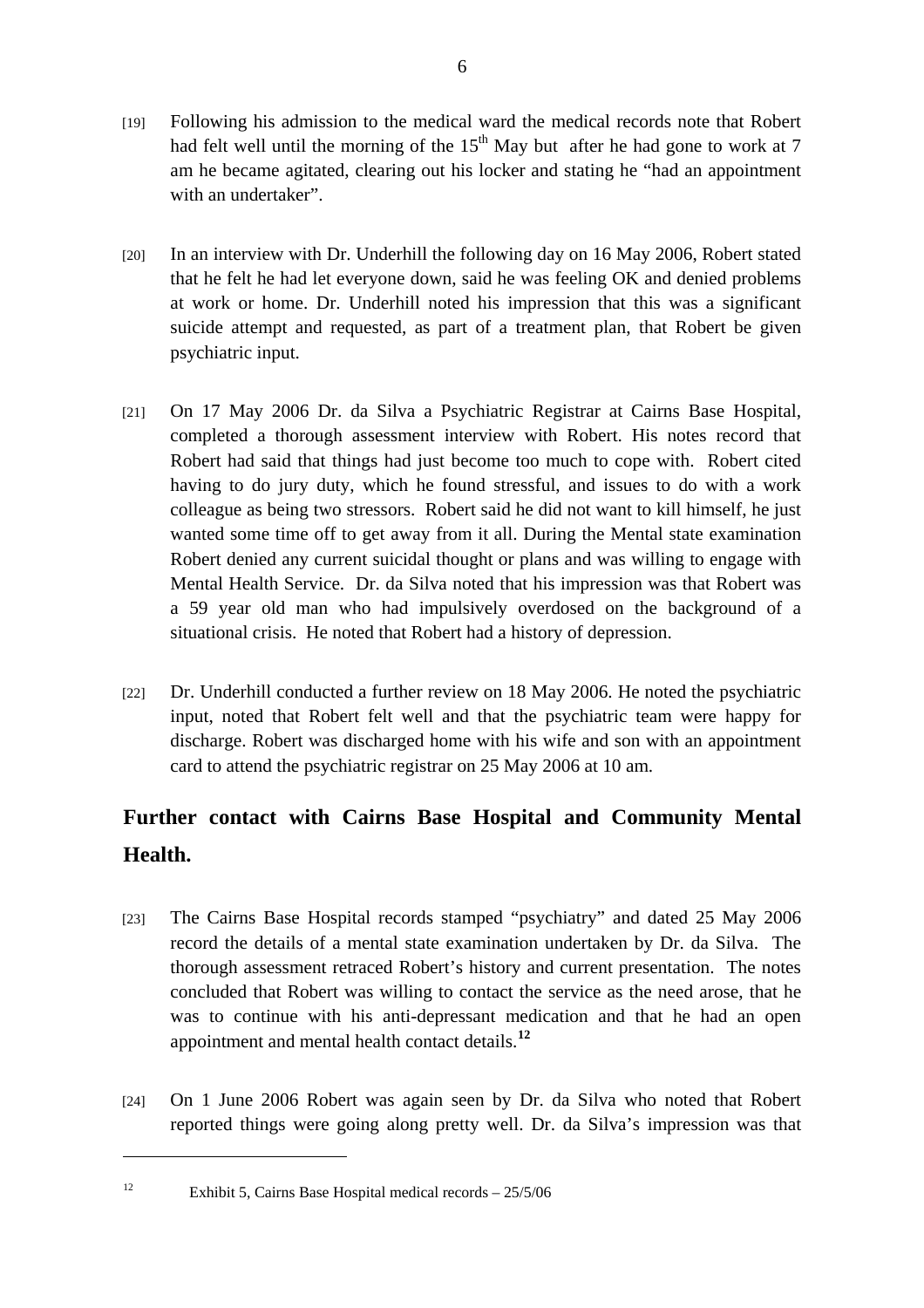there was great improvement in Robert's situational crisis, he was coping well and looking forward to going back to work. Robert was advised to contact Lifeline concerning counselling.**[13](#page-6-0)**

- [25] On 5 June 2006 Robert telephoned Community Mental Health seeking assistance. Robert stated that the reason for the contact was that he had an appointment to see Mr. Crawford on 15 June and could not wait until then. Robert said he had been to work in the morning and could not cope, that he was not feeling good and that he had the following day off work. Robert said he would attend in the afternoon that day.**[14](#page-6-1)**
- [26] Robert attended as a "walk in" later that day and saw Mr. Dennis, clinical nurse ("CN"). Robert stated he could not cope at work. Discussion ensued regarding how to move forward from what Robert saw as a significant loss. Robert's general practitioner had changed his medication which would require some time to take effect. The file notes that Robert was to have a follow up with Dr. da Silva on 15 June 2006.**[15](#page-6-2)**
- [27] Robert attended the Community Mental Health Clinic on 15 June 2006 for his appointment however the psychiatric registrar was unavailable that day therefore only a brief review took place. Robert was noted as being initially somewhat tearful and experiencing work stressors with a colleague, triggering anxiety. Robert was re-booked for an appointment the following week. The plan in place was for Robert to spend time with his family. He stated he felt bright when at home, used relaxation techniques, and would have time off work if necessary.
- [28] On 19 June 2006 at 3.30 pm Robert attended the Community Mental Health Clinic CATT team (since renamed the Acute Care Team "ACT") without an appointment. The comprehensive notes record that Robert had seen his general practitioner that morning as he was feeling upset about an incident that occurred at work. His mood was noted as flat, sad and blunted. The precipitating stressor was noted as a difference of opinion in Robert's work place. Robert was referred to Relationships Australia or Lifeline or Centacare to assist with coping and referred to his general practitioner regarding a further review of his anti-depressant medication if he did not improve.

<span id="page-6-0"></span><sup>13</sup> Exhibit 5, Cairns Base Hospital medical records – 1/6/06

<span id="page-6-1"></span><sup>&</sup>lt;sup>14</sup> Exhibit 6, Integrated Mental Health –  $5/6/06$ 

<span id="page-6-2"></span><sup>15</sup> Exhibit 6 Medical Records – Integrated Mental Health notes 5/6/06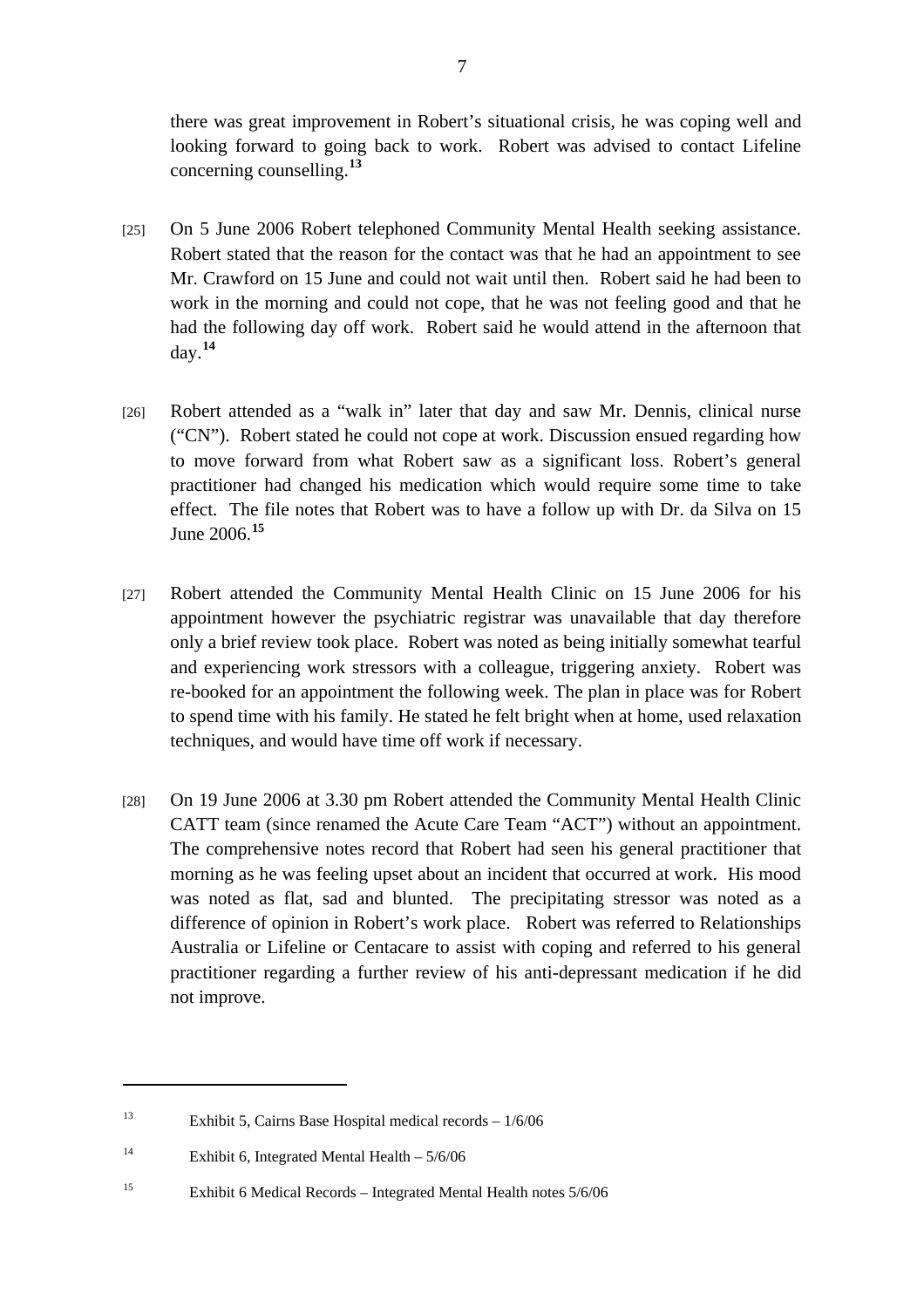[29] Robert again attended the Cairns Base Hospital on 24 June 2006 for further follow up. The file notes that there would be discussions with the psychiatric registrar concerning whether a further review was needed.

#### **Second suicide attempt – 27 June 2006**

- [30] On 27 June 2006 Robert left work after emptying his locker and told his colleagues he would not be back. Again, his work colleagues contacted Beverly. Beverly phoned Cairns Community Mental Health who told her to ring the Police. Through the efforts of Kym Lindner, who was performing her duties in the Cairns Police Communications Room as an interceptor, Robert was contacted on his mobile phone. Ms Lindner spoke to Robert for some 50 minutes trying to find out his whereabouts. Robert informed her that he had attempted suicide 5 weeks earlier by taking an overdose. Ms Lindner spoke to Robert until she could hear the police arrive.**[16](#page-7-0)**
- [31] The first police officers to find Robert were Senior Constable McCullough and Acting Sergeant Flynn, stationed at Gordonvale Police Station. They searched with great urgency throughout a cane farming area all around Harris Road at Wrights Creek. Searching along the line of the creek in a rainforest area with cane on one side and the creek on the other, Robert's dual cab Hilux was found. Robert was found about 15 feet up a tree with a webbing tie down strap tied around his neck, talking on his mobile phone. Robert had been drinking beer. Senior Constable McCullough spoke with Robert and was successful in encouraging Robert to come down from the tree. Robert was very emotional at this time. He was crying, apologising for his behaviour and unsteady on his feet.
- [32] Officers McCullough and Flynn drove Robert towards the Cairns Base Hospital however, Robert wanted to first call at his home to see Beverly. After the stop-over at his home the police officers and Robert proceeded to the Cairns Base Hospital, while Beverly retrieved Robert's car and then travelled separately to the hospital with a friend. Police eventually handed Robert over to Mr Steven Sullivan, Clinical Nurse (CN) and Ms Colahan, psychologist. Both worked in the Mental Health ACT team.
- [33] Ms Colahan spoke with Beverly to obtain a brief overview of the events of that day, also noting events which had occurred over the past couple of weeks. Whilst this was occurring, Mr Sullivan spoke with Robert. Ms Colahan and Mr Sullivan each recorded their consultations with Beverly and Robert.

<span id="page-7-0"></span>

<sup>16</sup> Exhibit 2, Statement of Kym Lindner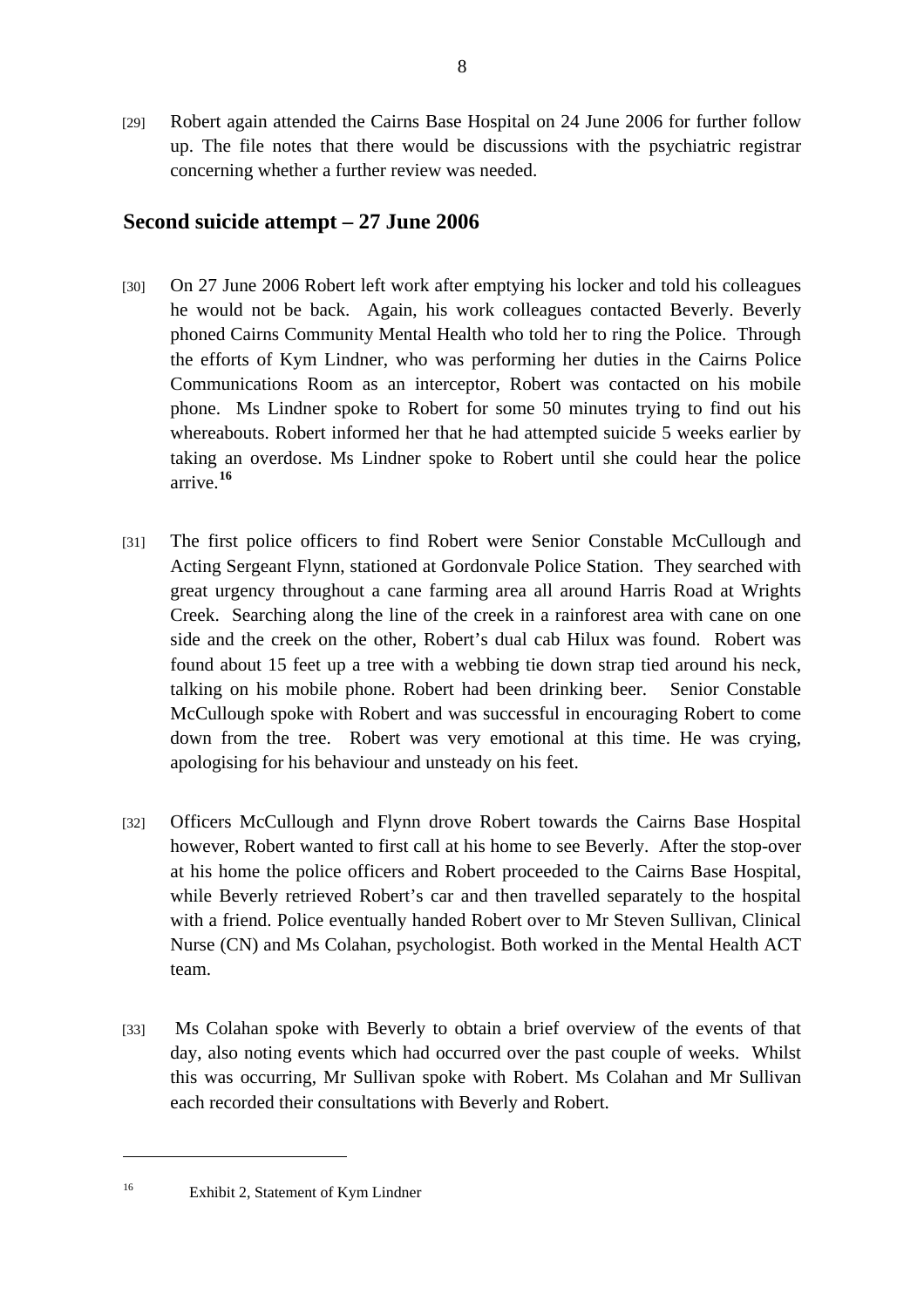- [34] Ms Colahan was told by Beverly that Robert's mood had been fluctuating over the past two months. The night before there had been some sort of conflict in which Beverly became upset about previous events, and Robert had stated that she would be better off without him. Beverly also relayed the events of the day, receiving the phone call from Robert's work, Robert telling his colleagues he would not be back and the police finding Robert in a tree. The Emergency Department Records note the exchanges took place at about 6.20 pm on 27 June 2006.
- [35] Mr Sullivan recorded some history provided by Robert as to previous ACT contact, issues of depression and suicidal ideation related to the recent break-up of a relationship. The notes record that Robert said he had become distressed that day after seeing the person in the workplace and that he had carried means for suicide for the last few days (rope in car). Robert told Mr Sullivan that he left work early at 1 pm, went home, accessed a rope and went out back of the property to hang himself. He had 6 to 8 stubbies and 5 to 6 Valium. Mr Sullivan recorded Robert's Blood Alcohol Level ("BAL") as 0.47 and noted that Robert appeared more intoxicated than the BAL suggested, with slurred speech and unstable gait when walking. In his oral evidence and statement, Mr Sullivan corrected the figure recorded as the BAL to 0.047**[17](#page-8-0)**. Robert acknowledged to Mr Sullivan that his suicidal ideation was worse when intoxicated.
- [36] The plan proposed by Mr Sullivan was that Robert should stay in the Emergency Department for a few hours and then Dr. Edema, a trainee psychiatric registrar, would review Robert around 10 pm. Mr Sullivan noted at that stage the question of discharging him was still to be decided.
- [37] Robert was kept in the hospital until later that evening. Robert was then assessed. Robert was, by that stage, remorseful for the events of the day. He denied any suicidal ideation, intent or plan. His protective factors included family and friends. Robert told staff he felt loved and wanted. Robert wished to go home and did not wish to be admitted<sup>[18](#page-8-1)</sup>.
- [38] After consideration of various issues, Dr Edema put a discharge plan in place for Robert to go home with Beverly for the night and to attend at Community Mental Health the following morning. Robert was agreeable to this. The hospital records note that when Robert was asked to contract for his personal safety, he seemed warm and genuine in that assurance.<sup>[19](#page-8-2)</sup> The Plan for Robert was discussed by Dr.

<span id="page-8-0"></span><sup>&</sup>lt;sup>17</sup> Exhibit 8

<span id="page-8-1"></span><sup>&</sup>lt;sup>18</sup> Transcript 11/12/06 page 172 line 10-20 Dr. Edema

<span id="page-8-2"></span><sup>19</sup> Exhibit 5 Medical Records Cairns Base Hospital typed notes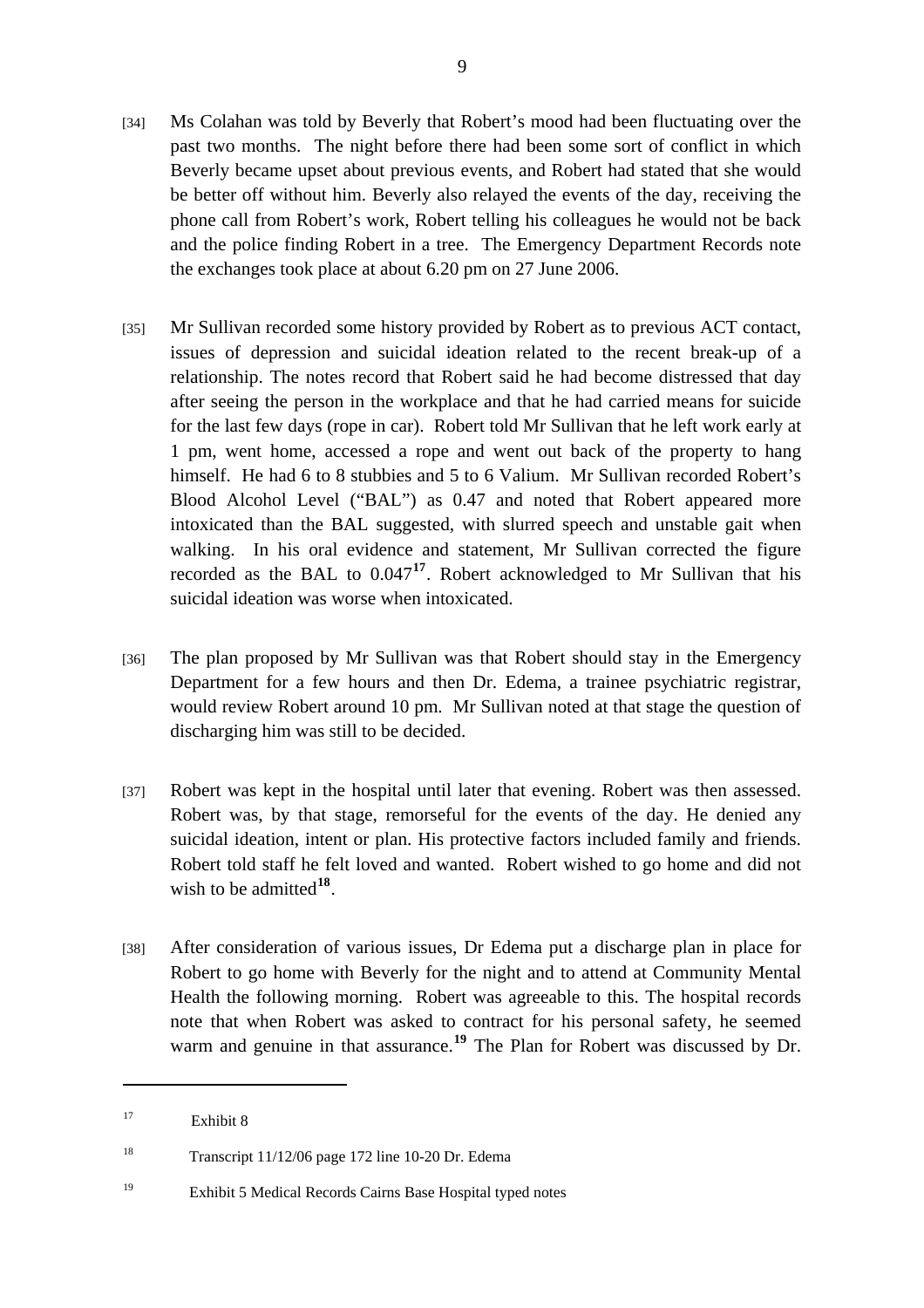Edema with Dr. Simpson, the on-call consultant psychiatrist. The discussion took place over the phone. The plan was that he was to present for a review with the ACT team the following morning, his medication was to be reviewed or rationalised with consideration to be given to prescribing an antipsychotic for ruminations. Robert was also to be encouraged to see his private psychologist regularly.

[39] The circumstances surrounding Robert's admission, treatment, discharge and final review the following morning will be examined more fully later in my findings. For the purpose of understanding the sequence of events leading to Robert's death I will continue with the chronology of events as they unfolded.

#### **Circumstances of Death – 28 June 2006.**

- [40] During the morning of the following day 28 June 2006 Robert presented to Community Mental Health as proposed in the discharge plan the evening before. Robert was accompanied by his wife Beverly, though at his request, he saw Mr. Jones CN alone.
- [41] Mr. Jones spent between 20 and 40 minutes**[20](#page-9-0)** reviewing matters with Robert. Robert repeated what his proposed plan for the suicide attempt the day prior had been, stating he was relieved to be found before acting on suicidal ideation and that he did not believe he would have been able to carry out the act. Robert said he planned to leave his employment thus moving away from a perceived stressor. Robert believed that the private counselling he was receiving from his psychologist was of benefit. Robert was agreeable to contacting the ACT team in the future for any concerns. He was given a "Relationships Australia" brochure. The file is noted that the ACT team were to feedback to Robert's general practitioner.
- [42] Robert left Community Mental Health and, even though he didn't have an appointment, he attended upon his general practitioner who gave him a script for the anti-depressant Antenex and a certificate to have the following week off work.
- <span id="page-9-0"></span>[43] Beverly contacted Robert's psychologist and made an appointment for a session at 5 pm that day. Beverly suggested that they eat out for dinner after the appointment. Robert was agreeable to this plan. Later the psychologist phoned back and offered an earlier appointment at 2 pm, however, both Robert and Beverley were tired from the events of the night before, so they headed home to rest and planned to attend the 5 pm appointment.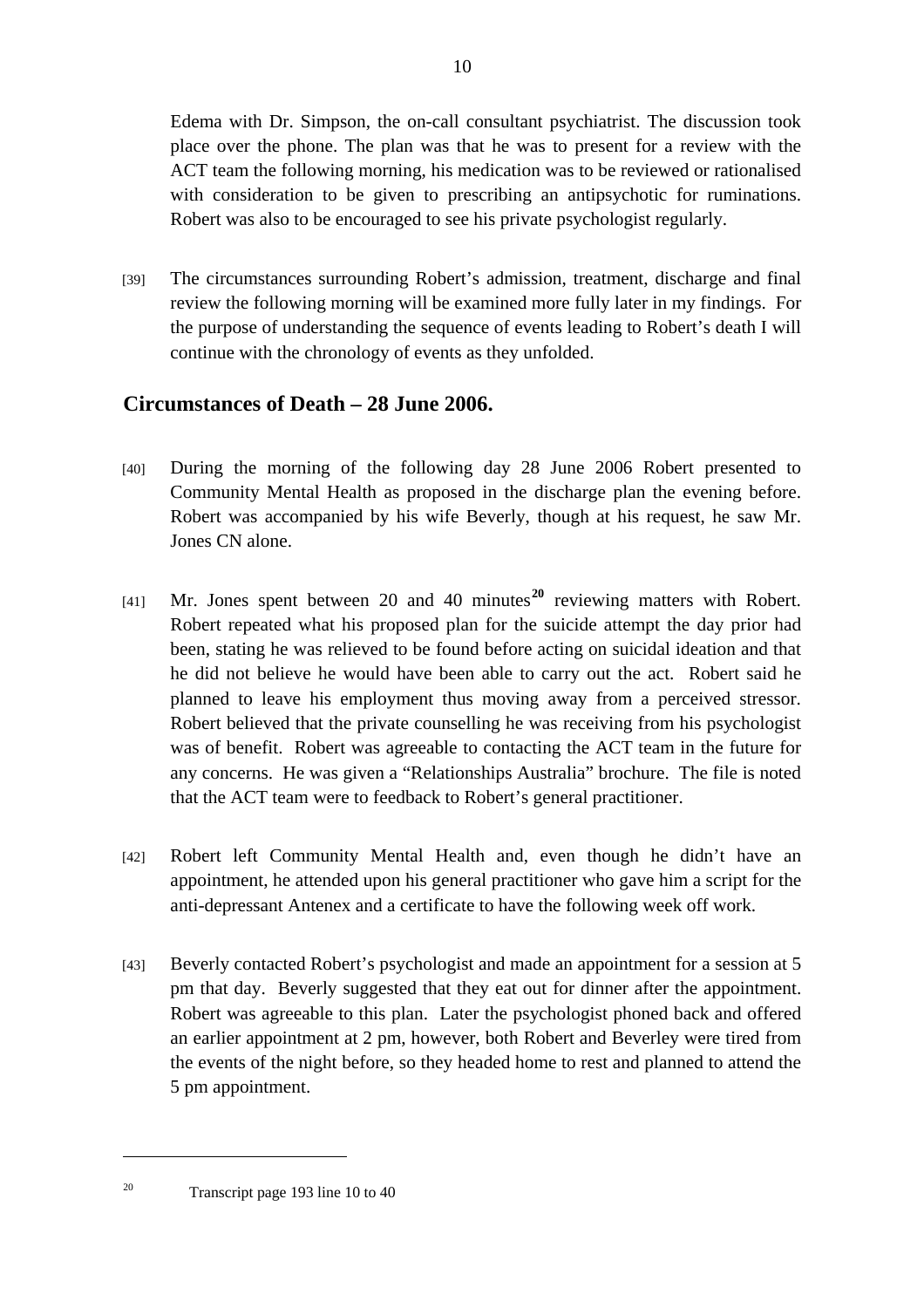- [44] Although they both lay down for a rest upon their return home, Robert told Beverly he had trouble trying to get to sleep and headed out on to the verandah. After a while Beverly thought she heard the car door, and on enquiry, she was told by Robert that he was just getting his hat to put on as it was cool on the verandah. Beverly returned to rest and Robert went to the computer room.**[21](#page-10-0)**
- [45] Beverly was later woken by the Police banging on the roller door. They were again searching for Robert. Unbeknown to Beverly, Robert had left the home and returned to the site where he had contemplated suicide the day before. Robert had phoned Life Line Townsville and they had contacted the Cairns Communications Room at the Cairns Police Station and spoken to operator Sharon Kelleher.**[22](#page-10-1)**
- [46] By co-incidence Senior Constable Stephen McCullough was again working a shift on 28 June 2008 when the Gordonvale Station received information that Robert from "yesterday's job" was in a shed and had a rope around his neck. The area around the property was too wet for 2WD vehicles. The 4WD at Gordonvale Police Station was required.
- [47] After attending the property where Robert lived, checking the three sheds and finding that Robert was not there, Senior Constable McCullough proceeded to the same area where Robert had been up a tree the day before. Robert was found hanging from the tree in the same position as the day before.**[23](#page-10-2)**
- [48] Senior Constable McCullough checked for signs of life but Robert was deceased. A blue mountain bike was noticed on the bank of the creek and Officer McCullough believes the bike was used by Robert to ride to the location. At 1605 hours four QAS officers attended. Intensive Care Paramedic Oliveri advised that Robert was deceased.
- [49] A life Extinct Notification was signed by Dr. Zimmermann in the Emergency Department at Cairns Base Hospital at 17.45 on 28 June 2006.

### **Issues for Consideration**

[50] I now turn to the issues which have arisen for consideration concerning Robert's admission, treatment and care.

<span id="page-10-0"></span><sup>&</sup>lt;sup>21</sup> Exhibit 4, Statement of Beverly page 3.

<span id="page-10-1"></span><sup>22</sup> Exhibit 3, Statement of Sharon Kelleher page 1

<span id="page-10-2"></span><sup>23</sup> Exhibit 1, Statement of Officer McCullough page 7.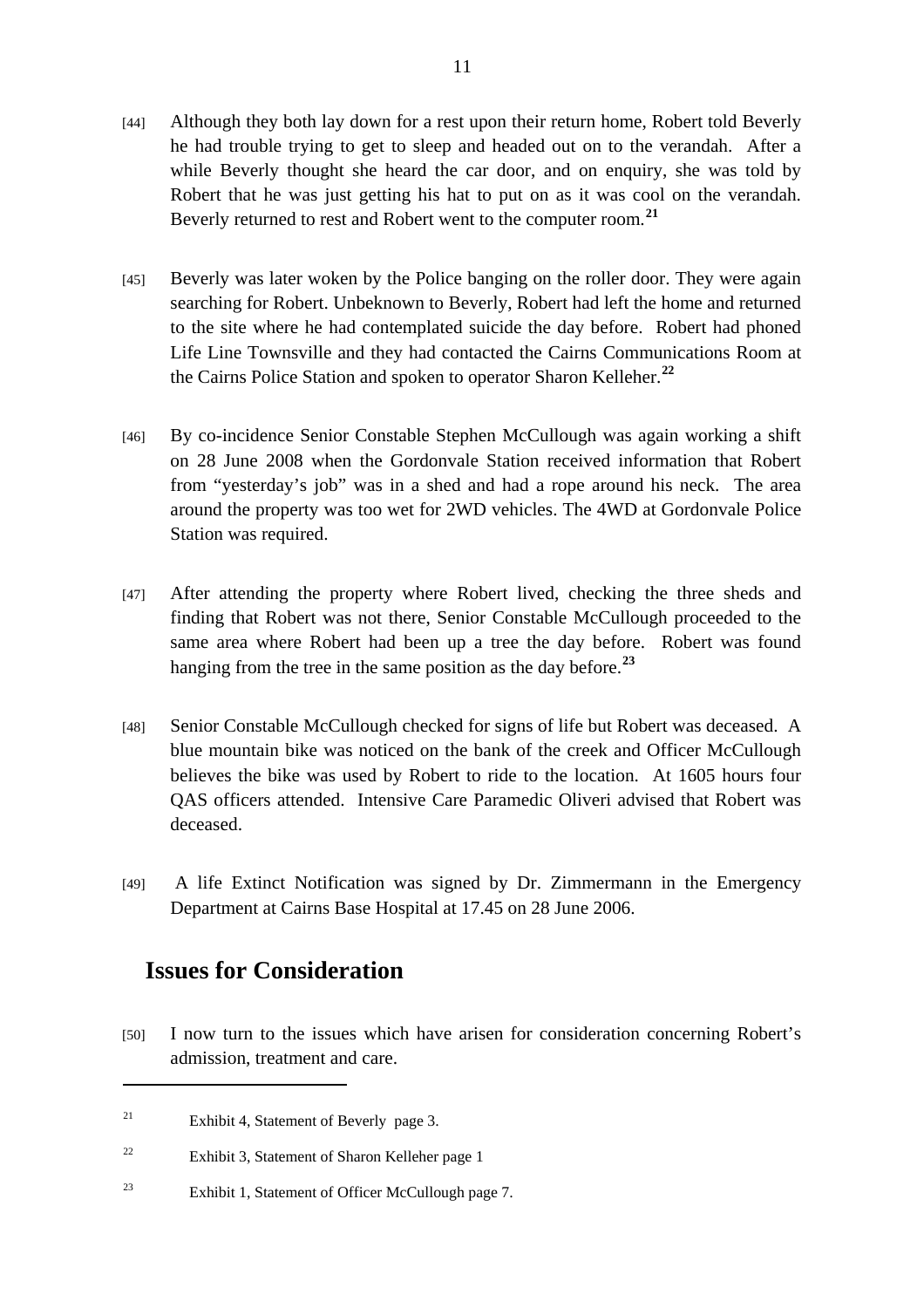- [51] I am assisted in the task before me by Dr. William Kingswell who has prepared a report as Psychiatrist assisting the coroner<sup>[24](#page-11-0)</sup>. By virtue of his qualifications and experience and having read all the relevant documentation and attended throughout the Inquest, Dr. Kingswell was able to report to the Court on a number of issues that he considered needed to be explored during the inquest including clinical governance, clinical decisions, evidence based practice, information sharing and other general issues.
- [52] Both myself, and legal counsel involved, appreciate the timely fashion in which Dr. Kingswell provided his report which enabled each legal counsel and the Harris family to properly consider his recommendations prior to the Inquest commencing.
- [53] I will deal in turn with each relevant issue at each stage as it arose during the course of Robert's direct or indirect engagement with the Cairns Integrated Mental Health Service and/or the Cairns Base Hospital which occurred following his planned suicide attempt on 27 June 2006 and his death on 28 June 2006.

#### **Locating Robert on 27 June 2006**

- [54] The piecing together of information concerning Robert attending a private location on 27 June 2006 with a view to ending his life commenced through the action of Robert's work colleagues attempting to contact his wife Beverly to advise of his sudden departure from work. As soon as Beverly was informed, she contacted the mental health unit and then the Police. An officer in the Cairns Communications room located Robert via Robert's mobile telephone and realizing that Robert sounded upset and depressed, kept Robert talking whilst obtaining clues to his whereabouts to pass on to Police who had commenced a search<sup>[25](#page-11-1)</sup>.
- [55] It was through the combined efforts of the communications room and the police physically searching various locations in and around Robert's home and well beyond into more isolated locations within cane farms and near creeks, that Robert was located. Only then was the call terminated by the communications room officer.

#### **Locating Robert on 28 June 2006**

[56] The following day, when he returned to the same location, Robert himself contacted Lifeline in Townsville via his mobile phone. Lifeline then contacted the Cairns

<span id="page-11-0"></span><sup>24</sup> Exhibit 17 Report of Dr William Kingswell of 21 June 2007.

<span id="page-11-1"></span><sup>25</sup> Exhibit 2 Kym Lindner statement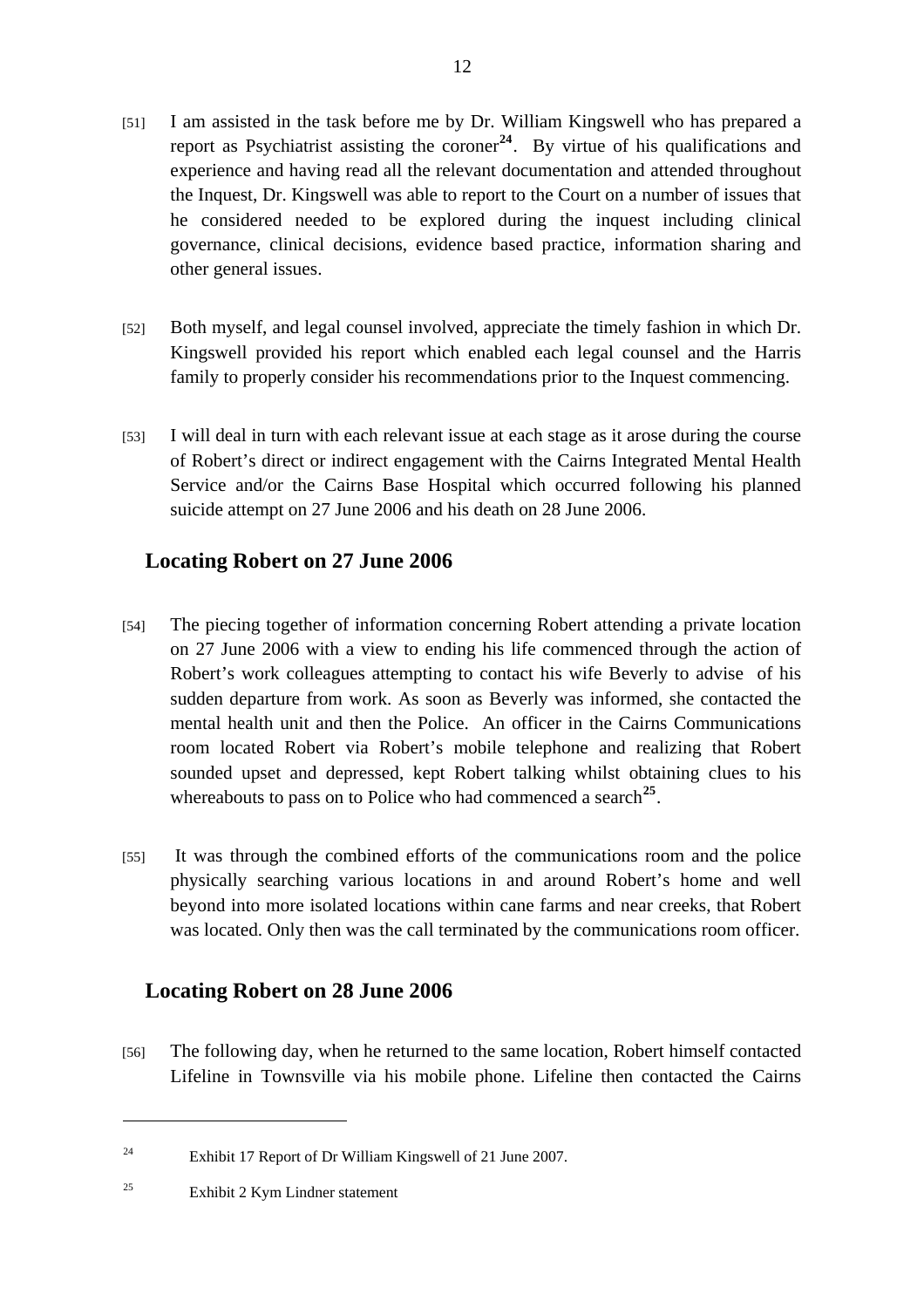Communications Room to advise that they had spoken with Robert who told them that he was going to commit suicide by hanging himself.**[26](#page-12-0)** Della Merrit took the initial call from Lifeline.

- [57] Sharon Kelleher, who had worked the previous shift with Ms Lindner in Police Communications Room the day before, contacted the Cairns Base Hospital to try to locate Robert.**[27](#page-12-1)**
- [58] Ms Kelleher wished to ascertain on behalf of the Police, if Robert was an inpatient. If not, the Police would have to locate Robert again.**[28](#page-12-2)** The relevant parts of the transcript of the tape recorded telephone conversation reveals Ms Kelleher asking the mental health unit regarding Robert "*he was admitted to you last night, he hasn't absconded or anything has he?*" The reply was recorded as "*according to our records he's not an inpatient at this Mental Health Unit".*
- [59] Ms Kelleher then asked "*can you tell me what happened to him last night"* to which the reply was "*I am not at liberty to say".* Ms Kelleher then asked to speak to a supervisor. The call was transferred to Dr. Simpson. Ms Kelleher then told Dr. Simpson of the contents of the phone call from Lifeline and about Robert's threat to self harm by hanging and "*we just want to know, just checking up to see if he was in the hospital, if he has absconded".* Dr. Simpson advised "*there is no Robert here"*  …*No we do not have a Robert here".* In response to a further enquiry from Sharon Kelleher "*well last night he was"* Dr Simpson advised that she was not in a position to give out patient information*. [29](#page-12-3)* That telephone enquiry appears to have been made shortly after the initial call was received from Lifeline Townsville at 1438 hours**[30](#page-12-4)**.
- [60] In relation to the exchange between the Cairns Communications Room and Mental Health, Dr. Kingswell observed that whilst the interaction was unhelpful, Dr Simpson would have been aware of her responsibilities to preserve a patient's confidentiality and the cumbersome requirements of the Health Services Act**[31](#page-12-5)**. At that time the discretion for disclosure of information to prevent serious risk to life, health or safety still sat with the "Chief Executive" (Director General Queensland

- <span id="page-12-4"></span>30 Exhibit 3 – statement Sharon Kelleher page 1
- <span id="page-12-5"></span><sup>31</sup> Exhibit 18 – Dr. Kingswell's report – p6

<span id="page-12-0"></span><sup>26</sup> Exhibit 3 Sharon Kelleher

<span id="page-12-1"></span><sup>&</sup>lt;sup>27</sup> Exhibit 3 – Sharon Kelleher

<span id="page-12-2"></span><sup>&</sup>lt;sup>28</sup> Transcript  $10/12/06$  page 41 lines 40-50.

<span id="page-12-3"></span><sup>&</sup>lt;sup>29</sup> Exhibit 3 – transcript attached – pages 3 and 4.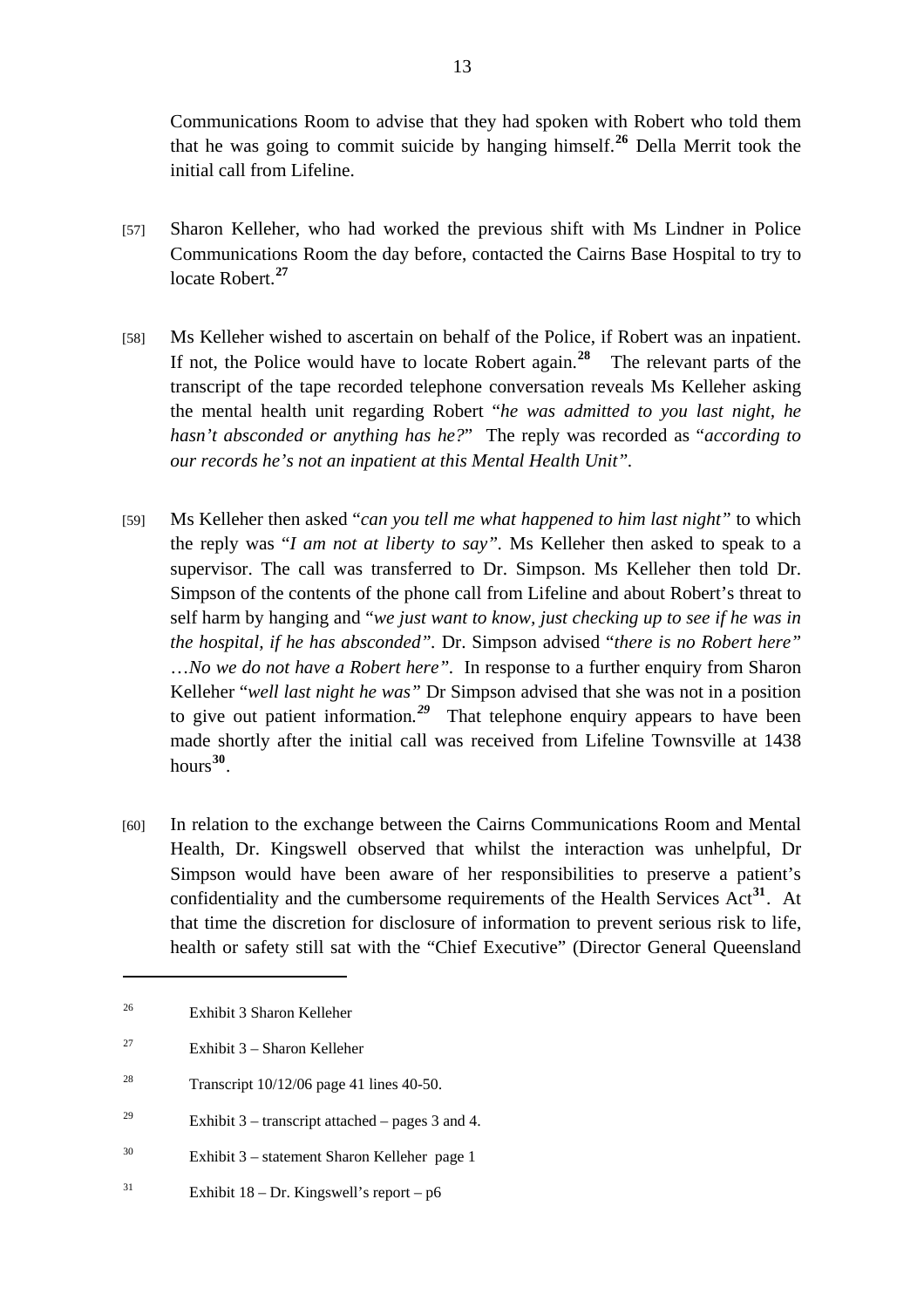Health) and had to be obtained in writing. Dr. Kingswell considered that this process is much too difficult to be used in an urgent situation as arose in Robert's case.

- [61] Part 7 of the *Health Services Act 1991* imposes a duty of confidentiality on Queensland Heath staff and sets out the exceptions to the duty. Dr. Simpson felt constrained by this duty of confidentiality when she had her discussion with the Cairns Communications Room. Section 62I of the Act refers to an exception to the duty of confidentiality where the disclosure is necessary to prevent serious risk to life, health or safety of an individual. The statute has, since Robert's death, been amended to allow delegation of the authority from the Chief Executive to certain Queensland Health Staff and thus enable the disclosure of the kind of information that the Cairns Communications Room were seeking from Dr. Simpson in their endeavours to locate Robert*.*
- [62] Dr. Janet Bayley the Clinical Director of the Cairns Integrated Mental Health Service ("CIMHS") confirmed that, since Robert's death, there has been a written memorandum between the Director General of Health and the Queensland Police Service to the effect that, where a person or patient is at serious or imminent risk, then the treating health professionals are able to give health information to the police to facilitate the safe management of that situation.

### **Removal of suicide implements**

- [63] When Senior Constable McCullough located Robert on 27 June 2006, Robert had a blue nylon webbing strap tied around his neck. This was secured to a branch. Officer McCullough convinced Robert to untie the knot on the tree and climb down. Officer McCullough stated "*whilst this was happening I believed that, if he did fall or go through with his actions, I would have to make an attempt to assist by climbing the tree. Because of this I took off my utility belt and signalled to A/Sergeant Flynn if she had something sharp to cut the strap with if necessary."[32](#page-13-0)*
- [64] Eventually with more encouragement from Officer McCullough, Robert removed the strap and the webbing from the tree and started to climb down. Robert fell into the creek.
- [65] Officer McCullough's statement continued at paragraph 11 "*We assisted Harris through the creek and up the bank and seated him in the back seat of our police 4WD. As I was more concerned about Harris, I threw the webbing strap on the*

<span id="page-13-0"></span> $32$  Exhibit 1 – paragraph 9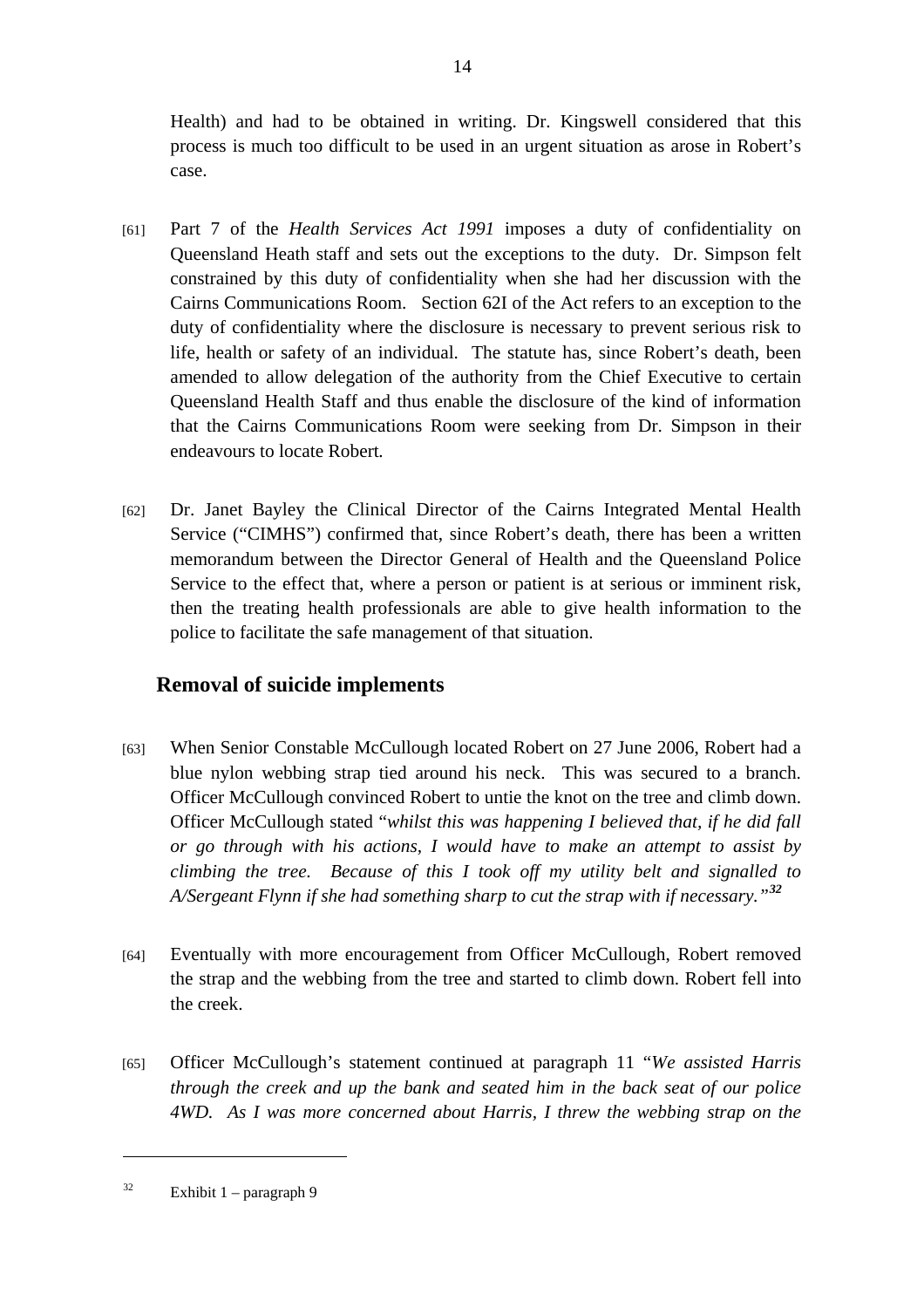*ground at the rear of his vehicle which we locked and left at the scene. I sat in the rear of the police vehicle with him".*

- [66] Officer McCullough was asked by Mr Fellows, Counsel for the nurses, why the device (rope webbing) was not confiscated given that it was to be used as part of Robert's plan to take his life. Officer McCullough replied that he had considered that issue since the incident but at the time of the incident he had focused on removing the strapping from Robert's head and was more concerned about Robert's well being.
- [67] He said that he was not investigating a crime, and did not agree with the suggestion that in hindsight the rope webbing ought to have been confiscated. When questioned further about the Police routinely taking items such as the medication and the suicide note and what, if any, procedure applied, Officer McCullough responded that there was not a procedure for taking an item such as the rope.**[33](#page-14-0)** He acknowledged that the same rope webbing appeared to have been used the following day when Robert took his life.
- [68] Officer McCullough was not opposed to a set of instructions or standard procedures relating to removing any device or object that was used by a person in a suicide attempt so as to prevent a re-occurrence.
- [69] I can well understand that Officer McCullough's first priority was rightly to assist Robert to safely come down from his most precarious and dangerous position up the tree. In the circumstances Officer McCullough was properly contemplating any number of dangerous scenarios that might have played out, whilst at the same time, maintaining a dialogue with Robert to prevent a tragedy occurring.
- [70] I see merit and recommend that the Queensland Police Service introduce a standard procedure in relation to their attendance at an attempted suicide or where any person is acting out a suicide plan, to remove any item, implement, substance or device used in the suicide attempt. Whilst I accept that the person could well just purchase another item, implement, substance or whatever the person may use in an attempt to take their own life, removal may assist in making it more difficult if that person subsequently has another spur of the moment decision to take their own life.

<span id="page-14-0"></span> $33$  Transcript 10/12/06 page 24, line 40-50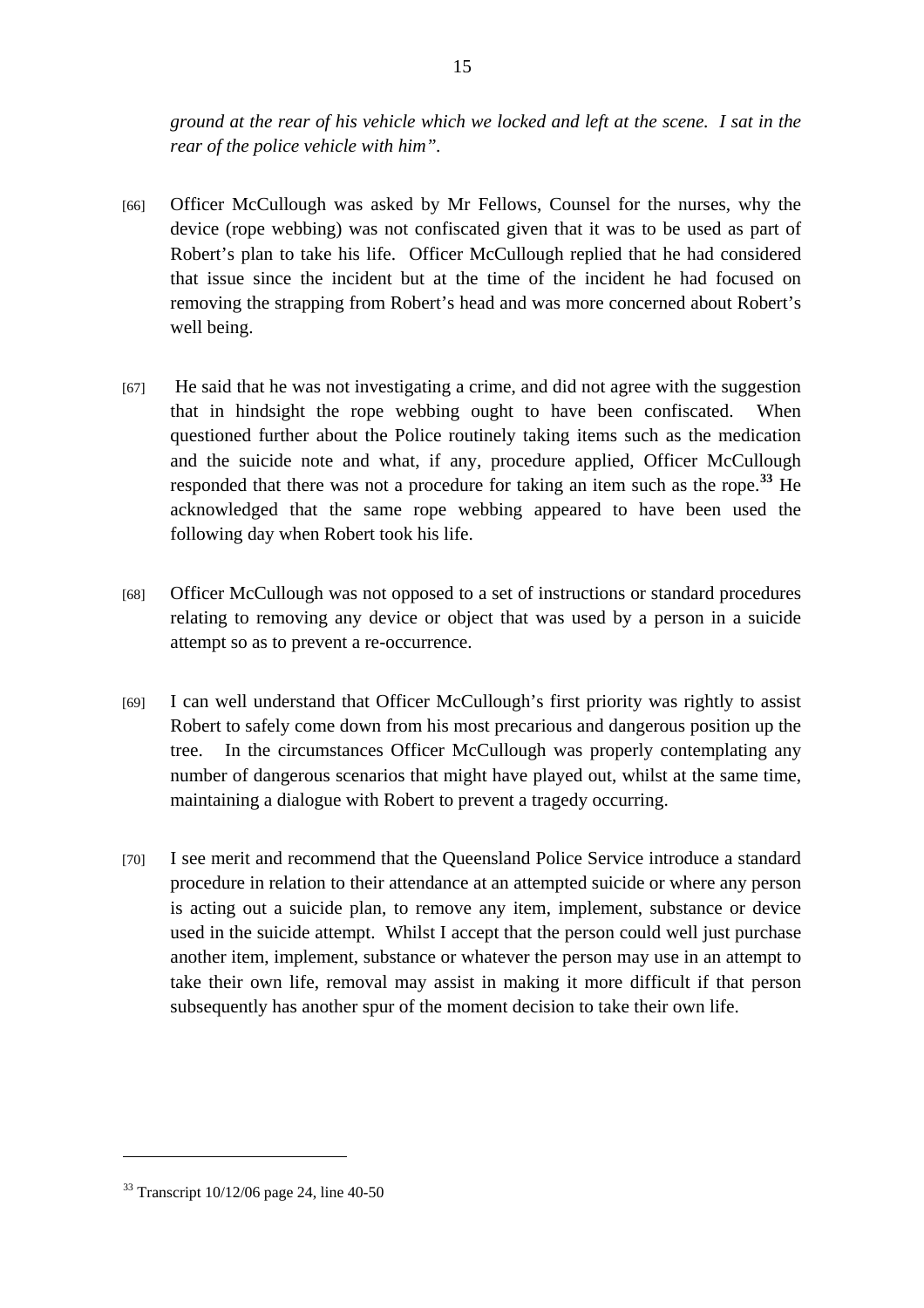#### **Communication between Police and Hospital Staff on 27 June 2006.**

- [71] Robert arrived at the emergency department at the Cairns Base Hospital in a police car and entered via the ambulance entry point. A nurse inquired of the officers as to what they were doing. Upon replying that they were bringing in a male person, they were told words to the effect "*Well you will have to wait outside… wait outside in your car... there are other people to see before that."***[34](#page-15-0)**
- [72] Understandably the police officers involved felt that this was a somewhat antagonistic attitude by staff at the hospital toward police, and Officer McCullough a most experienced police officer serving for in excess of 17 years noted, as a general observation, that from a policing perspective, there has not been a very harmonious relationship between police and hospital staff when police are transporting mental health patients to hospital**[35](#page-15-1)**.
- [73] Whilst the welcome received by the police officers was less than satisfactory, the basis behind requesting the police to return to their car with Robert was explained during the Inquest. According to Dr. Pereira, the Director of Emergency Medicine at Cairns Base Hospital who gave evidence at the Inquest on 12 December 2007, there is no difference in treatment of the arrival of a mental health patient to any other patient. Dr. Pereira informed the Inquest "*We haven't actually separated mental illness from the general presentations. We don't treat mental illness any differently to a normal presentation. What we have changed is our documentation in that now if the patient with a mental illness arrives at least by ambulance, if they are ramped, the time of documentation actually starts at the time the patient arrives at the hospital rather than the time that the patient is Triaged and enters the department"[36](#page-15-2).*
- [74] Ramping was explained by Dr. Pereira as a system which has developed as a result of overcrowding where there is a situation where the beds in the Department are entirely full and there are no trolley spaces to accommodate a patient safely. *"We utilise ramping to expand the emergency department beds, utilising the resource that the patient has arrived in to expand the department into. So if we have ambulances ramp up, what we try to do is actually make sure the patient is stable in those ambulances and we may initiate treatment in those ambulances if need be".*

<span id="page-15-0"></span><sup>&</sup>lt;sup>34</sup> Transcript  $10/12/07$  – page 20 line 1 to  $10$  – Officer McCullough

<span id="page-15-1"></span> $35$  Transcript  $10/12/06$  page 23 line 30

<span id="page-15-2"></span><sup>36</sup> Transcript 12/12/06 page 213 line 40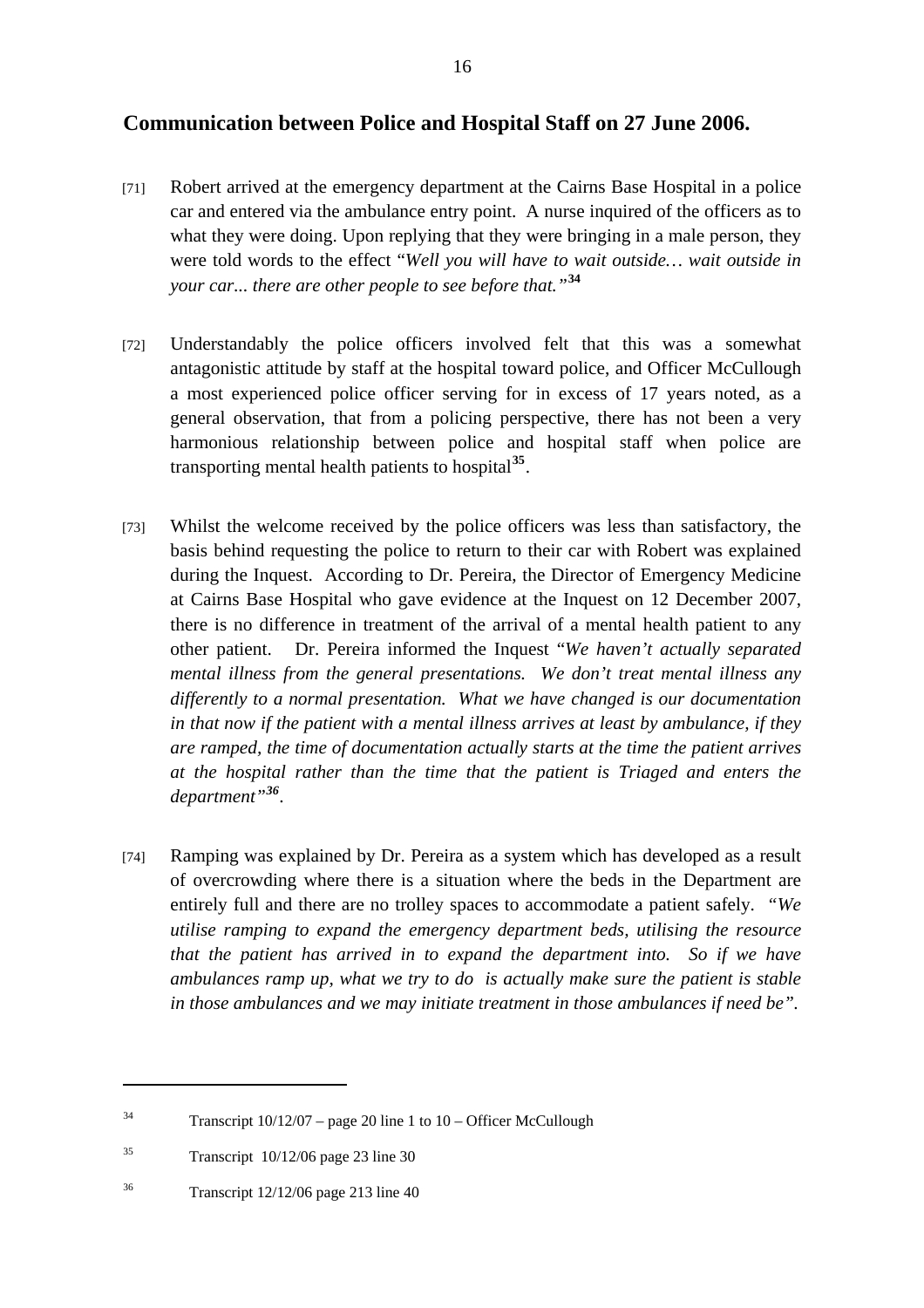- [75] Dr. Pereira also gave evidence that at the relevant period in June 2006, the Emergency Department experienced one of its worst periods for patient access and ramping. He said "*at the time the police brought Mr Harris to ED, we already had five mental health patients under the Mental Health Act. One of those patients had been in the department for 24 hours and the other four had presented between 11.30 am and 4 pm".[37](#page-16-0)*
- [76] Dr. Bayley gave evidence that she understood the position of the police officers upon arriving at the emergency department and being told to take the patient back to the car. Dr. Bayley said that the safest option for Robert at the time was with the police. Dr. Bayley said this was probably not explained to the police and that she understood the hostility generated as a result.
- [77] Dr. Bayley acknowledged the importance of establishing good communication between the Queensland Police Service and the Cairns Mental Health unit. Dr. Bayley invited the police service to contact her so that "*we can actually establish a proper liaison between our two departments".* Dr. Bayley said in her written report **[38](#page-16-1)**that the communication issues highlighted in Robert's case have been addressed at working party level between the two services.
- [78] Dr. Bayley reported to the Inquest that Queensland Health is introducing a Statewide Mental Health Intervention Project aimed at establishing District level Mental Health clinician positions whose role it is to liaise with emergency services about patients who are mentally unwell. The project was due for establishment in July 2007.
- [79] I have had the opportunity of reading the documents tendered during the Inquest in relation to the Mental Health Intervention Project**[39](#page-16-2)** (MHIP).). I note that the project has arisen due to funding provided in the 2005/2006 State Budget to the Queensland Police Service (QPS), Queensland Health (QH) and the Queensland Ambulance Service(OAS). The MHIP News<sup>[40](#page-16-3)</sup> describes this project which is to be implemented over 3 years in the following terms:

*"MHIP is a tri-agency partnership aimed at the prevention and safe resolution of mental health crisis situations.* 

<span id="page-16-3"></span>40 Exhibit 22

<span id="page-16-0"></span> $37$  Transcript  $12/12/06$  page 205 line 30

<span id="page-16-1"></span><sup>38</sup> Exhibit 12 final page

<span id="page-16-2"></span> $39$  Exhibits 20, 21 and 22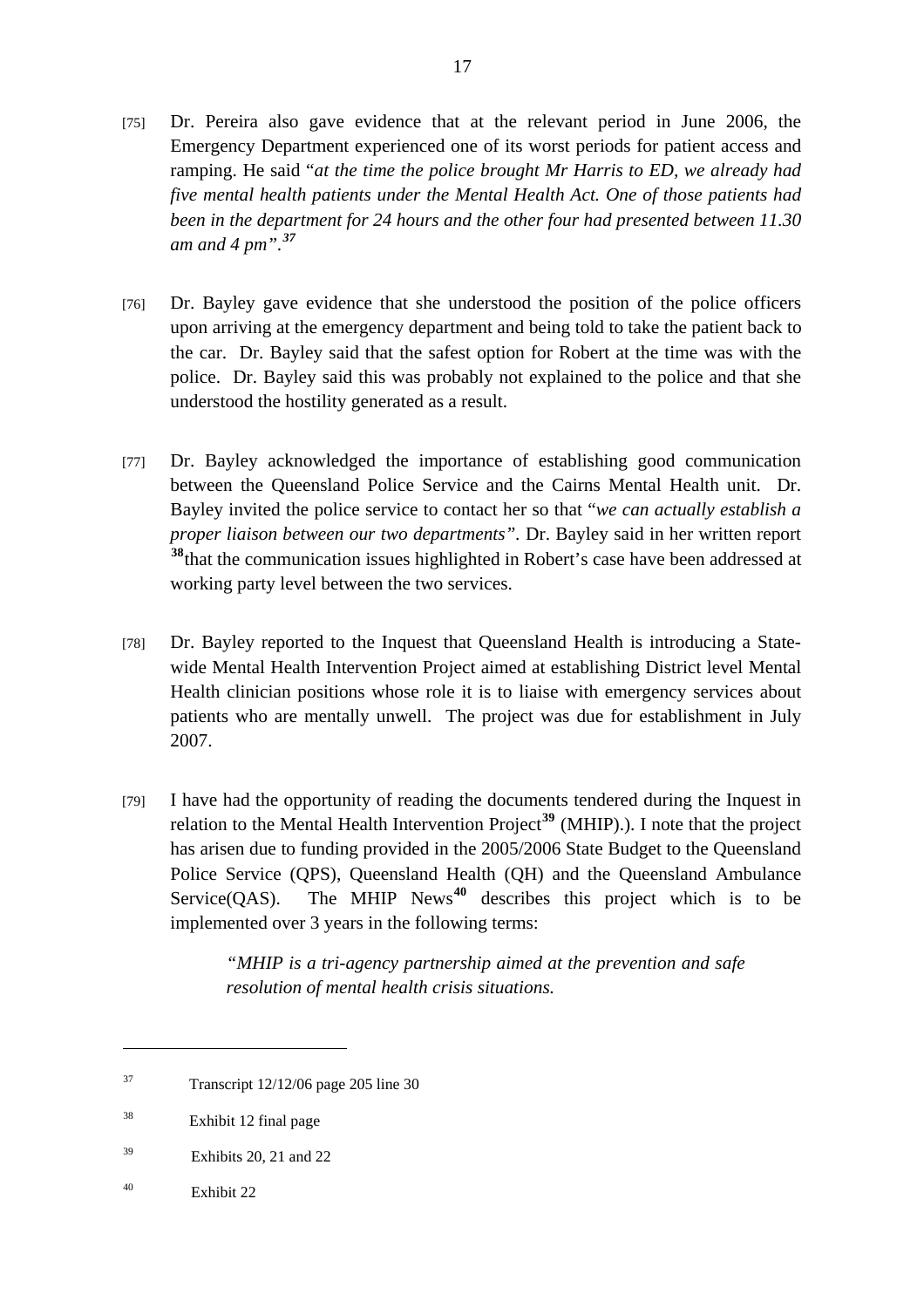*The MHIP is a state wide project being established in 17 Health Service Districts from 2006-2009. The project relies on the three agencies working together at a district level and building upon existing collaborative protocols, with emphasis on agency specific training, pre-crisis planning, information sharing and improved referral pathways for individuals experiencing a mental health crisis.* 

*The project provides additional resources for the establishment of district Mental Health Intervention Co-ordinator (MHIC) positions in each of the three agencies to enable police, ambulance and health staff to work together at district level, to seek local solutions to local mental health issues.* 

*The MHIP aims to enhance the capacity of exiting services to respond more effectively in day-to-day and mental health crisis situations and, as such, recognises the need to develop:* 

- *Agreed responses to individuals who are experiencing a mental health crisis;*
- *Improved safety for individuals, mental health staff, police, ambulance and the community;*
- *Improved continuity in communication and liaison;*
- *Meaningful information sharing between the three services;*
- *Adequate and timely responses;*
- *Improved access to a range of services for individuals experiencing a mental health crisis."*
- [80] The introduction of the MHIP should improve the effectiveness of and responses to the treatment of mental health patients in a crisis situation. This initiative has been introduced since Robert's death. Such a project can only enhance the system of communications between the services concerned and their ability to jointly respond to crisis situations.
- [81] Dr. Kingswell stated in relation to what he described as the "intersection of the two departments" (police and hospital) that it ought to be a priority to re-instate liaison meetings between the two which were discontinued some years ago according to the evidence given by Dr. Pereira. Dr. Kingswell applauded the mental health intervention project outlined by Dr. Bayley**[41](#page-17-0)**. Dr. Kingswell recommended that

<span id="page-17-0"></span><sup>&</sup>lt;sup>41</sup> Transcript 12/12/06 page 269 line 30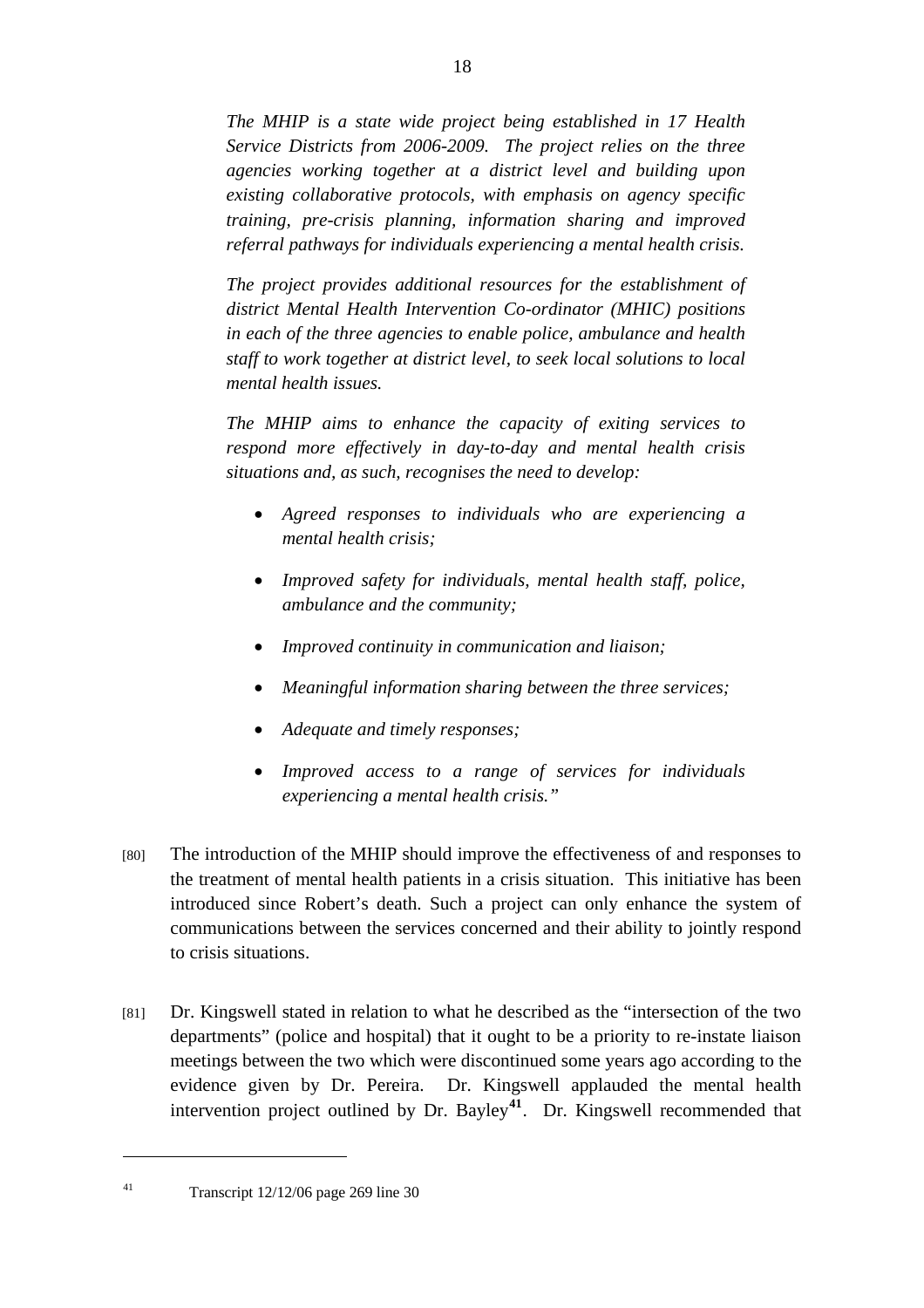"*the executive director of medical services at the Cairns Base Hospital might consider making those liaison meetings one of the requirements of the Direction of Emergency Medicine, and those meetings are reported to him as to their frequency and their outcome so that there is some process that prevents them from falling off the agenda because clinicians get very busy, and things like this, which are clearly very important, have just fallen by the way side".[42](#page-18-0)*

[82] Dr. Bayley acknowledged:

*"The CIMHS has great respect for the committed work that the Queensland Police Service provides to patients with mental health needs in our community and would like to endeavour to support the relationship between the two services and support the QPS in continuing to provide high level services to people with mental health needs."* 

[83] I am satisfied that the communication shortfalls highlighted in this inquest have been acknowledged at the highest level at the CIMHS and that steps are being taken to address future communications.

#### **Suicide Note**

- [84] Once police conveyed to the medical staff that Robert was not an involuntary patient, that he was actually a patient with Mental Health, he was seen within 5 minutes by ACT staff.**[43](#page-18-1)** Mr Sullivan CN spoke with police officer Flynn and Megan Colahan, psychologist with ACT, spoke to Beverly. Officer McCullough saw Officer Flynn handing the "suicide note" and some medication to Mr Sullivan. During the evening the suicide note was misplaced.
- [85] When questioned at the inquest about the existence of the suicide note, Mr Sullivan gave evidence that he vaguely remembered that there was a note in a clear plastic bag containing Robert's medications which was in the possession of the Emergency Department nurses.
- [86] Mr Sullivan was also questioned about his failure to record in the clinical notes that Robert had written a suicide note. Mr Sullivan stated this was an oversight on his part**[44](#page-18-2)**.

<span id="page-18-2"></span>44 Transcript 11/12/06 page 143, lines 10-20.

<span id="page-18-0"></span><sup>&</sup>lt;sup>42</sup> Transcript  $12/12/06$  – page 269 and 270

<span id="page-18-1"></span><sup>&</sup>lt;sup>43</sup> Transcript  $10/12/06$  page 21.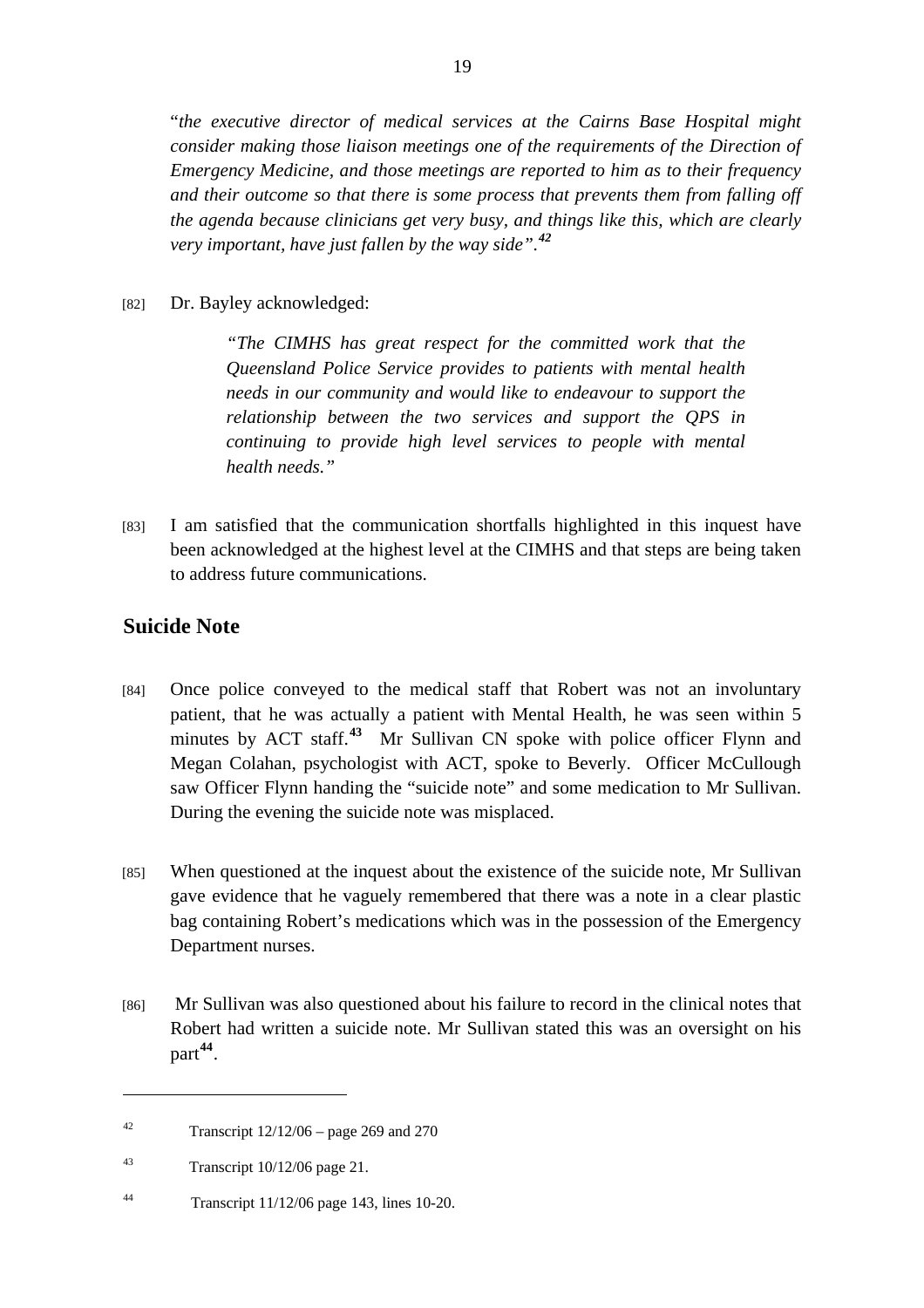- [87] Dr. Edema confirmed that neither of the ACT team members mentioned the note to him. He was not aware of the existence of the suicide note at the time he assessed Robert or made the decision (in consultation with Dr. Simpson) to discharge Robert from the Emergency Department. Dr. Edema gave evidence that he discovered the note *"whilst adding my notes to his medical record. The note was not with the clinical information that I read prior to reviewing Mr Harris and it appears to have been kept in a separate area at the nurses' station[45](#page-19-0)".*
- [88] Dr Edema stated that when he did read the note, it was consistent with Robert's negative cognition of worthlessness and hopelessness. However, when Dr. Edema interviewed Robert, Robert demonstrated that these thoughts were no longer representative of his mental state. Dr Edema could not say whether knowledge of the note would have affected his decision to discharge Robert, although it may have.
- [89] Beverly was not told of the existence of the suicide note until after her husband's death. She felt that if she had known about the note, or the note had been given to the Doctor that night, things might have been different.**[46](#page-19-1)**
- [90] The Harris family submitted that there ought to be a system in place to account for items received by the Emergency Department such as the suicide note. Evidence relating to the whereabouts of the plastic bag containing the suicide note revealed there was no formal procedure for placing such items in a known location, or ensuring that the treating psychiatrist saw the suicide note.
- [91] The Harris family submitted that consideration ought to be given to establishing a dedicated space where such items are held together with a register recording the item as being received, by whom and when. Once the patient's file has been obtained or created, copies of any notes or documents should be attached to the file forthwith.
- [92] I consider it imperative that the existence and contents of a suicide note be known and conveyed to the clinicians diagnosing and treating the patient. Systems must be put in place to cover this eventuality. I accept that a register should be established with a dedicated location for the placement of such items, known to all the staff.

<span id="page-19-0"></span> $45$  Exhibit 10 page 5 -

<span id="page-19-1"></span><sup>46</sup> Transcript 10/12/06 page 56, line 1-10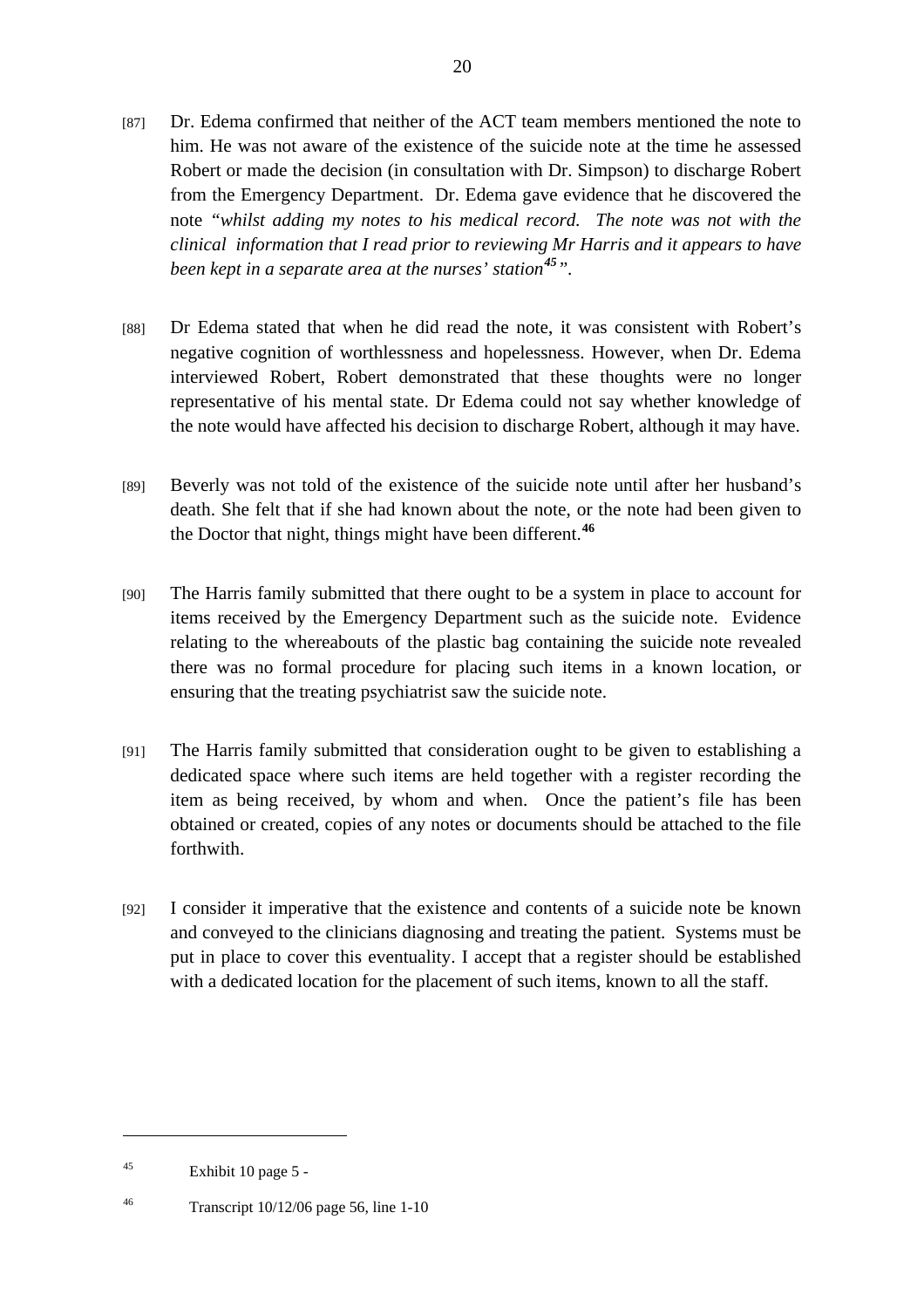#### **Isolated Location**

- [93] Dr Edema and Dr Simpson were unaware of the isolated location of Robert's suicide attempt on 27 June 2006. Dr Simpson conceded this was the result of insufficient collateral information and communication.
- [94] Dr. Edema was under the impression, from the notes that the ACT team had recorded, that the tree was at the back of Robert's property. He was not informed until after Robert's death, that it was located at an isolated spot. Other information that was not made known to Dr. Edema at the time of assessment was the fact that Robert remained on the telephone talking with police communications for 50 minutes until the police arrived. On hearing this information at the Inquest, Dr. Edema considered it supported the view that Robert was ambivalent about committing suicide, was taking some measures to avoid detection, yet, at the same time, was taking other measures to be found.**[47](#page-20-0)***.*
- [95] Dr. Edema believed that the fact the suicide attempt occurred in an isolated location showed that Robert had gone to more extremes to remove himself from safety. When asked if he had known about both the isolation of the attempt and the suicide note, would he have then recommended admission of Robert to Dr. Simpson, Dr. Edema stated that isolation suggests minimising the chance of discovery which is a big warning sign and that would have been weighed up with the overall balance between protective factors and risk factors. Dr. Edema said "*I think it would have been more equivocal in my mind about what to do and so I would have had to have deferred to Dr. Simpson".*
- [96] Dr. Simpson was asked whether knowledge of the remote location would have changed the decision to discharge. Dr. Simpson considered that if Dr. Edema had been given details of how far away the first attempted suicide location was from the Harris's home it might have led her to reconsider Robert's attempt**[48](#page-20-1)**. Dr. Simpson conceded that, if she and Dr. Edema had knowledge of the suicide note and the isolated location, they might have perhaps reconsidered sending Robert home.**[49](#page-20-2)**
- [97] Dr Bayley gave evidence that she considered it unusual and surprising for the ACT Team not to have passed on details of the suicide note and the isolated location as, generally, that information makes its way to the psychiatrists. Dr. Bayley suggested

<span id="page-20-0"></span><sup>47</sup> Transcript 11/12/07 page 183 lines 30 to 50.

<span id="page-20-1"></span><sup>48</sup> Transcript 10/12/06 page 91 line 40-50

<span id="page-20-2"></span><sup>49</sup> Transcript 10/12/06 page 83, line 20 to 50.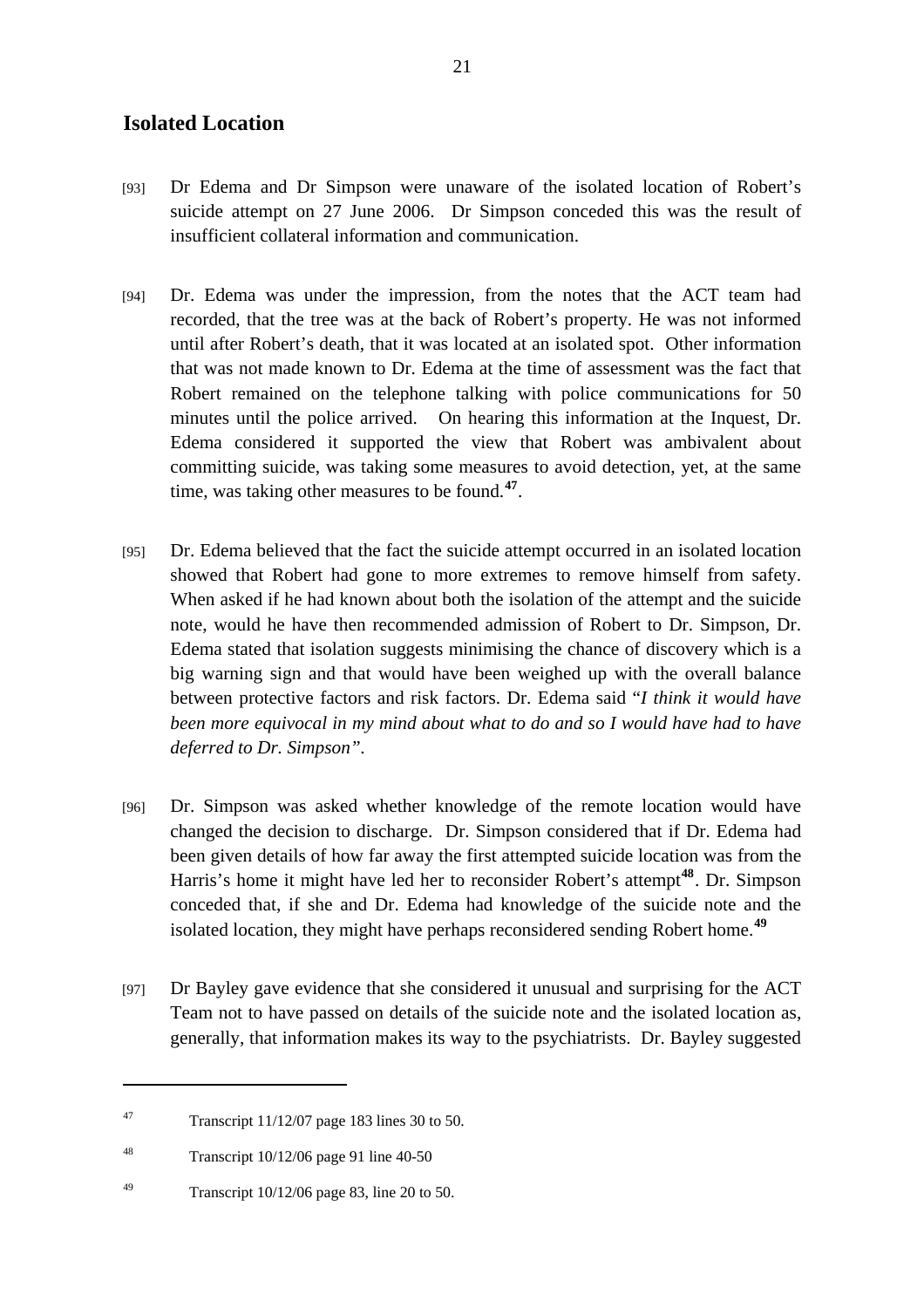that she would like to see funds for the enhancement of the ACT Team to ensure a 24 hour presence in the Emergency Department. This was supported by Dr. Simpson.**[50](#page-21-0)**

- [98] Dr. Edema gave evidence that he was an advocate for improving the system of the transfer of information. He spoke highly of the systems in Randwick Hospital, Sydney which he had previously observed. There the procedure is, if a patient is brought in by police or ambulance for assessment, the assessing registrar actually directly questions the policeman who brought the person in to obtain all the important information**[51](#page-21-1)**.
- [99] During the course of the Inquest, a draft document prepared by the Queensland Police Service was tendered. I am satisfied the Queensland Police Service has been pro-active in trying to ensure that all information is passed on from Police Officers to hospital staff when admitting voluntary patients. The document was admitted as Exhibit 13. Dr Pereira described it as a most constructive document to introduce. I commend the Queensland Police Service in Cairns for devising this document with recommendations to follow.
- [100] I accept the submission from the Harris family that if further information comes to light regarding the likely or greater risk of suicide to a patient than has already been explained to the family, the family ought to be contacted forthwith. Any additional concerns or risks ought to be conveyed to the family and a re-assessment made of the decision to discharge the patient.

### **Diagnosis and discharge on 27 June 2006.**

- [101] During the course of the Inquest, differing professional opinions emerged on two issues, namely Robert's diagnosis and the decision to discharge Robert on 27 June 2006 as opposed to admitting him to the Cairns Mental Health Unit .
- [102] Dr. Kingswell, having reviewed all of the records in this matter, considered there was insufficient information obtained (or recorded) by clinicians prior to Robert's death to allow a definitive diagnosis. In Dr. Kingswell's view the differential diagnoses available were either Major depressive disorder of severe degree or Adjustment Disorder with depressed mood of mild to moderate degree.

<span id="page-21-0"></span><sup>50</sup> Transcript 11/12/06 page 116, line 40-50

<span id="page-21-1"></span><sup>51</sup> Transcript 11/12/06 page 177 line 30 - 50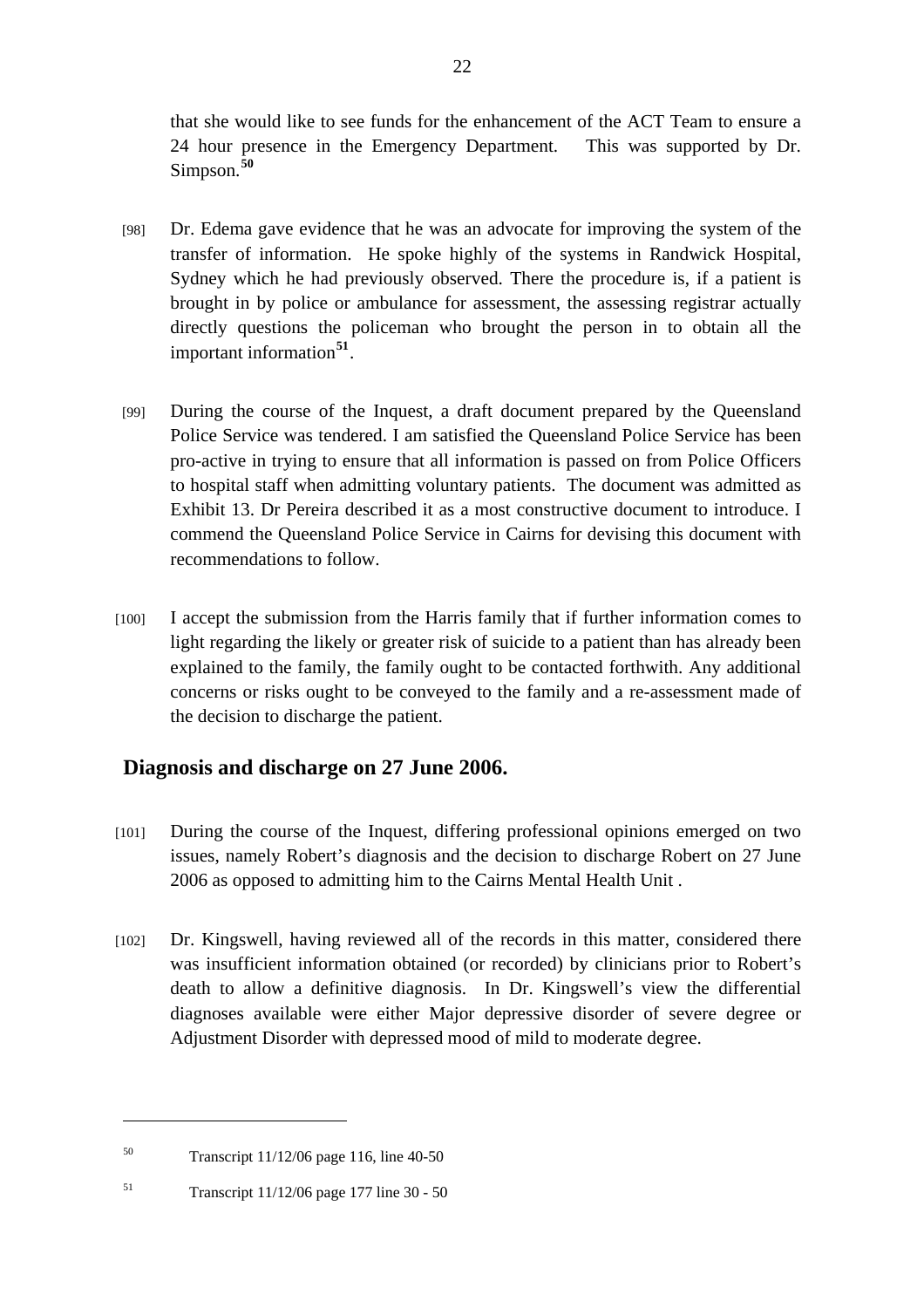- [103] Dr. Kingswell noted there was variance in recorded observations which posed a difficulty in arriving at a diagnosis. He compared the mental state recorded by Dr. Edema on 27 June 2006, which noted a number of positive features of severe depressive disorder "poor eye contact, flattened affect with some reactivity, slowed speech and thoughts of worthlessness", with the notes of Mr Jones CN (which were not written until  $29<sup>th</sup>$  June 2006) recording Robert's presentation as being of a milder depressive state. Dr. Kingswell also noted the contradictions between what Beverly told Ms Linder of the Cairns Communications Room on 27 June 2006 (that her husband was very depressed and she was concerned for his welfare) as compared to the reported comment made by Beverly to Dr. Edema (that Robert had been in good spirits in the preceding week).
- [104] With the benefit of the known outcome, Dr. Kingswell considered that major depressive disorder of severe degree was the more likely diagnosis.
- [105] It was Dr. Kingswell's view that the most important decision to be made in this case was whether to admit or discharge Robert. The decision was left to a first year psychiatry trainee with support from a consultant psychiatrist who had not met the patient and who did not have the benefit of the clinical record.
- [106] Dr. Kingswell, when reviewing clinical decisions in this case, could not readily understand the decision made to not admit Robert. In his view, at face value, a man 60 years of age presenting for the first time with a depressive illness associated with two serious suicide attempts required admission as a matter of urgency. Dr. Kingswell considered that Robert's diagnosis, his age, gender and the fact that he had undertaken two recent attempts on his life placed him at significant risk of suicide attempt.
- [107] Dr Kingswell stated it was not apparent to him why the on-call psychiatrist was not physically present on 27 June 2006. He noted the pressures on the mental health service that day: it "*was in crisis that afternoon. No beds were available. Five patients detained on MHA orders were waiting in the ED, one for more than 24 hours. The Director of Emergency had declared that the ED was not a place of safety"[52](#page-22-0).*
- [108] Coupled with his contrary view on the decision to discharge Robert, Dr. Kingswell also said from his own experience, that it is an expectation that prior to the Emergency Department "by-passing" mental health patients, the consultant on-call will be called in to review current inpatients for potential discharge and review those patients waiting in the Emergency Department for admission. Dr. Kingswell

23

<span id="page-22-0"></span><sup>52</sup> Exhibit 18 page 6.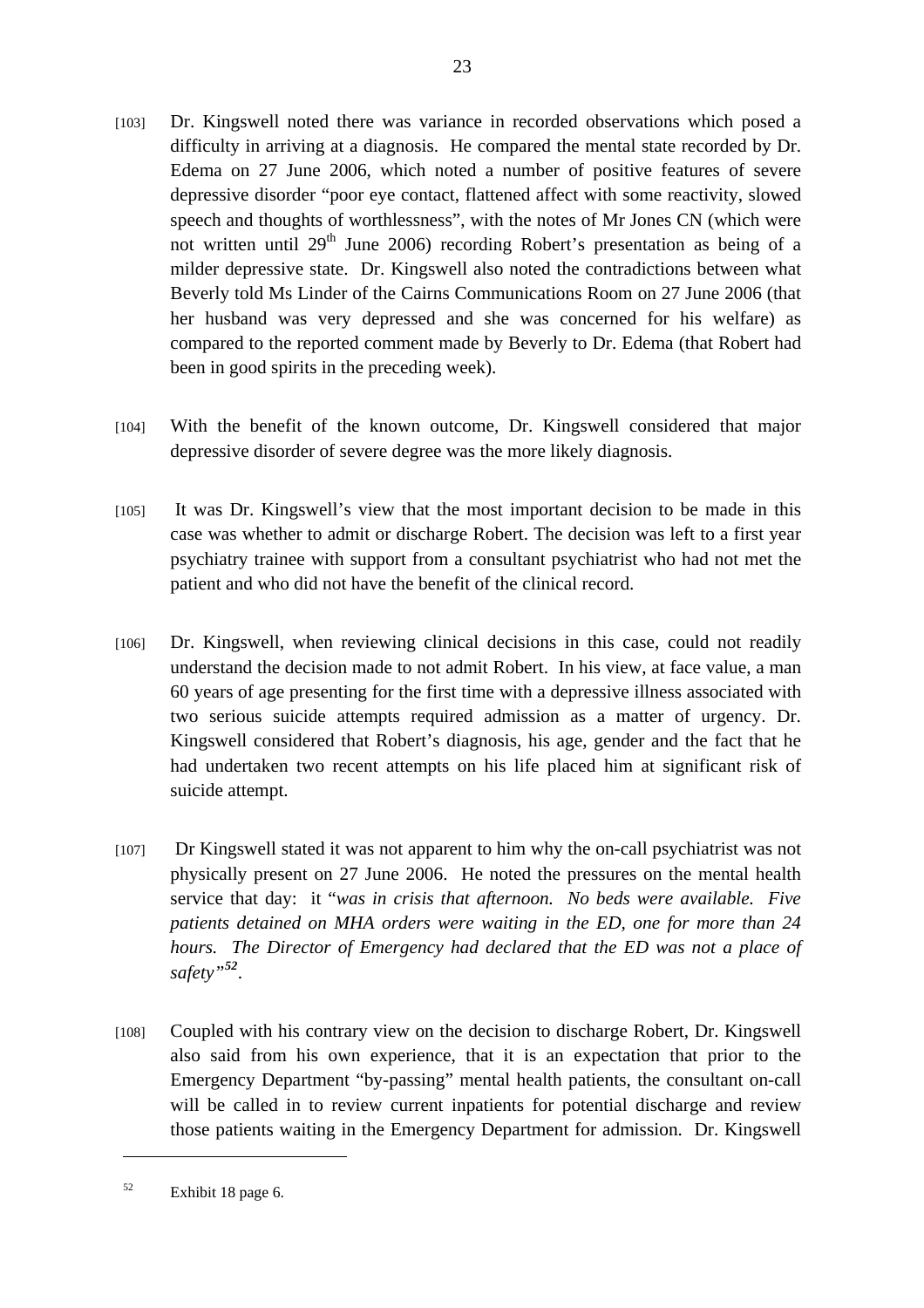said that the ACT team leader in his own service, would in such situations contact surroundings hospitals and check their capacity. Dr. Kingswell acknowledged that in Cairns any surrounding hospitals would be limited to Townsville some hours away.

- [109] The decision to discharge Robert was made by Dr Edema in consultation with the Psychiatric Consultant, Dr Simpson, who approved the plan. The decision to discharge was made after Dr Edema completed a mental state assessment and then reviewed the decision over the telephone with Dr Simpson.
- [110] The ACT team gave Dr. Edema a brief history of Robert's suicide attempt however, as referred to elsewhere in these findings, not all of the extrinsic information was made available to Dr. Edema.
- [111] Dr. Edema read Robert's medical record which noted his earlier admissions, earlier assessments and his other suicide attempt about a month earlier by polypharmacy overdose. Dr. Edema then spoke with Robert in the absence of his wife Beverly to enable Robert to have a more candid discussion.
- [112] Dr. Edema gave evidence concerning his assessment of Robert prior to discharging him. He noted many factors requiring consideration. Robert had previously made an impulsive attempt on his life, triggered by particular interpersonal events. Robert demonstrated very quick improvement in symptoms, which then resolved quickly. This led to Dr. Edema considering that Robert's attempts to suicide were circumstantially based rather than being a pervasive disturbance in mood.
- [113] Dr. Edema believed that it was in this context (together with intoxication) that Robert undertook his suicide attempt on 27 June 2006. Dr Edema considered that Robert's suicidal behaviour demonstrated marked ambivalence (readily accepting police requests to come down from the tree and ongoing statements of remorse) that supported his current assurance of safety. Robert conveyed to Dr. Edema that the circumstances which triggered this suicide attempt had been adequately neutralised by the rallying of support by family and friends, and he did not anticipate that his level of distress would deteriorate again.
- [114] Dr Edema believed that Robert was demonstrating a depressive illness characterized principally by negative cognitions, without the required neuro-vegetative features for a DSM-IV-TR diagnosis of Major Depressive illness. Dr. Edema's belief was corroborated by information from Beverly and Dr. Ali's earlier assessment.
- [115] Dr. Edema then spoke to both Robert and Beverly, with Beverly standing behind Robert, allowing the Doctor to observe her non-verbal communications without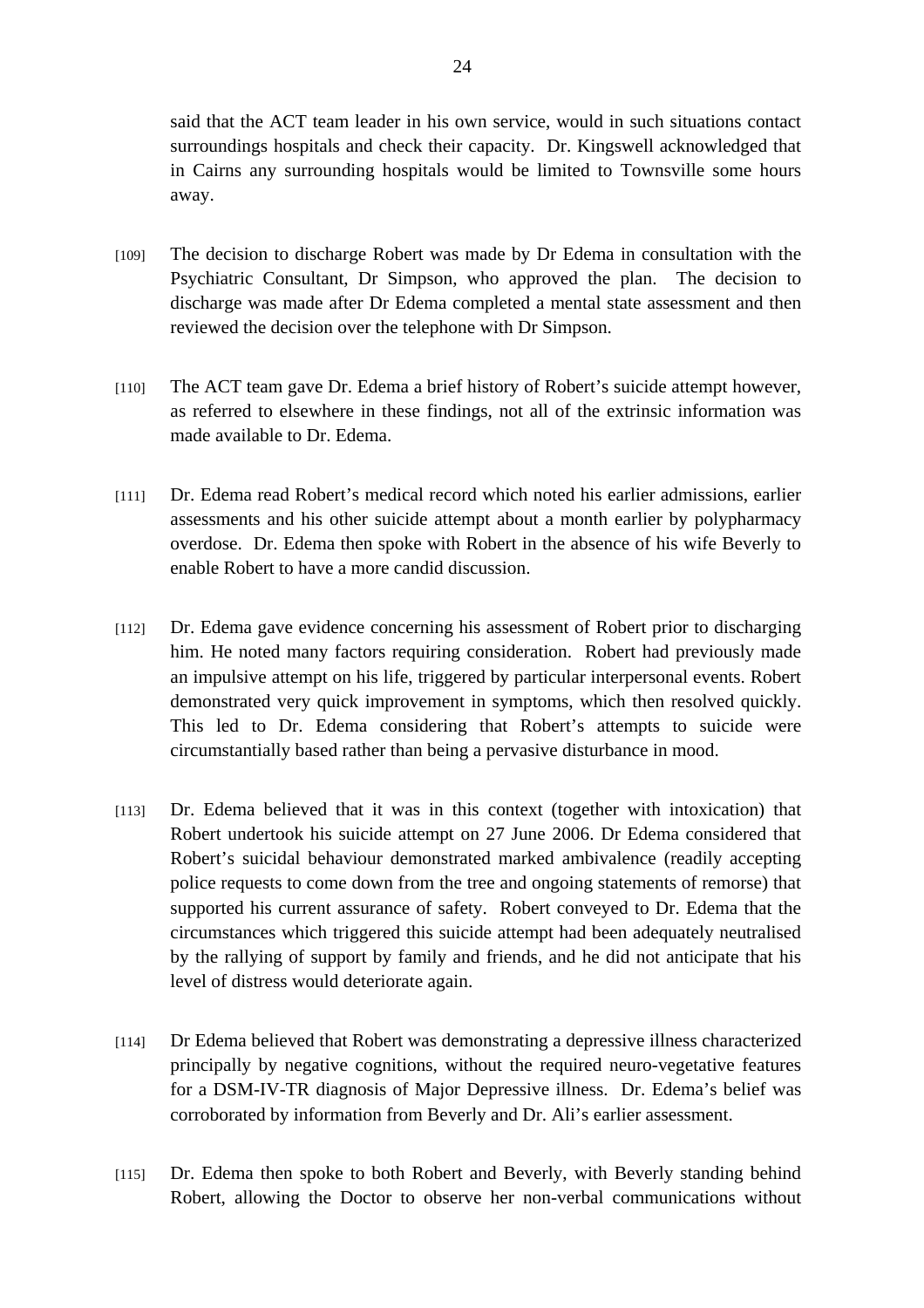Robert noticing. Doctor Edema stated that he told Beverly that her opinion was very valuable to his assessment as he had only just met Robert whereas she had known Robert for many years. Beverly informed Dr Edema that her husband had been consistently remorseful while in the emergency department that evening and his current manner of speaking (i.e. slow) was typical for him and not due to drowsiness or connected with low mood. Beverley told the Doctor that she felt his contracting for safety was genuine and warm.

- [116] In her evidence Beverly stated that she did not think she should have been asked whether or not she trusted Robert to take him home.<sup>[53](#page-24-0)</sup> Beverley said, as Robert's wife of 30 years, she did not think that she was in a position to say no to the Doctor. Beverley would have preferred to be asked such a question in private, though she conceded thoughtfully that, if she had been asked in private, she did not know if her answer would have been different.**[54](#page-24-1)**
- [117] Robert told Dr. Edema that he was seeing a clinical psychologist with whom he was very happy. Robert wanted to go home and did not wish to be a patient in the hospital.**[55](#page-24-2)** Robert gave an assurance that he had no thoughts of harming himself. He appeared to Dr Edema to be most genuine and sincere in this regard. He appeared to understand that he had an illness.**[56](#page-24-3)**
- [118] Dr. Edema considered, from the evidence available to him, Robert did not meet criteria for involuntary treatment under the Queensland Mental Health Act 2000. Significantly Dr. Edema states that Robert did not appear to pose a significant risk of harm to himself or others, nor was he at risk of significant mental or physical deterioration. Mental Health Unit admission was not the least restrictive way of managing Robert, who had already demonstrated an ability to comply with outpatient follow-up, had a supportive wife and was compliant with treatment. Also, Robert did not lack the capacity to refuse admission as demonstrated by his clear sensorium, insight regarding mental state, comprehension of the issues involved and ability to consistently evidence a choice regarding management.
- [119] Dr. Edema considered that Robert was not suffering from a Major Depressive Illness, but rather an Adjustment Disorder with depressed mood. Protective dynamic factors included Robert not expressing suicidal ideas, plan or intent, not expressing high levels of distress and not describing hopelessness. Overall Dr.

<span id="page-24-0"></span> $53$  Transcript  $10/12/06$  page  $55 -$  line 40

<span id="page-24-1"></span><sup>54</sup> Transcript 10/12/06 page 57, line 1- 10

<span id="page-24-2"></span> $55$  Transcript  $11/12/06$  page 172, line 1-30

<span id="page-24-3"></span><sup>56</sup> Transcript 11/12/06 page 163, 161 line 40, p 177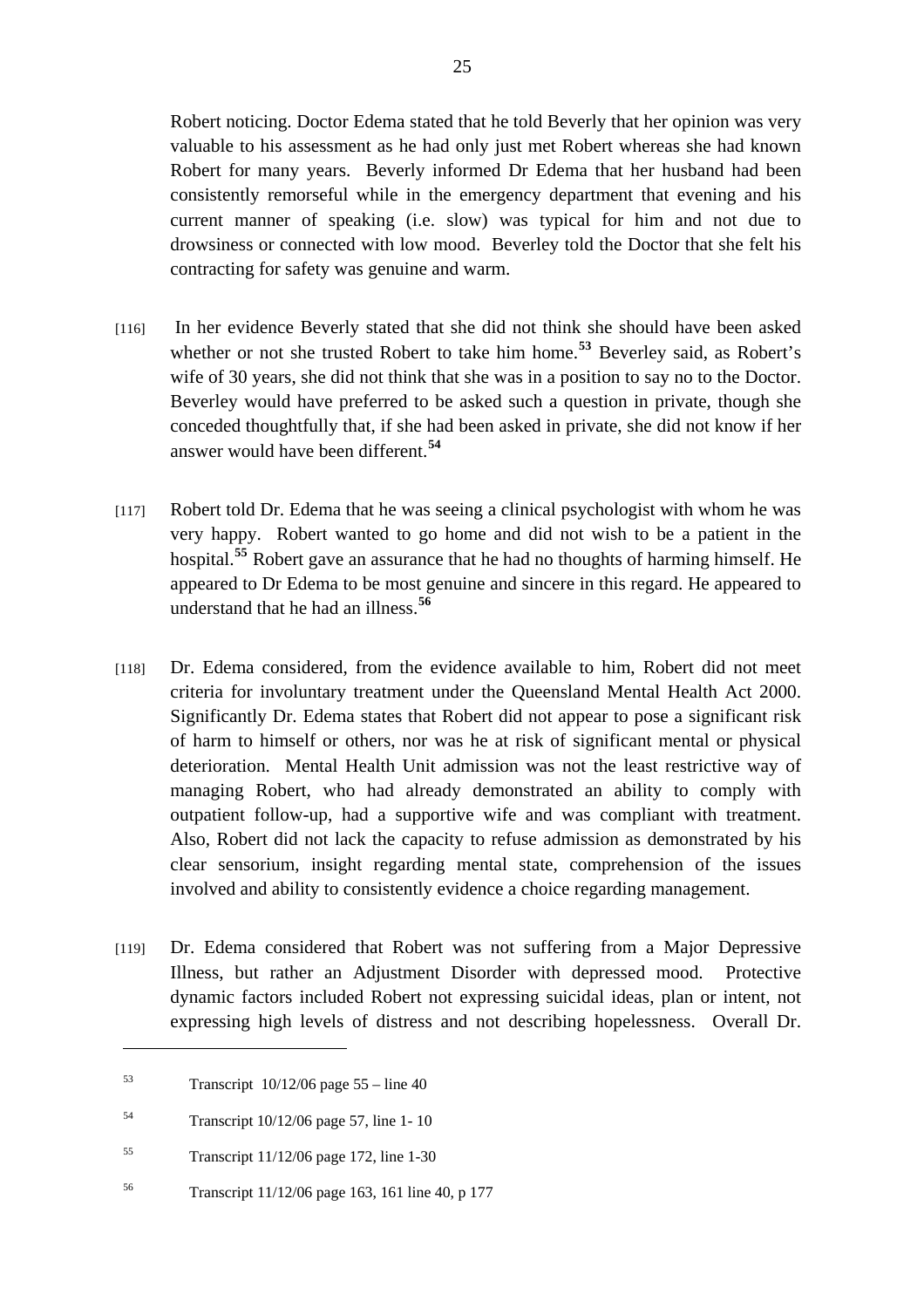Edema's assessment was of low acute risk of suicide and possible moderate intermediate risk requiring psychiatric follow-up**[57](#page-25-0)**. Dr. Edema stated that essentially what he did on the evening of 27 June 2006 was make a provisional diagnosis, very much weighted upon earlier assessments by other clinicians.

- [120] In light of all the aforementioned circumstances, Dr. Edema, having consulted with Dr. Simpson Consultant psychiatrist, came to the conclusion, as did Dr. Simpson, that it was appropriate to discharge Robert rather than encouraging admission.
- [121] Having made this decision Dr. Edema tailored a discharge plan to cover what he considered to be appropriate future treatment.
- [122] The discharge plan was recorded by Dr. Edema and involved Robert re-attending at the Cairns Mental Health Unit upon the ACT team the following morning. Dr. Edema intended that the following issues would be dealt with on Robert's return the following morning at 10 am by the ACT team:
	- a review or rationalisation of Robert's medications to be undertaken
	- cessation of diazepam was indicated and to be reviewed
	- consideration to be given to antipsychotic medications for ruminations
	- encouragement to have regular psychologist attendance.

 As noted by Dr. Edema, Robert "probably requires more frequent Mental Health contact".

- [123] In his oral evidence Dr. Edema stated that he believed that Robert had a therapeutic relationship with his psychologist which should continue. He was aware that Robert had only been once to his psychologist however, Robert told him it was a good interview and that he felt comfortable with his psychologist.
- [124] In relation to medications, Dr. Edema suggested that Robert's medications could be altered somewhat as he felt that giving benzodiazepines to Robert could worsen the situation and they should consider reducing them. Dr. Edema considered that something like Seroquel in a low dose might be helpful in quelling agitation and ruminations that were occurring. Dr. Edema said that either Robert's general practitioner or the mental health service could make a decision on that.

<span id="page-25-0"></span> $57$  Exhibit  $10 - 3,4,5$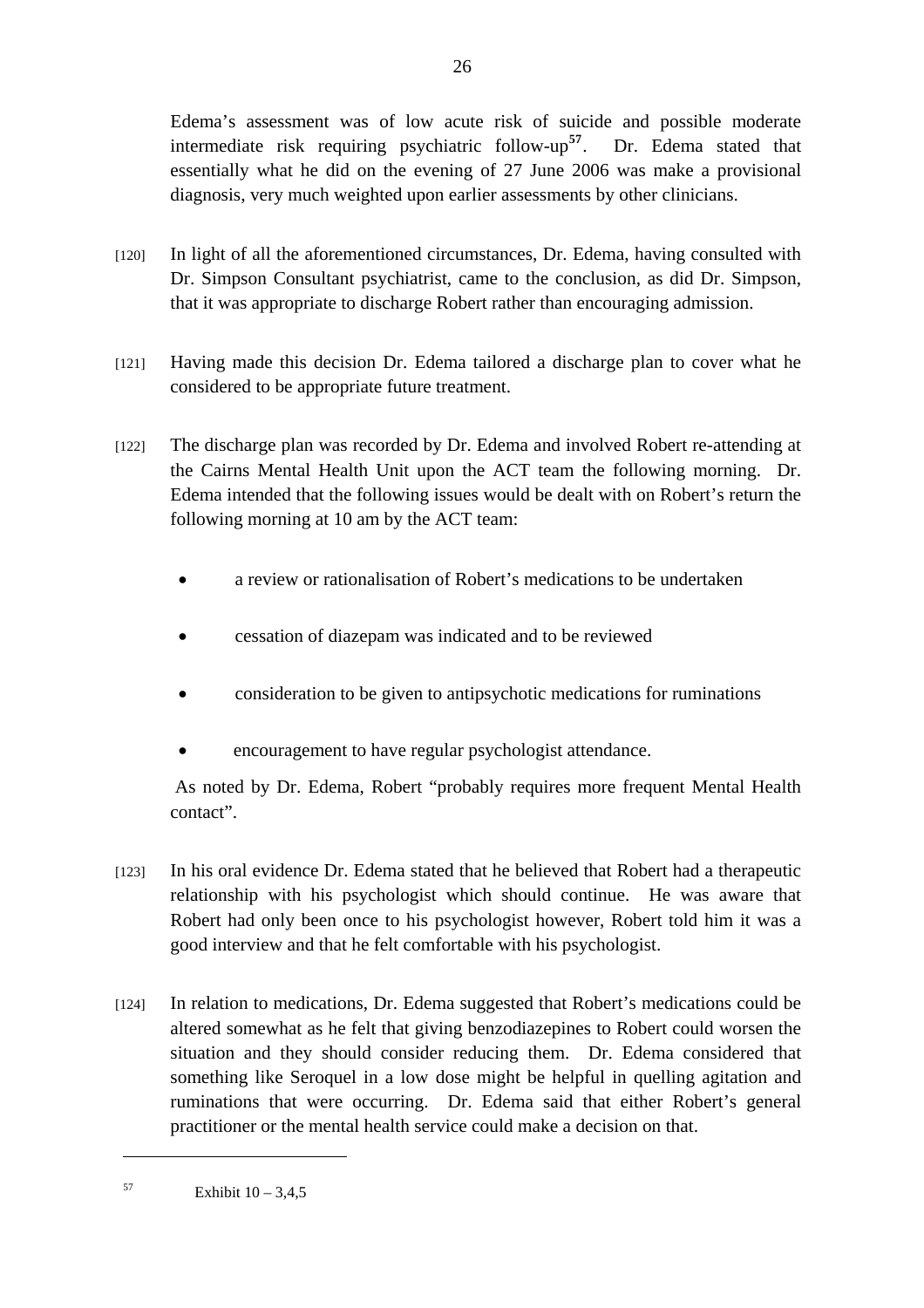- [125] Dr. Edema said he spent time with Beverley Harris explaining the crisis team protocols. If she became concerned she should make contact.
- [126] Dr. Bayley reviewed both Dr. Edema's typed assessment from Robert's clinical record, which was contemporaneous with Robert's presentation, and also Dr. Edema's statement tendered during the Inquest. Dr. Bayley believed that both documents showed Dr. Edema undertook a thorough and detailed history and performed an appropriate Mental State Examination and assessment of Robert's mental health.
- [127] Dr. Bayley's opinion was that Dr. Edema showed that he carefully considered the risks Robert presented for a repeat suicide attempt and weighed up those risks against the need to treat Robert in a "least restrictive setting". Dr. Bayley noted that Dr. Edema tried to engage Robert in a therapeutic alliance to formulate a management plan that centred upon out patient treatment of his mental health problems.
- [128] Dr Bayley supported Drs Edema and Simpson's decision to discharge Robert on 27 June. Dr Bayley also supported the discharge plan. Dr Bayley stated in evidence that she had plenty of experience working with both Doctors. She considered the information concerning Robert which Dr Edema had at the relevant time. Dr Bayley stated: *"If they (Edema and Simpson) had felt that there was a serious risk at that time of Mr Harris going home and hurting himself then they would have admitted him, I think, regardless of the beds, because we frequently have people in ED overnight for reasons of safety."* Dr Bayley surmised that she also may have chosen the less restrictive out-patient care as opposed to admission after balancing all the circumstances and information personal to Robert. She noted that Robert did in fact stick to the plan of attending ACT the following morning (when a different plan was put in place).
- [129] Dr Kingswell has acknowledged previously that, from time to time, professional minds differ about treatment and diagnosis in the very complex area of Mental Health.<sup>[58](#page-26-0)</sup> Dr Kingswell certainly made no adverse comments about the competency of Drs Edema or Simpson.
- [130] After considering all of the evidence, both oral and documentary, I accept that the decision to discharge was made after careful consideration of many factors by Drs Edema and Simpson. I note that Dr Edema had the benefit of attending upon Robert and assessing Robert's mental state. In retrospect it may be that a decision to admit

<span id="page-26-0"></span><sup>58</sup> Van Putten Inquest delivered 15.12.08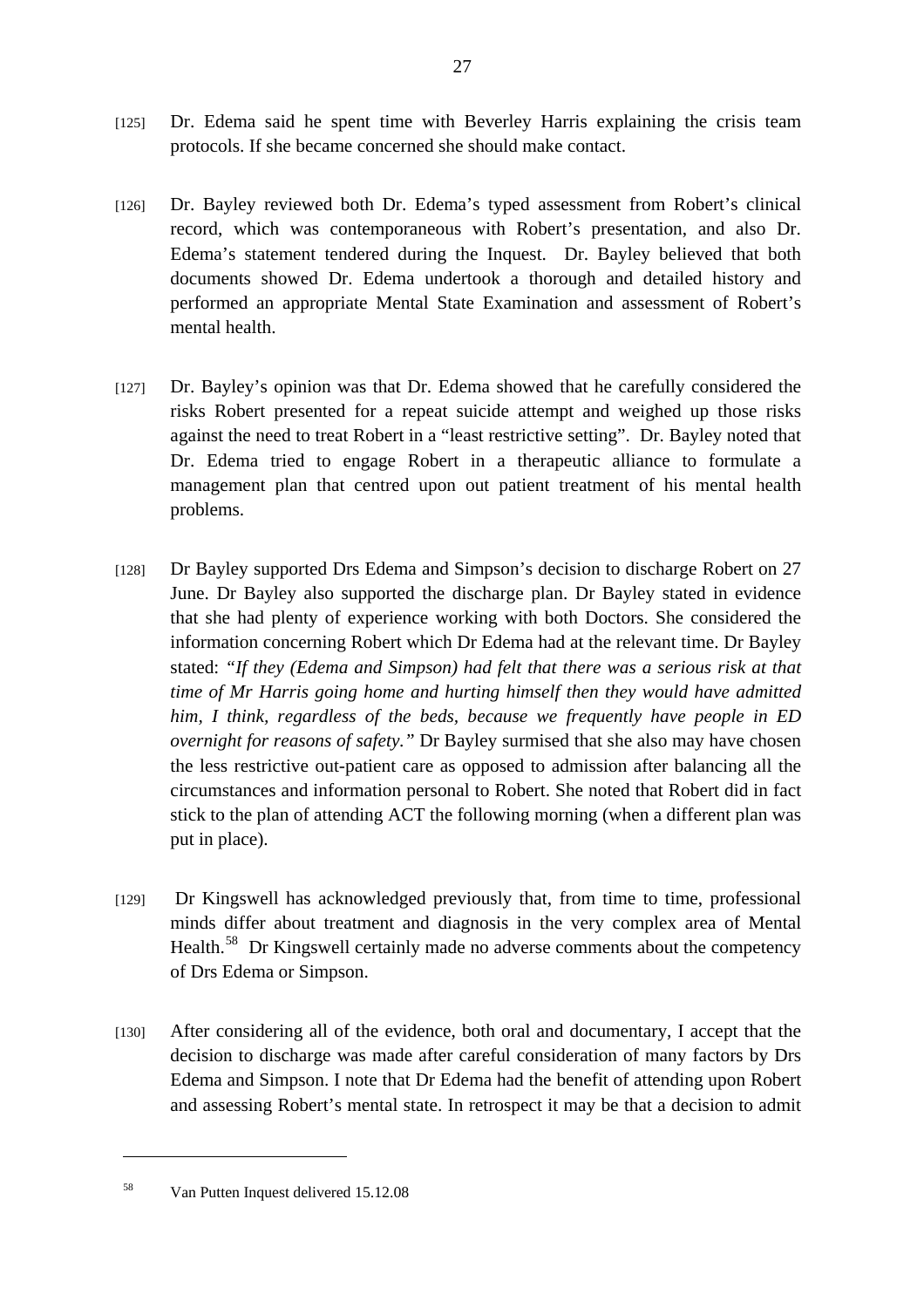Robert would have led to a better outcome, but I find no evidence of any negligence or lack of competence on the part of either doctor.

#### **Space and bed block in the Emergency Department.**

- [131] It emerged from Dr. Pereira's evidence and also from the evidence of Drs Bayley and Kingswell, that one of the issues in the Emergency Department was lack of sufficient space and beds to accommodate emergency mental health patients' admissions. Dr. Pereira stated that there was not sufficient capacity for mental health patients in the Emergency Department. He said if there had been five extra beds in the mental health unit on that day, there would not have been a problem with Mr Harris accessing a bed in the department at the time<sup>[59](#page-27-0)</sup>. Dr. Pereira said that every week there are probably one or two instances where there are more than four psychiatric patients in the department for whom accommodation cannot be found.**[60](#page-27-1)**
- [132] Dr. Pereira stated that there are now plans for redevelopment of the Emergency Department pursuant to additional funding that was provided to Cairns Base Hospital after lobbying by a local minister. He said that a design brief has been created and approved by Queensland Health in regards to a redesigned emergency department at Cairns Base Hospital. The new proposal includes four rooms available for assessment and prolonged observations within the emergency department. This will of course bring with it, staffing requirements. Dr. Pereira was hopeful this would be met in the form of 24 hour mental health trained nursing staff covering the area.
- [133] Dr. Kingswell supported renovating the emergency department and employing extra staff to ensure adequate assessment facilities and a safe environment for both staff and patient.**[61](#page-27-2)**
- [134] Dr Kingswell was concerned that a reason for Robert's discharge from the hospital was the lack of beds available. Other inquests concerning mental health patients have noted the worrying unavailability of bed space for urgent cases. Subsequent to earlier recommendations arising out of these inquests, Dr Bayley has implemented a workplace protocol to staff outlining the processes to follow when there are no Cairns Base Hospital Mental Health Unit beds available for new admissions.<sup>[62](#page-27-3)</sup>

<span id="page-27-0"></span><sup>59</sup> Transcript 12/12/06 page 214 line 30

<span id="page-27-1"></span><sup>60</sup> Transcript 12/12/06 page 215 line 30

<span id="page-27-2"></span> $51$  Transcript 12/12/06 page 270 line 30

<span id="page-27-3"></span><sup>62</sup> Titled "No Beds Available Protocol"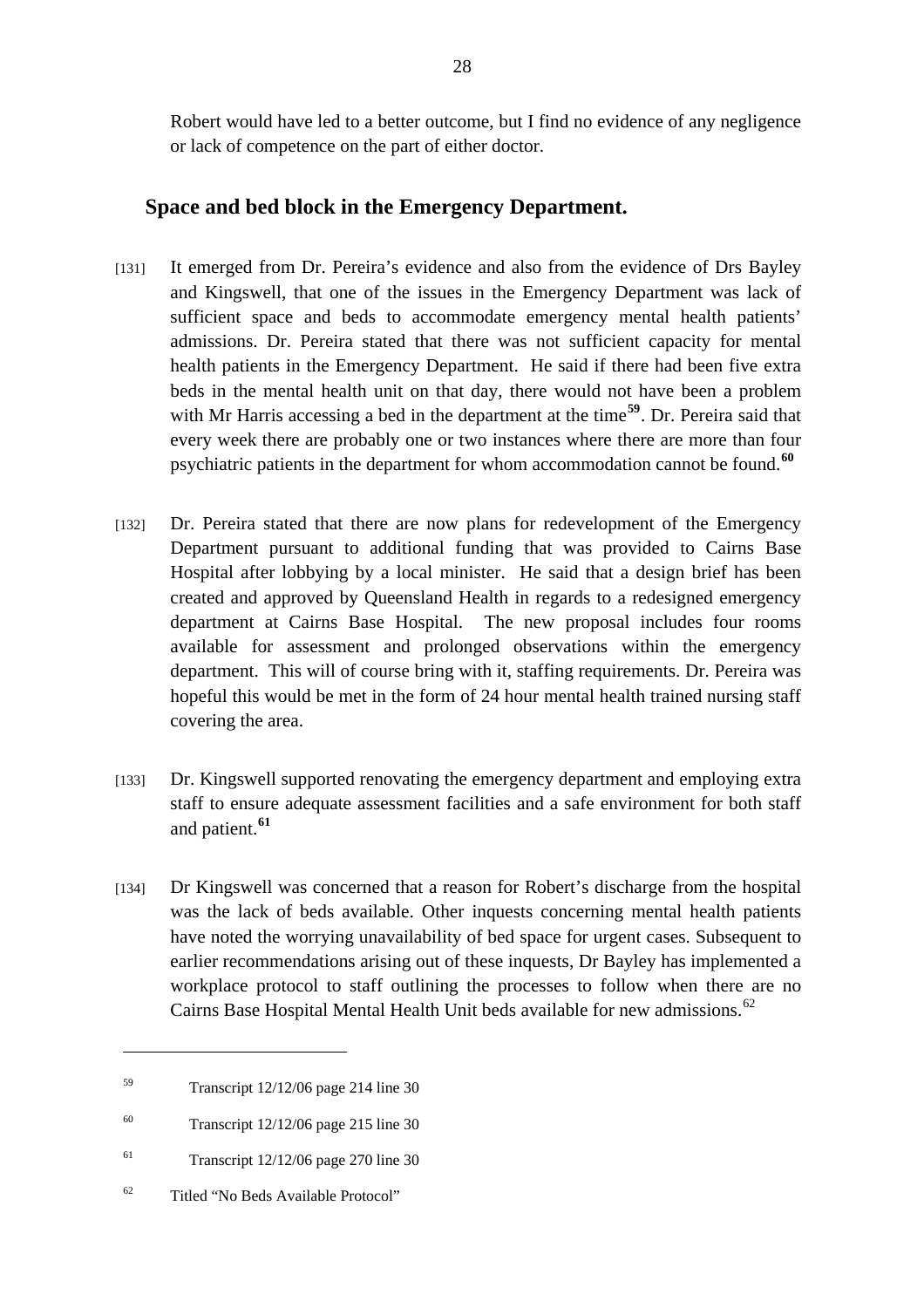- [135] Dr. Kingswell speculated that, whilst the reason for not admitting Robert is not specifically stated, upon consideration of the available documentation, the Emergency Department was struggling to cope with the number of presentations, a number of them mental health patients, and no beds were available in the mental health ward. Dr. Kingswell believed that a clinician would not be completely oblivious to the pressures being experienced by the Emergency Department and the pressure being experienced by the in-patient unit would intrude into the thinking of the decision maker. Dr. Kingswell speculated that Dr. Edema was under tremendous pressure to discharge and avoid any further stress in an overwhelmed system.
- [136] Dr Bayley emphasized that the decision to send Robert home was not due to the lack of bed availability at the hospital. This was confirmed by Drs Edema and Simpson. I accept their evidence on this point but note with concern the valid observations made by Dr Kingswell regarding bed unavailability.<sup>[63](#page-28-0)</sup> (See [129])

#### **Clinical Governance**

- [137] Dr. Kingswell made the observation in his report that he could find no evidence that Robert was reviewed by a consultant psychiatrist during his contact with CIMHS or that a psychiatrist reviewed the documentation any time during Robert's contact with the CIMHS. Dr. Kingswell acknowledges that Robert's presentations were discussed directly between three psychiatrists.
- [138] In Dr. Kingswell's experience there have been a number of poor outcomes in parties separating from Emergency Departments. He is also aware of systems introduced in Queensland hospitals and mental health services to address these poor outcomes. As an example, Dr. Kingswell cites the experience of his own service where the ACT psychiatric consultant is required to conduct a chart review of all separations and on week-ends, the on call psychiatric consultant is rostered to conduct the reviews.
- <span id="page-28-0"></span>[139] Dr. Kingswell commented on known poor outcomes generally for the depressed older person. I accept Dr. Kingswell's recommendation that the Clinical Director of CIMHS introduce some stricter requirements for the direct involvement of psychiatrists in the assessment and management of patients over 50 years of age presenting to mental health services for the first time with depressive illnesses, particularly in the setting of a first suicide attempt.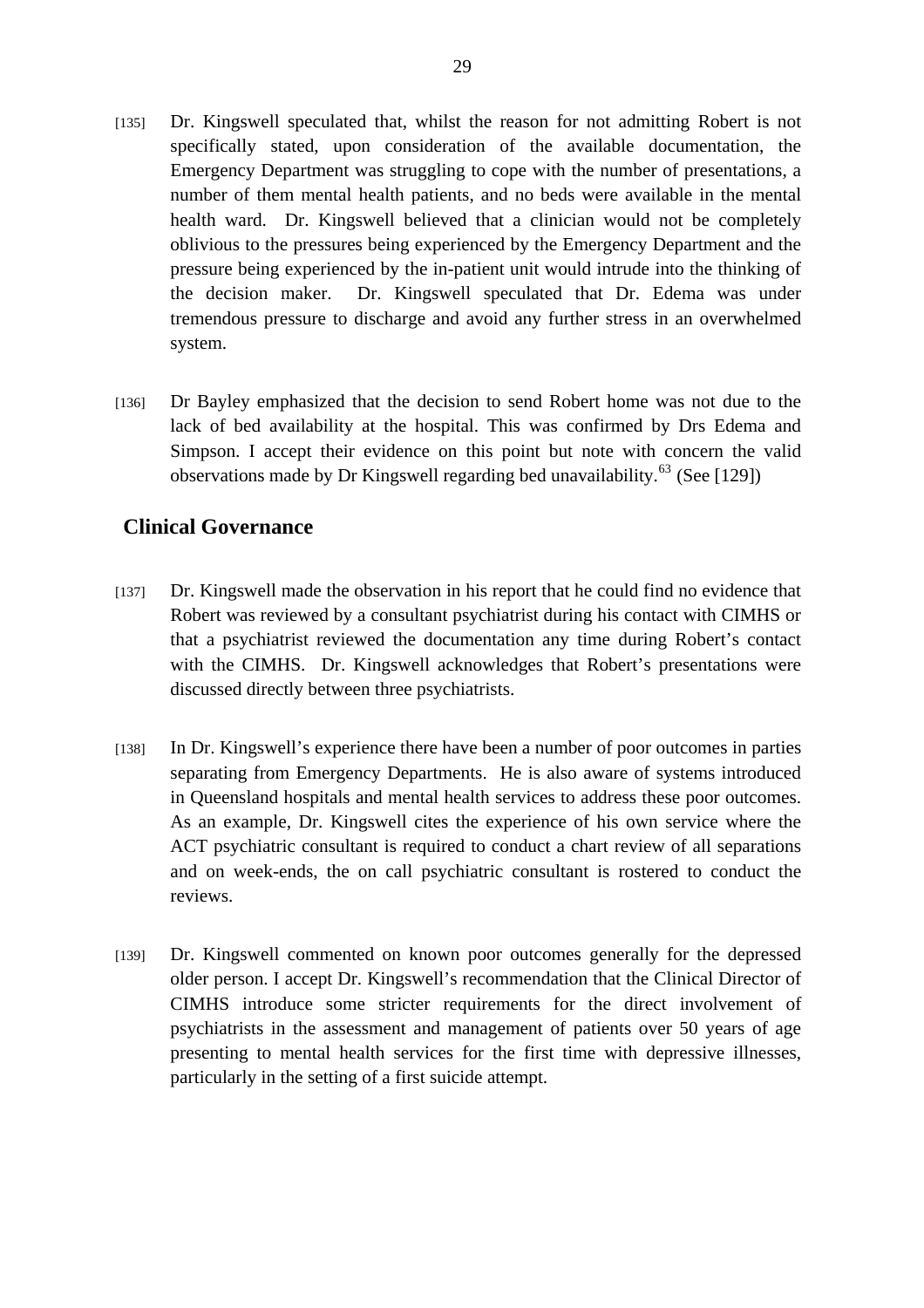#### <span id="page-29-0"></span>**Business Rules and Documentation**

- [140] One of the issues touched upon by Dr. Kingswell, in his observations regarding documentation, is that in his experience from a number of reviews around the State, clinicians are highly variable in their approach to obtaining and assessing information. Dr. Kingswell stated it is common to find assessments that have taken an entirely cross-sectional view or alternatively an entirely longitudinal view and fail to integrate the information from both dimensions of the history. Dr. Kingswell states that it is very common for there to be no reference to any collateral source of information. In Dr. Kingswell's experience clinicians seem particularly reluctant to talk to police, ambulance, family and other important witnesses to a mentally ill person's presentation. Dr. Kingswell concludes that mental state examination is often limited and risk assessment documents are often completed in a highly formulaic way.
- [141] Dr. Kingswell's observations are apt in this case where it is clear to me that information regarding a suicide note and the location of the attempted suicide may have been relevant to Robert's treatment or diagnosis and, through a lack of established system, the persons holding that information either did not convey it or were not given an opportunity to convey it to those treating Robert.
- [142] Another issue relating to the keeping of proper records raised by the Harris Family was of concern to me. That is the timing of the recording of notes by Mr Jones CN. It became apparent during Dr. Kingswell's review of the notes, and was acknowledged by all concerned, that the notes were written on 29 June, the day after Robert had died. When asked to provide an explanation for the delay in recording his notes about Robert's attendance, Mr Jones said in his evidence *"Well not being able to recollect, but – the exact circumstances, but the only reason that would happen is if, being so busy you do things that come up as priority, so there may have been other walk-ins that needed to be seen and then.. the aim I guess is to do your notes as soon as is practicable and if I was still working with other things up at that time I may have – would have decided that I would do it the following day"[64](#page-29-0).* Save in the event of an emergency, notes ought be completed contemporaneously and not the following day.
- [143] Dr. Kingswell, Dr Bayley, Mr Freele (Executive Director of CIMHS) and the Harris Family have supported the introduction of electronic records. Dr. Kingswell, at this and other Inquests, has advised me of the obvious benefits of such a system. Dr.

<u> 1989 - Johann Stoff, amerikansk politiker (d. 1989)</u>

 $63$  See para [129]

<sup>64</sup> Transcript 11/12/07 page 190 line 30-40.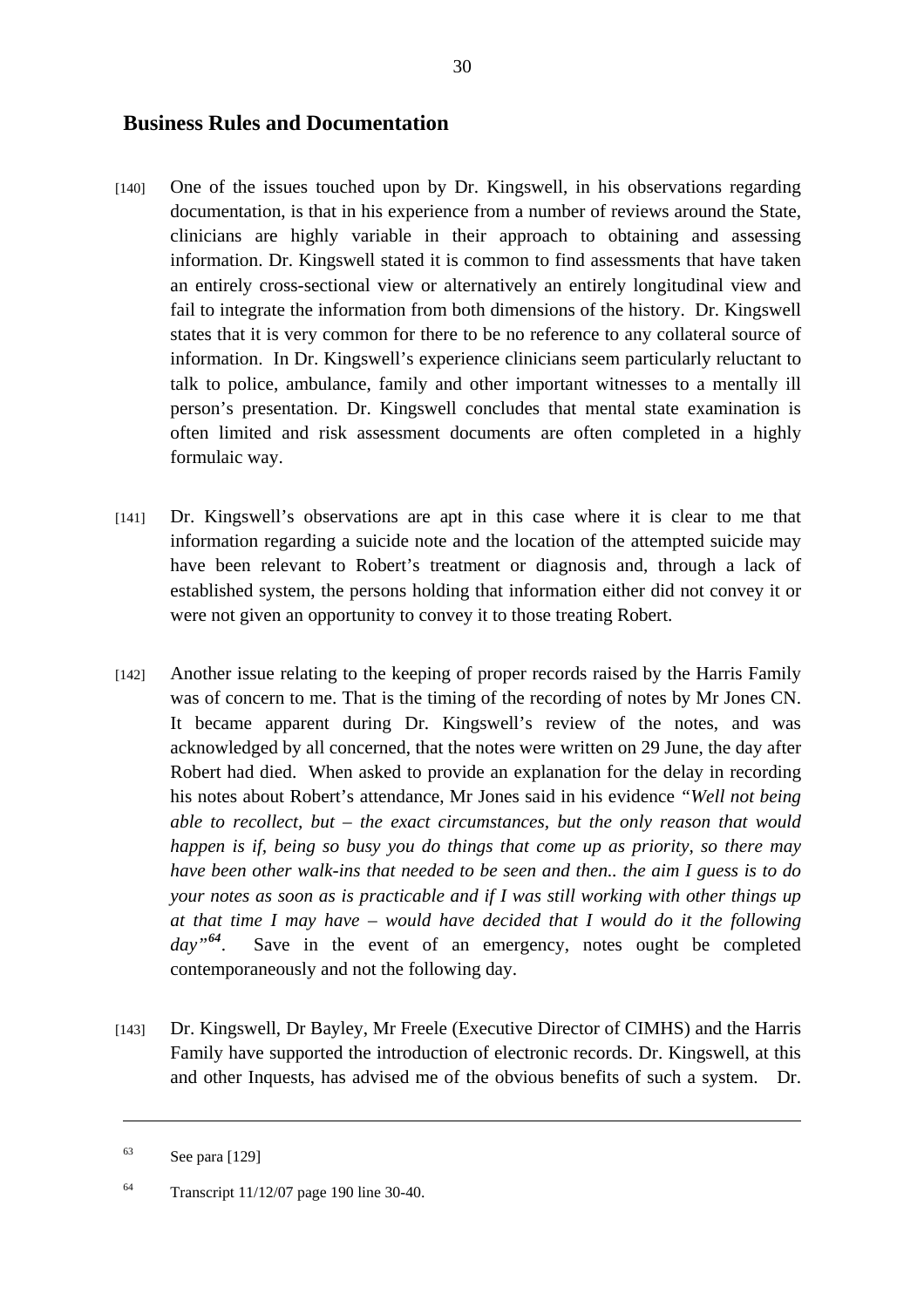Kingswell has indicated that the Cairns Mental Health Service is one of the pilot sites to trial assessment documents produced by the Patient Safety Centre in consultation with the Mental Health Unit. As Dr. Kingswell notes, the forms themselves will not improve assessment, but rather the forms need to be accompanied by monitoring of performance. He says and I accept, that there needs to be clear rules around what tasks are done by which staff member and by when. Ensuring that tasks are completed in a timely fashion becomes the responsibility of the consultant psychiatrist responsible for the patient's care.**[65](#page-30-0)**

#### **Families of mental health patients.**

- [144] Throughout the Inquest I have heard the psychiatrists in this matter acknowledge the importance of the patient's family being included in the process of gathering collateral information regarding the patient, both in relation to diagnosis and also in relation to any discharge plan. Dr. Kingswell and Dr. Simpson have both made reference to this concept<sup>[66](#page-30-1)</sup> and so too do the Harris family.
- [145] I note the additional suggestion of the Harris Family that when a patient is admitted or has contact with a mental health unit, that a medical professional explains to the family the medical/mental health condition of the patient and also provides information on depression and suicide to the family. I believe that this suggestion has merit however it is restricted by rules of confidentiality. There is no similar restriction on hospitals giving general information on depression and suicide to patients' families.
- [146] Similarly, I have noted that families of mental health patients who have attempted suicide are, from time to time, entrusted with the care of their family member upon discharge. This factor is considered by the treating professionals as part of a patient's protective plan. I accept the submission of the Harris family that if this is contemplated by the treating clinicians, the family member involved must be given:
	- the opportunity to speak privately with the clinician involved and express their agreement or opposition to being part of the protective plan;
	- some explanation about depression, major depression and the stressors or circumstances that may trigger an impulsive response;

<span id="page-30-0"></span><sup>65</sup> Exhibit 18, page 5.

<span id="page-30-1"></span><sup>66</sup> Exhibit 18 page 5; Transcript 11/12/08 page 114 line 10-20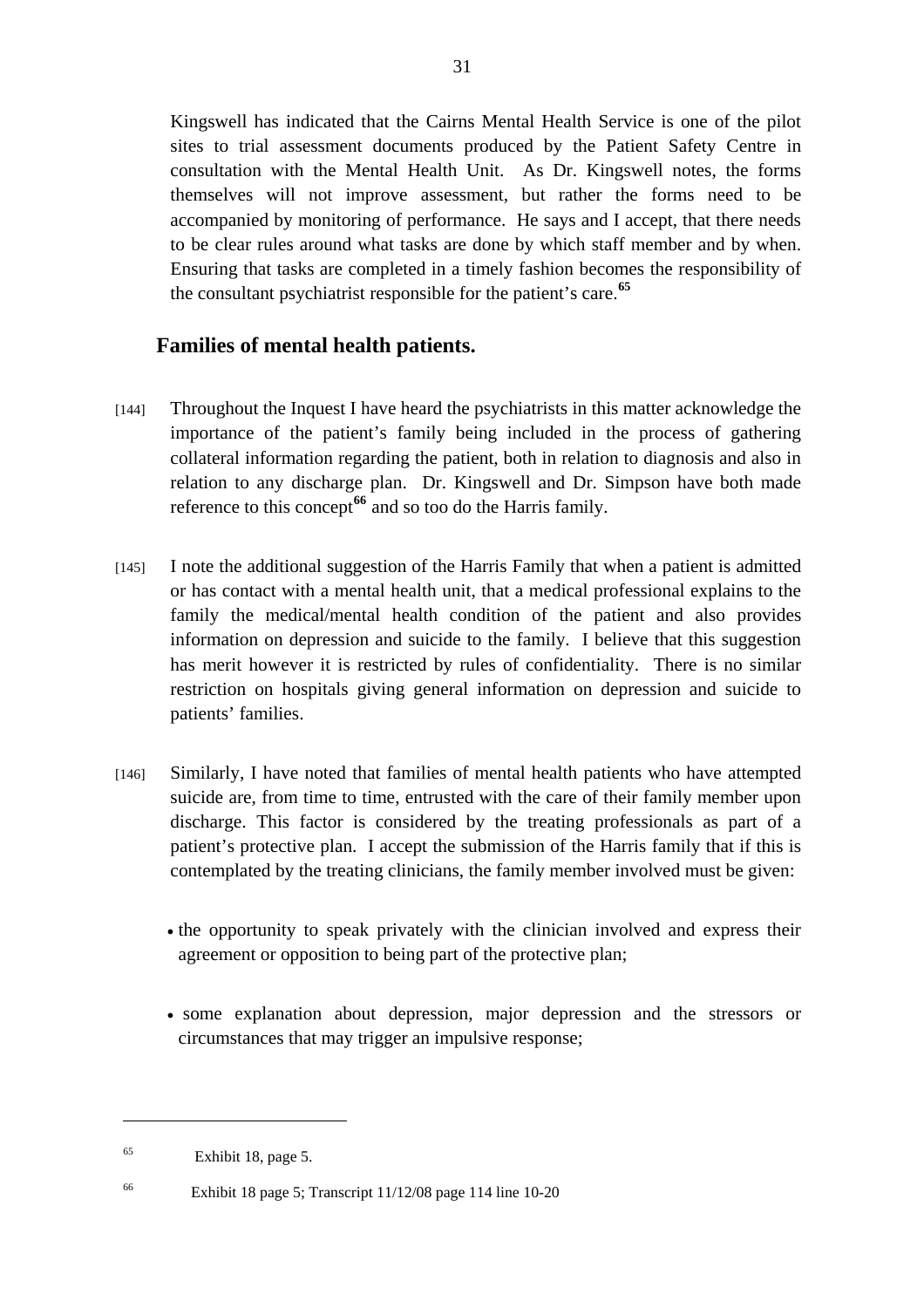- an explanation about the level of supervision or monitoring required, whether or not the patient should be left alone and if so, the period of time and other suggested care arrangements at home.
- [147] During the two Inquests that I have conducted involving mental health patients and suicide deaths I have had the opportunity of hearing many experts discussing the array of symptoms and factors and the multitude of variables which play a part in the complicated illness of depression. I have watched the anguish and grief of families of mental health patients struggling to understand all of the complexities and permutations of the illness. I consider it is essential that as with any other serious illness, if a patient is to be discharged to the care of family or other significant persons, they must be alerted to the nature of care to be provided and of any risks and risk factors which are cause for alarm, and what to do in such circumstances. Given the gravity of the consequences in discharging a patient who has already and may again, attempt suicide I consider that the patient's family ought to be fully appraised of their responsibilities.
- [148] I note also that it has been universally accepted by the clinicians appearing before me, that the obtaining of collateral information from family members is fundamental to the process of arriving at a proper diagnosis. The opportunity for direct communication between a patient's family and treating clinicians, as the patient navigates their way through the mental health system, is of benefit for all concerned. The diagnosis will likely have greater accuracy, the treatment may therefore be more effective, and the families will have a better understanding of the effects of the illness and how they might best play a part in the patient's home care.
- [149] I therefore commend and recommend the submissions of the Harris family in relation to communication and education of families of mental health patients.

#### **Assurances of personal safety**

[150] As part of his assessment on 27 June 2006, Dr. Edema noted that Robert appeared *"warm and genuine when he was contracting for safety. It's an awkward term, but, you know, when he was assuring us that he would be okay, that he didn't have ongoing thoughts of harming himself."*. Dr. Edema later said, qualifying his earlier response, "*contracting for safety is overall not a good strategy*" and that his use of the phrase was poor, whereas what he should have said was that "*Mr Harris was consistently saying he had no plans to harm himself and he was saying you know – he was saying he would be safe...... he had been giving assurances that he had no current ongoing thoughts of harming himself and that was what I meant".[67](#page-31-0)*

<span id="page-31-0"></span><sup>67</sup> Transcript 11/12/06 page 169 lines 20-60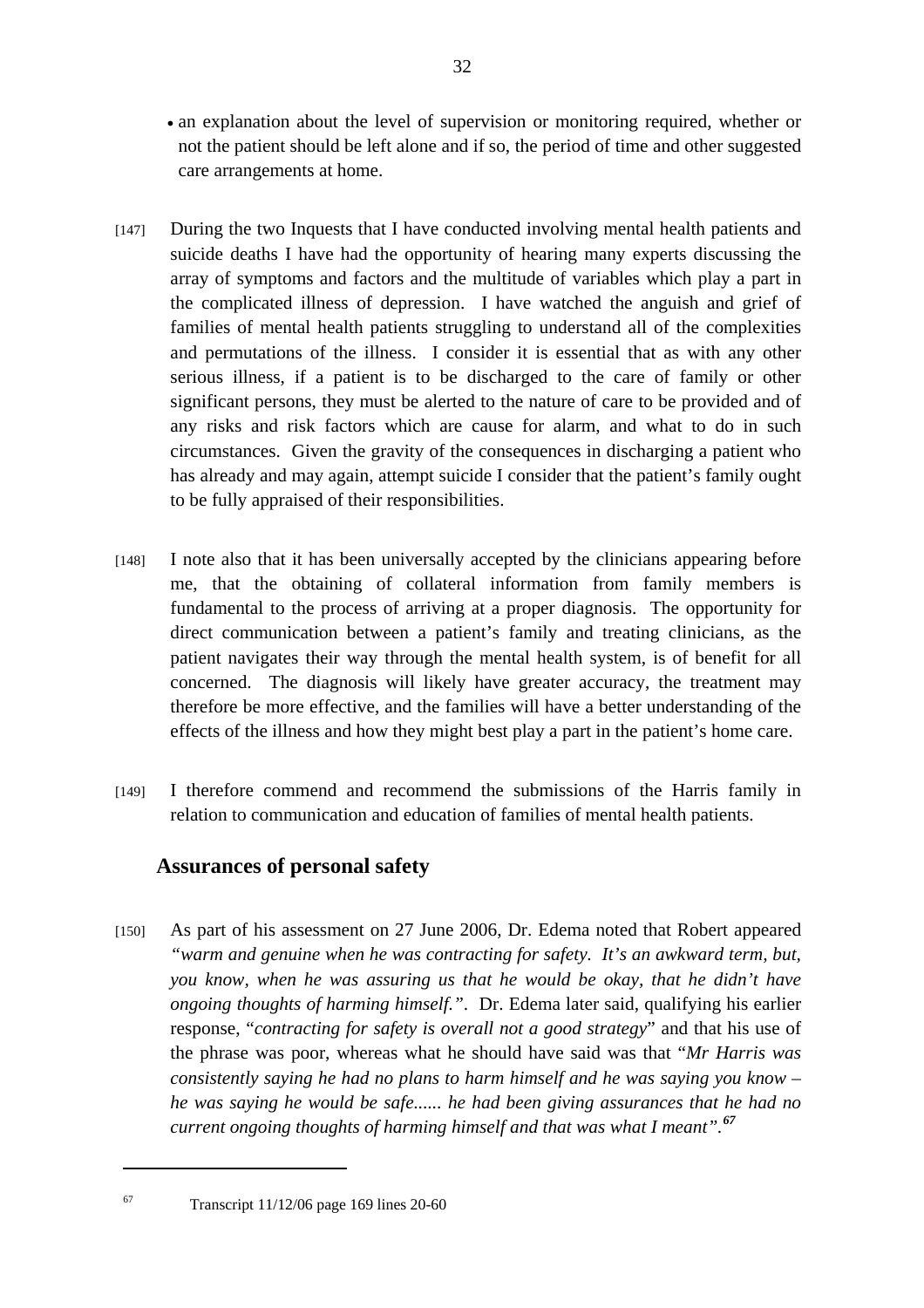- [151] Later in his evidence when further discussing Robert and how genuine Dr. Edema found Robert to be in his assurances, Dr. Edema said that he has, since Robert's death, become more mindful and circumspect about such apparent assertions.
- [152] I note the submissions of the Harris Family about their concern of the use of any method of assurances or contracts for safety with patients.
- [153] The practice of eliciting from patients an assurance to guarantee their own safety seems to permeate the whole mental health system. It is used by Doctors, social workers, psychologists and nursing staff. I accept Dr Kingswell's opinion that it is of little or no benefit and needs to be reviewed.

### **Changing Robert's Treatment Plan by the ACT on 28 June 2006**

- [154] On the morning of 28 June 2006 Robert and Beverly returned to the Cairns Mental Health Unit according to the plan envisaged by Dr Edema. Robert had complied with his assurance of personal safety to that time.
- [155] Robert was seen by Mr Jones CN. The plan adopted by Mr Jones was to give Robert an ACT team card noting that Robert was agreeable to contact the unit if he was either not managing or had any concerns. Mr Jones referred Robert back to his own general practitioner for review, noting that the ACT Team would feedback to the general practitioner. Mr Jones provided Robert with a Relationships Australia brochure, noting that Robert stated he would make contact with a view to seeking couple counselling. The file noted that Mr. Jones discussed Robert's case with the handover team. The recommendation was that, once feedback had been given to the general practitioner, no further action was required.
- [156] Dr Kingswell who reviewed the records gave evidence that, at the point of Robert returning and presenting to the ACT team, a clear dispute emerged. Dr Edema's plan from the previous night indicated Robert was a man with a significant mental illness who needed more frequent mental health care. The assessment by Mr Jones the following morning was that Robert didn't have a significant mental illness and less mental health care was required.**[68](#page-32-0)**
- [157] Dr. Kingswell stated in his oral evidence that when such a dispute occurs "*you need a third umpire and that should be the consultant psychiatrist on call and perhaps [that's] what should have happened. In this case we have a significant difference of opinion. The registrar thought that treatment was required, nursing staff didn't*

<span id="page-32-0"></span><sup>68</sup> Transcript 12/12/07 page 275 line 30-50.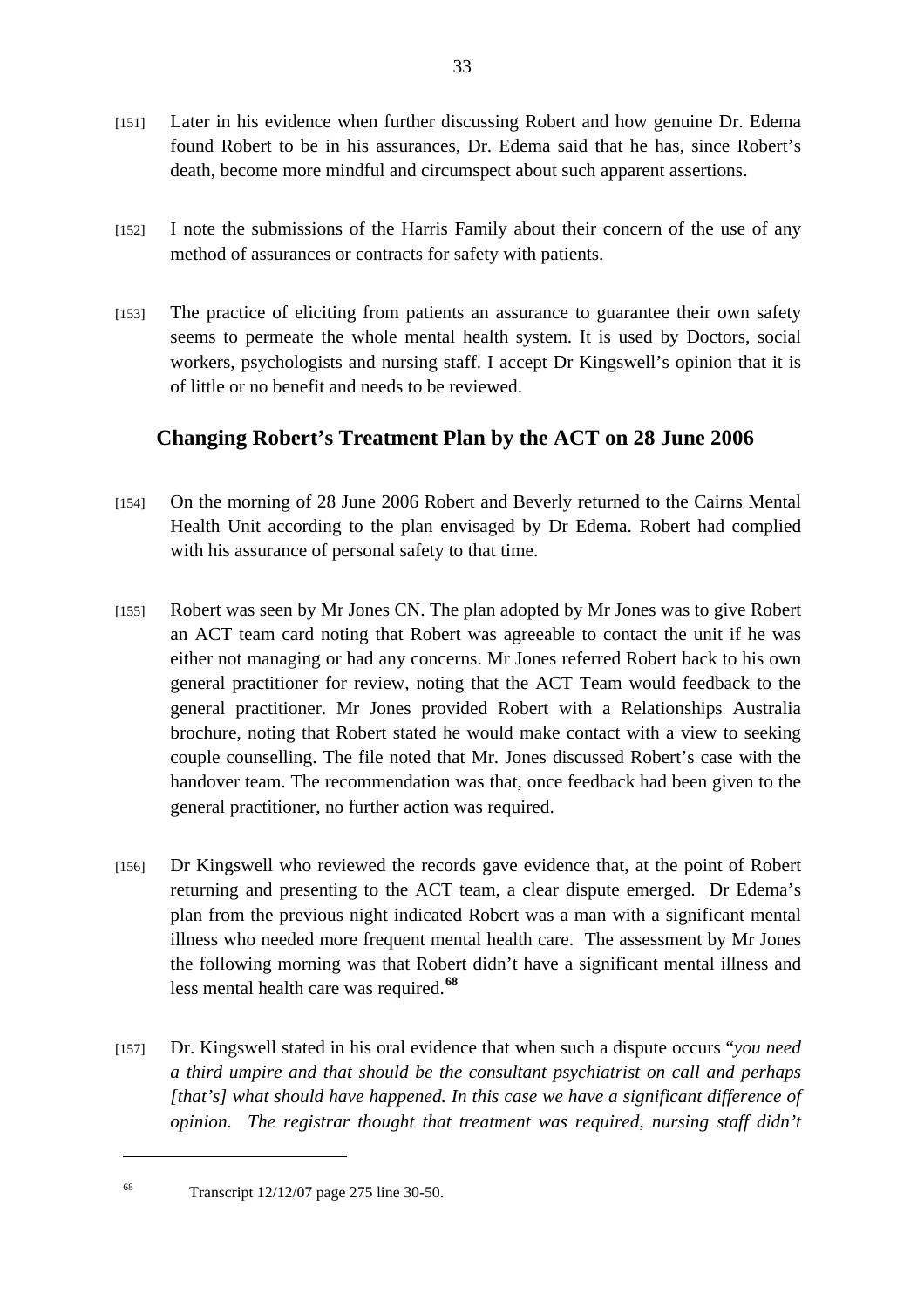*think treatment was required and the current opinion prevailed rather than.. we've got a contest, we need a resolution*".

- [158] Beverly gave evidence that she was not included in this review and up to this time, had not received any information from the medical professionals that assisted her to understand her husband's condition or to understand the level of risk of self harming involved. Beverly said all she knew was that her husband was on antidepressants.**[69](#page-33-0)**
- [159] As stated above, Mr Jones recorded his consultation with Robert posthumously on 29 June 2006. Dr. Bayley gave evidence that it makes good clinical sense "*to write your notes as you do them".* Both Drs Bayley and Kingswell considered that the notes were inadequate in the circumstances, failing to make the diagnosis clear and containing no risk assessment.**[70](#page-33-1)**
- [160] Dr Bayley conceded it would have been ideal for Robert to be seen by either a Psychiatric Consultant of a Psychiatric Registrar the following day. She criticized Mr Jones' documentation as inadequate. She believed the assessment was lacking depth, and should have been more considered and comprehensive.
- [161] I am of the view that Robert should have been more thoroughly reviewed on 28 June. This review should ideally have been performed by a psychiatrist, or at least reviewed by a psychiatrist in accordance with Dr Edema's discharge plan.
- [162] Gavin Harris and, perhaps other members of Robert's family may feel that some form of disciplinary action should be taken. As stated earlier, that is not the purpose of an inquest. I accept the evidence of Dr Kingswell that, although a number of errors occurred, there is no evidence that any staff require disciplinary action or dismissal. $71$
- [163] Mr Freele advised the court that Mr Jones has been counselled concerning his documentation and assessments. As Dr Kingswell stated, what is of greater importance in this case is for improvement to occur in the performance and monitoring of staff and systems to ensure similar errors do not occur in future.

<span id="page-33-0"></span> $^{69}$  Transcript 10/12/07 page 54 line 20

<span id="page-33-1"></span><sup>70</sup> Transcript 12/12/07 page 252 line 10-30 and Exhibit 18, page 3.

<span id="page-33-2"></span><sup>&</sup>lt;sup>71</sup> Transcript 279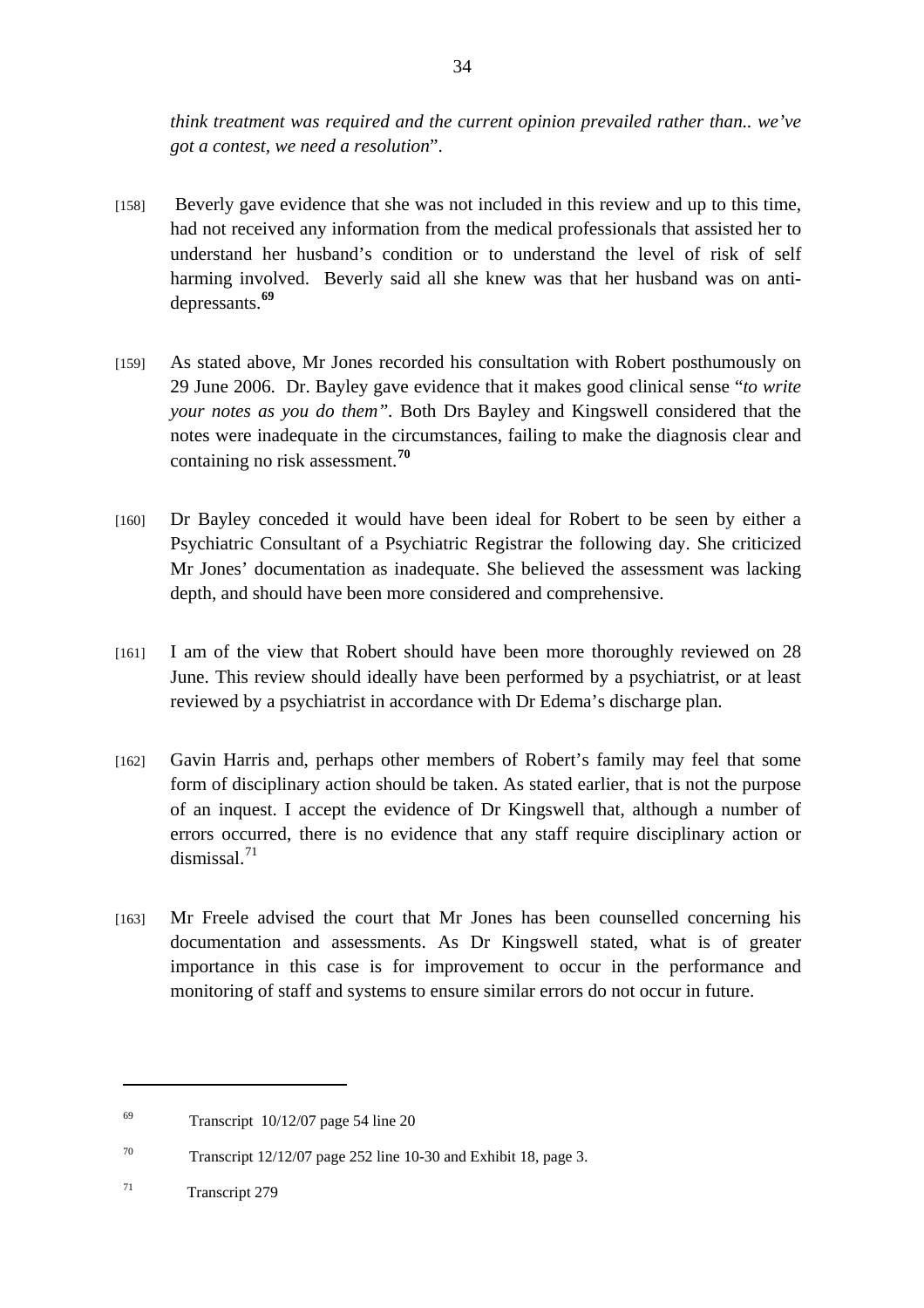#### **Final Thoughts**

- [164] In relation to what appeared to be Robert's sudden decision to commit suicide, Dr. Bayley stated in her oral evidence, that she found it incredibly difficult to know what happened in the ten minutes before Robert decided to do it. Dr Bayley said that Robert appeared to be someone going down a positive path and then suddenly something seems to have happened that led him to take his life which was not apparent to Dr. Bayley from the evidence she had heard. Dr. Bayley wondered if Robert, whilst being open with his therapist, may not have been as forthcoming with those close to him.
- [165] Beverly described her observations of Robert's depression as: "*Bob never showed on the outside exactly how sick he was on the inside. So he was fine. He presented to us not be as sick as he was. He never mentioned that – how bad he was*."**[72](#page-34-0)** In relation to the period leading up to his death, Beverley said that "*He didn't talk to me much about it. When I knew he was going [to the mental health unit] I said I would come too. He just said he is doing fine. So, each time he was doing fine. He never changed at home"[73](#page-34-1)*.
- [166] My observation, in now conducting two Inquests into deaths of patients following discharge from the Cairns Mental Health Unit, is the stoicism of each of the patients concerned who suffered privately whilst keeping a brave face to family, friends and treating staff. Through reading and hearing the evidence involved I have gained some insight into the pain and anguish of Robert, suffering a mental health illness which caused him to contemplate suicide, attempt suicide, and then end his own life.

## **Findings required by s 45**

- [167] I am required to find, as far as possible, who the deceased was, when and where he died, what caused the death and how he came by his death. As a result of considering all of the material contained in the documentary exhibits and the evidence given by the witnesses I am able to make the following findings in relation to this matter.
	- 1. The identity of the deceased was Robert Harris
	- 2. His date of birth was 10 June 1946
	- 3. His last known address was 76 Harris Rd, Edmonton, North Queensland

<span id="page-34-0"></span> $T^2$  Transcript 10/12/07 page 49 line 20/30

<span id="page-34-1"></span><sup>73</sup> Transcript  $10/12/07$  page 50 – line 3-=40.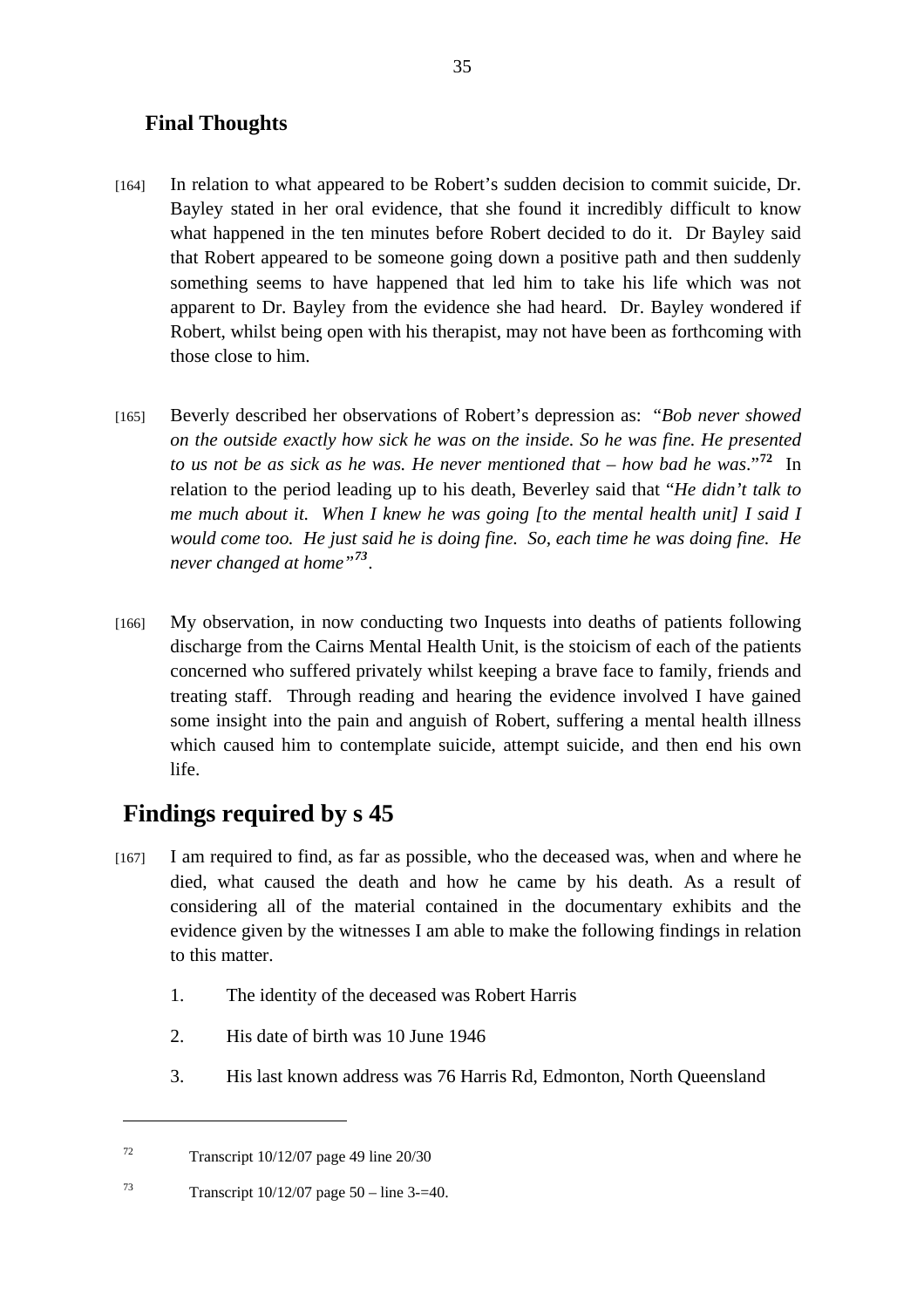- 4. At the time of his death he was employed at Bunnings Hardware in Cairns.
- 5. The date of his death was 28 June 2006
- 6. The place of his death was Mackey Creek, Gordonvale
- 7. The formal cause of his death was asphyxsia sequential to hanging due to depression.
- 8. The cause of death was not suspicious.

### **Concerns, Comments and Recommendations**

[168] Section 46, in so far as it is relevant to this matter, provides that a coroner may comment on anything connected with a death that relates to public health or safety, the administration of justice or ways to prevent deaths from happening in the future. What follows is a summary of some of the progress that has thus far occurred and a number of recommendations.

#### **Coroner's Action Plan and Other Improvements**

- [169] At the time of this inquest changes were already taking place to the Cairns Integrated Mental Health Service. These changes have occurred since June 2006 and include additional mental health services to the Cairns Emergency Department ("ED"), a successful recruitment process providing for a full compliment of psychiatrists and psychiatric registrars, the creation of additional educational positions to educate staff in mental health processes and the implementation of the standardised suite of forms relating to risk assessments, admission and discharge of patients to hospital.
- [170] On 15 December 2006 Coroner Previtera delivered her findings into the cause and circumstances of the deaths of Baggott, Lusk, and Barlow. Coroner Previtera conducted a thorough review of the delivery of Mental Health services in Queensland and made over 50 recommendations for the implementation of mental health policy and service reform. I note Coroner Previtera's recommendations were released six months after Robert's death and 12 months prior to the current inquest.
- [171] In early 2007 the Northern Area Health Service, the Clinical Support Unit Mental Health, the Alcohol, Tobacco and Other Drug Team and the CIMHS commenced analysing Coroner Previtera's report in order to evaluate existing State-wide and Local Practices and to develop an action plan to implement her recommendations. At the time of the present inquest Queensland Health had reviewed the findings and developed a response titled "Coroner's Action Plan". Some of Coroner Previtera's recommendations were in the process of being addressed.
- [172] Relevant improvements and/or changes that were occurring at the time of this inquest include the following (this list is, by no means exhaustive):
	- The amalgamation of the Cairns, Innisfail and Tablelands Health Service Districts. This move has enhanced communication between clinicians and staff and promoted uniformity of decision making regarding care for mental health patients in the area;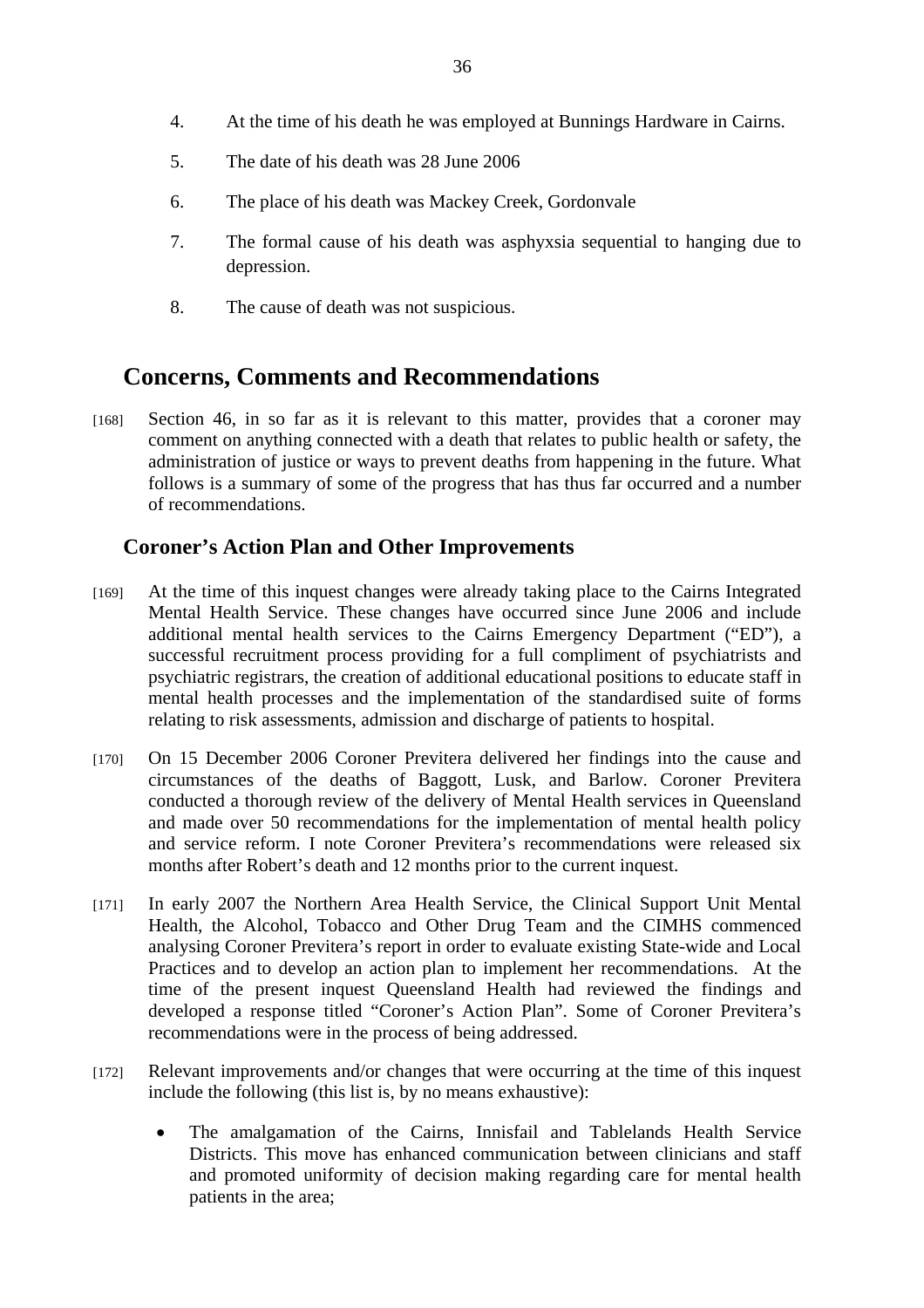- uniform suite of documentation introduced as a pilot program to be used by all mental health services state-wide; $^{74}$  $^{74}$  $^{74}$
- introduction of the Northern Area Strategic Services Plan 2007-2012.
- the appointment of a nurse educator and the introduction of training programs currently being developed in the local district in relation to mental state examinations, completing mental health documentation and risk assessments.
- Identifying the need for increased resources to fund after hours work by Community Mental Health Services.
- Introduction of the Workplace Protocol "No Beds Available". (already referred to above).
- Update of the Cairns Mental Health Service Staff Orientation package which includes guidelines for correct documentation procedures and information for all staff working within the Mental Health Service.
- Introduction of the Queensland Health Clinical Governance Implementation Standard which sets out the mandatory auditable requirements regarding the roles and responsibilities for clinical governance; issued in April 2007 and reviewable annually.
- [173] Dr Bayley and Mr Freele gave evidence of further procedures and workplace protocols which have been introduced and include:
	- psychiatric registrar is to review charts for mental health patients assessed and discharged home from Cairns Base Hospital Emergency Department**[75](#page-36-1)**
	- the allocation of an on call psychiatric registrar to respond to Emergency Department mental health presentations<sup>[76](#page-36-2)</sup>
	- a protocol outlining the procedure to be followed where there are requests by police for patient information where there is serious and imminent risk $77$
	- the introduction of the Mental Health Intervention Project which will improve collaboration between the Queensland Police Service, Queensland Ambulance Service and Queensland Health. The project is a state-wide program to educate and train staff from each organization to have knowledge and understanding of the operations and work practices of each agency. The project is aimed at staff of the three agencies working together to share expertise, resources

- <span id="page-36-2"></span>76 Exhibit 16
- <span id="page-36-3"></span>77 Exhibit 16

<span id="page-36-0"></span><sup>74</sup> Exhibit 16

<span id="page-36-1"></span><sup>75</sup> Exhibit 16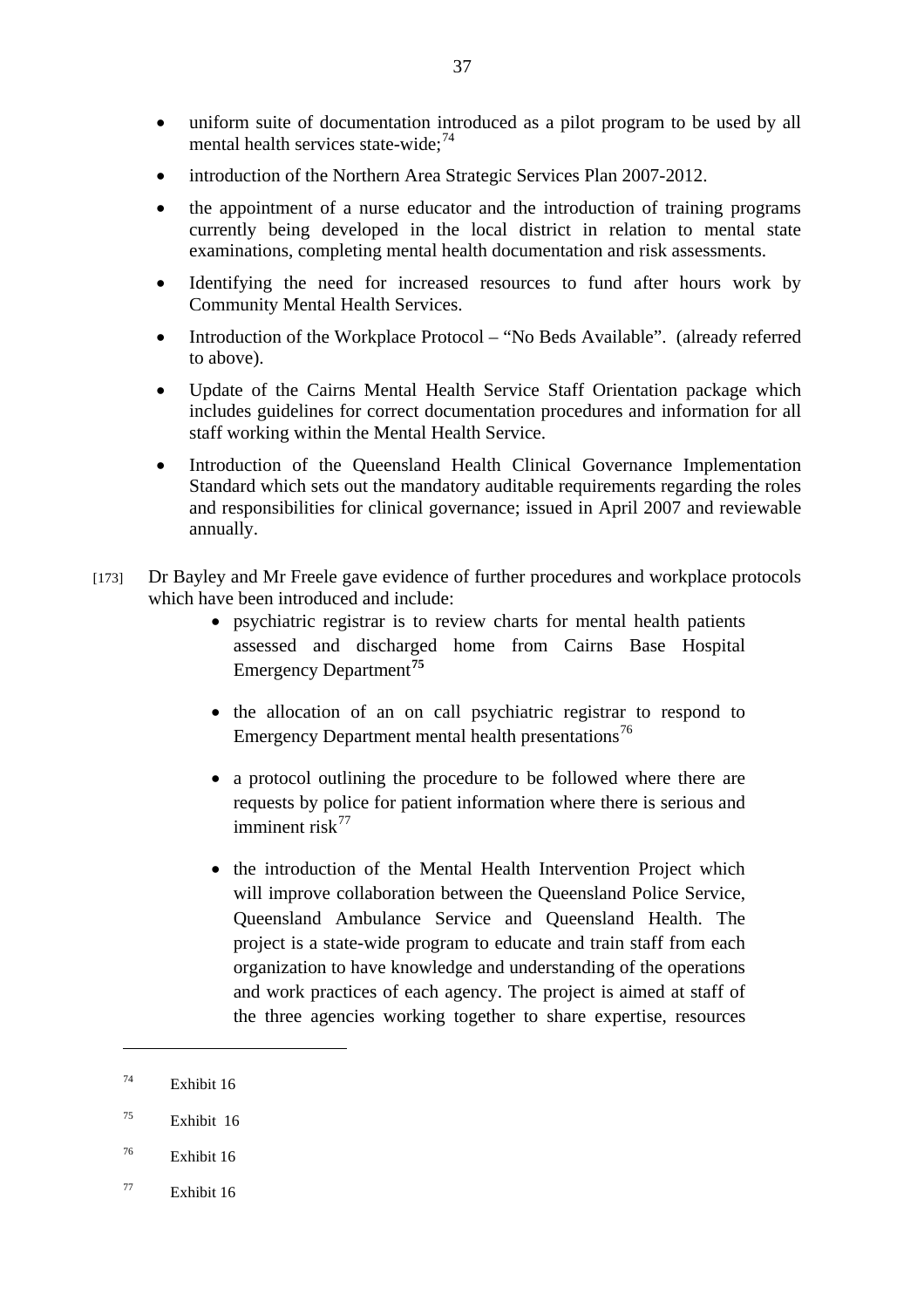and to respond to emergency mental health situations so as to achieve prevention and safe resolution of mental health crisis situations.<sup>[78](#page-37-0)</sup> Dr Kingswell applauded this project.<sup>[79](#page-37-1)</sup>

- creation of a new position at Cairns Base Hospital titled Mental Health Intervention Co-ordinator. $80$  A similar position has been created in the Queensland Police Service.<sup>[81](#page-37-3)</sup>
- [174] I acknowledge that, since February 2006, many positive changes have been implemented within the Mental Health Service in Cairns and the surrounding areas. Dr Kingswell agrees progress has been made. There is still much to be achieved.

#### **Recommendations**

[175] In addition to the recommendations below, I also endorse those recommendations in Coroner Previtera's Report to which I have not specifically referred. Some of the following recommendations mirror a number of earlier recommendations by Coroner Previtera and other Coroners made prior to the current inquest and requiring attention by Queensland Health. This reflects the need for proper dissemination and action by Queensland Health and the Government to address all recommendations.

#### **Clinical Governance, Education and Improvement of Mental Health Services**

- 1. Queensland Health continues to develop and implement a competency based training module on Clinical Documentation Standards to provide for competency based education modules to mental health and primary health staff in the Cairns Integrated Mental Health Service (CIMHS). Education modules should include risk assessment, mental status examination, Mental Health First Aid and Indigenous Mental Health First Aid training. evidence of Mr Freele was that this has already commenced with the appointment of two clinicians to educate staff. Clearly, these positions need to be extended. Further funding is required.
- 2. The CIMHS introduce a training package with competency based assessment for all clinicians working in acute mental health services where they might have responsibility for initial assessment. The package should cover history taking, mental state examination, provisional diagnosis, risk assessment and initial management planning.

<span id="page-37-3"></span>81 Transcript 301

<span id="page-37-0"></span><sup>78</sup> Exhibits 20-24

<span id="page-37-1"></span><sup>79</sup> Transcript 269

<span id="page-37-2"></span><sup>80</sup> Exhibit 25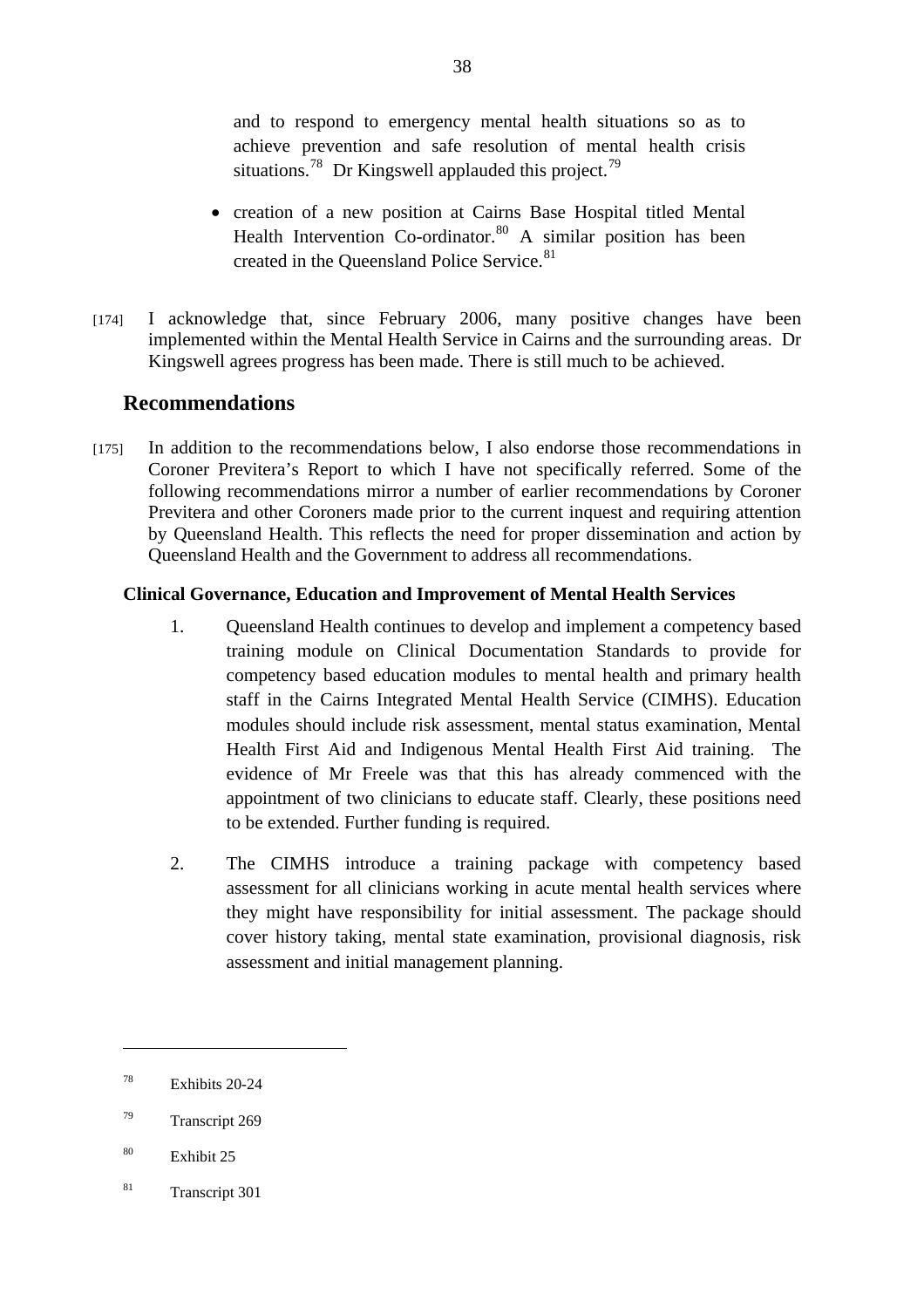- 3. Enhancement of the CIMHS internal audit system to allow clinical audits to be regularly conducted in all CIMHS services.
- 4. Redesign of the Cairns Base Hospital Emergency Department be undertaken as soon as possible to provide a better environment for optimum assessment and treatment for the increased population. This will enable mental health patients presenting to the Emergency Department to be appropriately assessed and managed within the Emergency Department environment until discharged to another area in the hospital or other service. Some funding has already been allocated.
- 5. Urgent Funding for the Cairns ACT team to expand their clinical cover to the Cairns Base Hospital Emergency Department and the community so as to provide immediate clinical care and support for the redesigned Emergency Department Mental Health area (referred to during the inquest as a "Pod"). As a priority, the Cairns Acute Care Team expands their clinical cover in Cairns Base Hospital Emergency Department to 24 hours a day, 7 days a week.
- 6. Allocation of funding to the CIMHS for the creation of a second ACTACT Psychiatry Registrar position to provide efficient Psychiatric medical treatment in a timely manner and decrease the "after hours" burden in the Emergency Department. This position would cover Emergency Department Mental health emergencies during working hours five days per week and also participate in the Psychiatry Registrar After Hours On Call Roster. The addition of more Psychiatric Registrars to the After Hours On Call pool decreases the Registrar On Call burden.
- 7. The Clinical Director of the CIMHS to ensure all clinical staff in the Emergency Department are aware of Queensland Health's guidelines relating to the management of people with suicidal behaviour or risk.
- 8. Queensland Health immediately ceases the practice of requesting patients with mental health issues to guarantee their own safety.
- 9. The CIMHS introduce a system to review separations from the Cairns Base Hospital Emergency Department. A Consultant Psychiatrist should be allocated this duty. The psychiatric duties should include conducting a chart review of all separations to ensure the adequacy of the following: history and collateral history, description of mental state, risk assessment, clear clinical reasoning, management plan, recommendations for ongoing management, compliance with Mental Health Act, and provision of a summary to the referrer or GP. The Psychiatrist should be responsible for pursuing and correcting any deficiencies.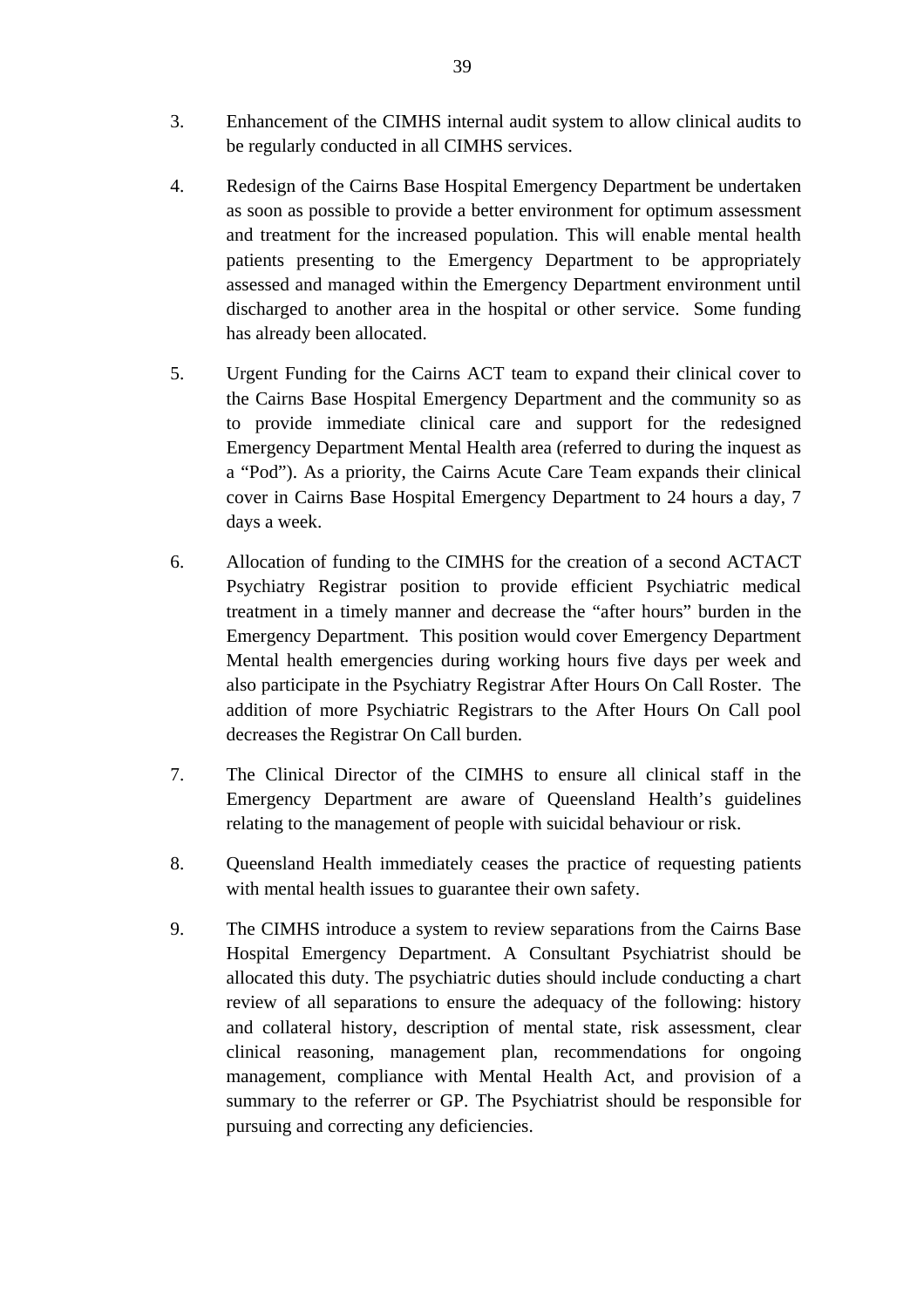- 10. Whenever possible, two (2) mental health workers complete a mental health risk assessment. In the event of any difference of opinion, a Consultant Psychiatrist review the assessment.
- 11. Queensland Health amend its "Guidelines for the management of patients with suicidal behaviour or risk" to include a requirement that where there is a dispute between clinicians as to the likelihood, magnitude or immediacy of risk, a Consultant Psychiatrist review the matter.
- 12. The CIMHS introduce a system to allocate a Consultant Psychiatrist to supervise each mental health patient's management. This would ensure consistency in treatment and identify to patients and their families a specific Consultant Psychiatrist with whom they can communicate.
- 13. The CIMHS consider the recommendation by Dr Kingswell that the service consider introducing stricter requirements for the direct involvement of consultant psychiatrists in the assessment and management of patients over 50 years of age presenting to mental health services for the first time with depressive illness, particularly in the setting of a first suicide attempt. $82$
- 14. Plans and funding to increase the number of Mental Health Inpatient Beds at the Cairns Base Hospital continue so as to meet existing and projected need.
- 15. The Queensland Health Patient Safety Unit and the QLD Director of Mental Health should follow up on the recommendation from the Lees Inquest that all findings from Coronial inquests into the deaths of mental health patients be summarised and distributed on a regular basis to Executive and Clinical Directors of District Mental Health Services**.**

#### **Information Sharing**

- 16. The Director of Mental Health accelerate the implementation of a state-wide electronic network of patient information that allows treating health professionals, including both inpatient and community professionals, such as general practitioners, to rapidly access patient data throughout the State. Queensland Health must provide the necessary funding as a matter of priority. This should incorporate Mental Health Database applications and clinical notes.
- 17. Consideration be given to establishing a regular formal minuted meeting between the public and private sector medical staff that facilitates frank discussion of problems experienced from both perspectives and generates workable action plans to resolve identified difficulties.

<span id="page-39-0"></span><sup>82</sup> Transcript 268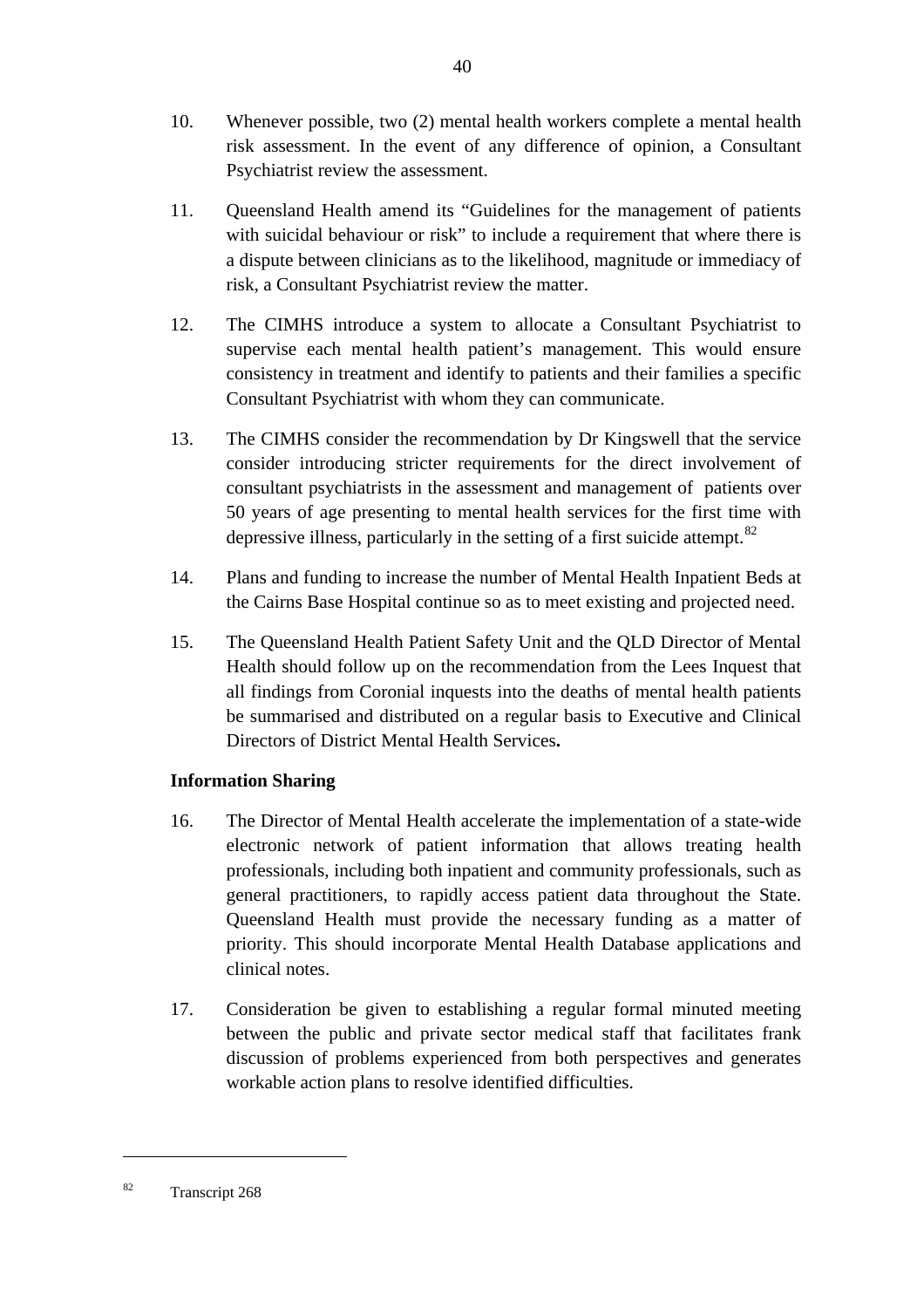18. The CIMHS receive funding to implement the "Partners in Mind" primary mental health care framework. This will improve referral pathways and collaborative management of mental health patients between the public and private system.

#### **Families**

- 19. State-wide development and implementation of a family focussed model of care that recognises the importance of the views and needs of families and carers of patients in the development of care plans. This should be underpinned by policy statements, clinical care guidelines and competency based training around the topic**.** This should also include the provision of information to families concerning mental health illness.
- 20. Medium to high Risk Mental health patients should only be placed under the supervision of family members or friends when the Mental Health clinicians are satisfied that the family/lay carers have the capacity to provide appropriate supervision, are properly informed of the risks that they are assuming, and they have enough information to do their job including when and who to call for assistance.

#### **Confidentiality**

- 21. Queensland Health continues to review the provisions of the *Health Services Act 1991 Qld* as they relate to the disclosure of confidential information and implement such changes to remove any doubt that the confidentiality of information relating to a person receiving a health service is balanced with the duty of care to that person, the rights of the public to protection against the risk of harm and the rights of carers and support networks to meet their responsibilities to the person and other members of the household.
- 22. Queensland Health to develop, implement and provide training in state-wide guidelines to all mental health workers defining the issues of confidentiality of mental health the circumstances in which it is appropriate for mental health staff to share information regarding the person.
- 23. Removal of the requirement in s 62I *Health Services Act* to have the authority of the chief executive in writing for a disclosure to be made of confidential information that is necessary to assist in averting a serious risk to the life, health or safety of a person, including a person to whom the confidential information relates; or public safety. (Section 62I has been reviewed since June 2006 and the powers of the Chief Executive are now delegable. In Cairns there are now delegations in place to enable timely exchange of information in emergency situations relating to mental health service provision. It remains to be seen how effective this amendment will be).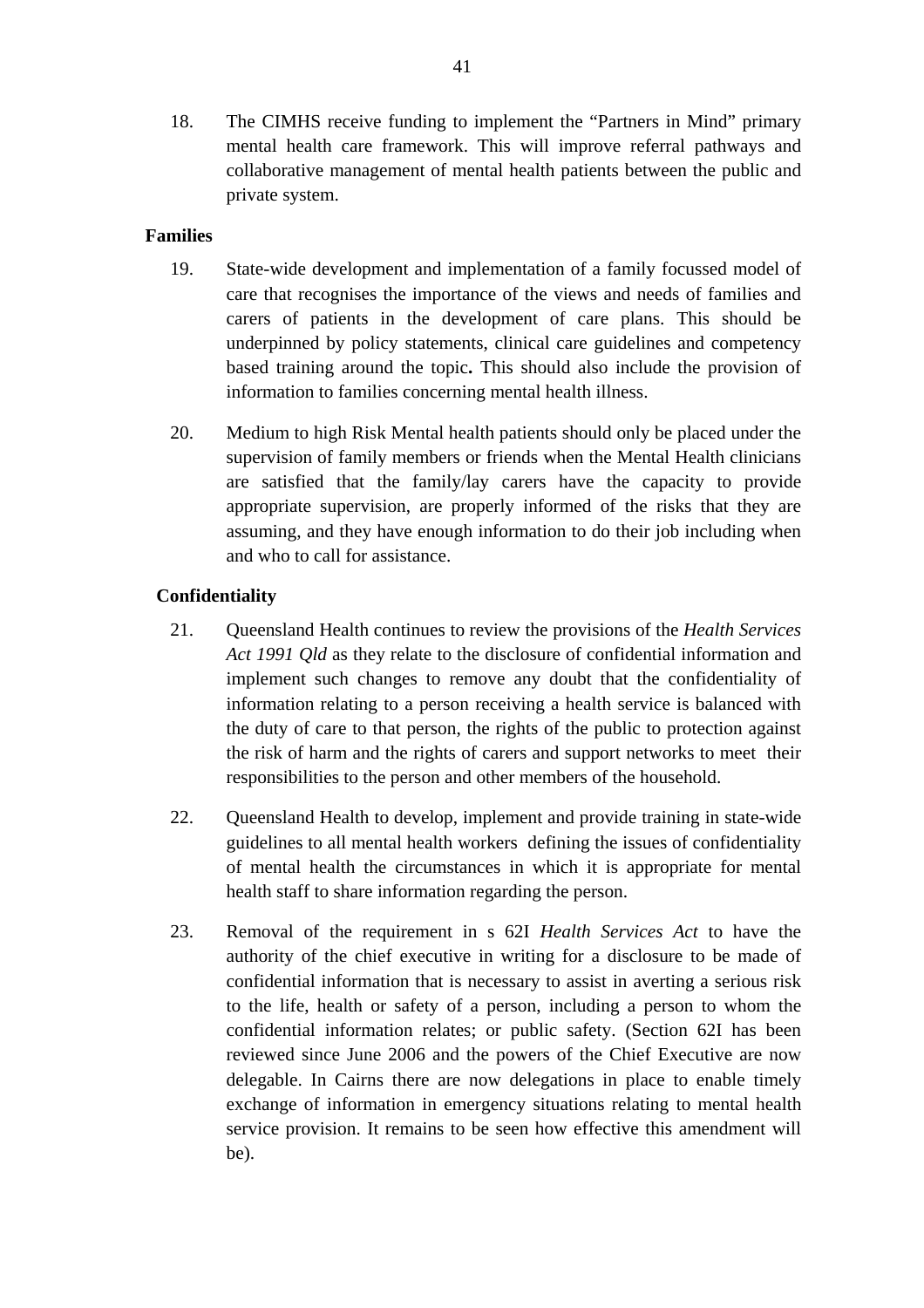#### **Community Mental Health Support**

- 24. The Queensland Government to increase funding to a range of communitybased services to assist both adults and children with mental health problems in the Cairns and the Integrated Mental Health Service Clinical Network. The Queensland Government ensures this includes both clinical and nonclinical services, both generic and mental health-specific services, in addition to nurses, allied health workers, psychiatrists, psychiatry registrars and indigenous mental health workers and life promotion officers.
- 25. Queensland Health invest in programs of intensive post-discharge support for patients in the Cairns District Health Service Area who have presented with suicide ideation or who have been assessed at risk of suicide or self harm.

#### **Queensland Police Service and Cairns Base Hospital**

- 26. When presenting with patients suffering from suspected mental health issues to Cairns Base Hospital Emergency Department, the Queensland Police Service provide a written summary of the circumstances of the patient coming into contact with the Police and any available collateral information. Where there has been an attempted suicide, the document should record relevant details including times, location of attempt, means of attempt, any medication or other relevant real evidence, any information supplied by witnesses or next of kin, suicide notes, calls for assistance, details of patients' families and their contact details and any other collateral information that police, in their experience, believe may assist the CIMHS.
- 27. The Cairns Base Hospital Emergency Department reinstate, as soon as possible, lines of communication with Queensland Police Service to ensure a better working relationship, co-operation and the timely exchange of information. The Mental Health Intervention Project is currently addressing this recommendation. The Executive Director of medical services at the Cairns Base Hospital should consider making liaison meetings the responsibility of the Director of Emergency Medicine, who should receive reports as to the frequency and outcomes of any meetings.
- 28. The Queensland Police Service introduce a policy for the disclosure to families of the existence and content of any suicide notes (subject to issues of confidentiality and ongoing police investigations)).
- 29. The Queensland Police Service consider introducing a policy that all items found and suspected of being used in a suicide attempt are to be seized for safety reasons.